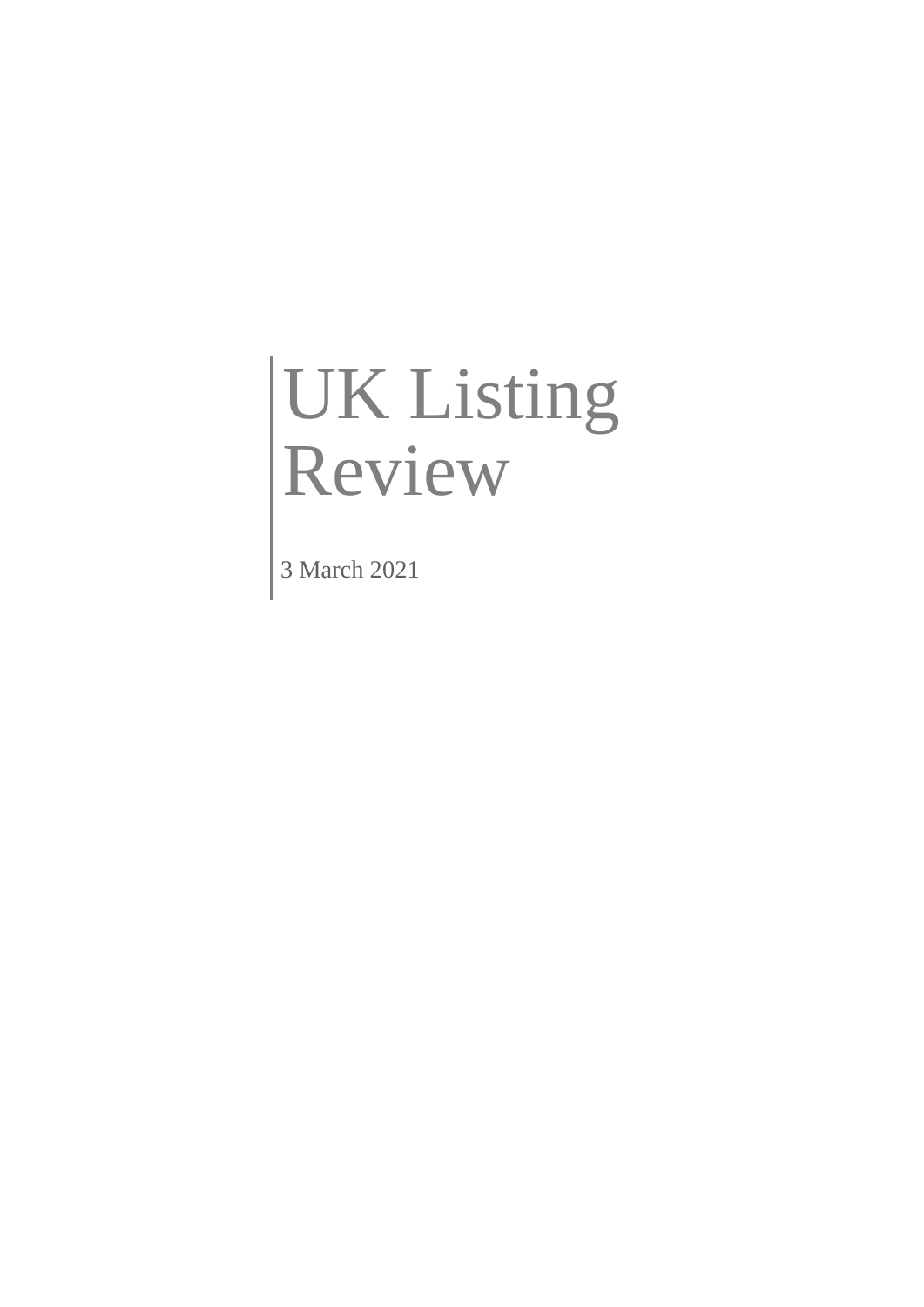# **Contents**

| 2. Improving the environment for companies to go public    |
|------------------------------------------------------------|
| 3. Re-designing the prospectus regime 32                   |
| 4. Tailoring information to meet investors' needs better38 |
|                                                            |
| 6. Improving the efficiency of the listing process 49      |
|                                                            |
| 8. Annex A   Dual class share structures ("DCSS")56        |
|                                                            |
|                                                            |
|                                                            |
|                                                            |
| 13. Annex F   Special purpose acquisition companies        |
|                                                            |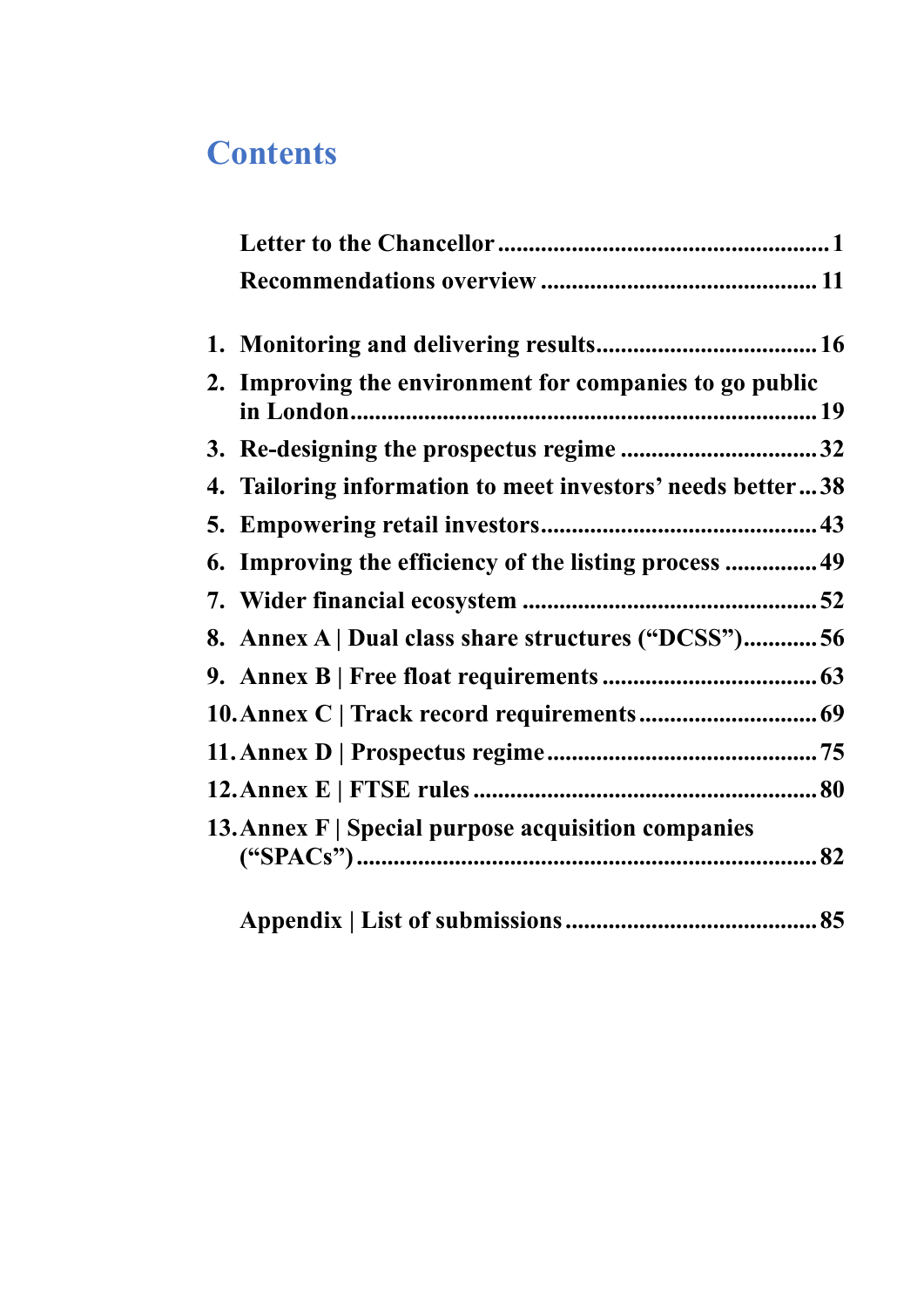# **Letter to the Chancellor**

#### Dear Chancellor

The UK needs strong public markets. Not merely because they are a way of companies funding growth and investment which in turn creates jobs and pays wages across the countries and regions of the UK. But because increasing the opportunities for investors to share in that growth helps spread wealth. Strong and deep capital markets drive the economy, spread risk, and they help people to build up their savings and plan for old age.

A vital part of the whole financial ecosystem is the process by which companies raise capital on the markets, including by going public. We need to encourage more of the growth companies of the future to list here in the UK. You asked us to review the listing rules which govern admission to the premium and standard listing segments of the Official List, together with the prospectus regime. Although there are many issues that we could have considered as part of strengthening the UK's capital markets, the focus of this report is therefore very much on the listing regime and how it could be reformed.

Why do we need to act? Although listing on the premium listing segment of the FCA's Official List has historically been globally recognised as a mark of quality for companies, the figures paint a stark picture: between 2015 and 2020, London accounted for only 5% of IPOs globally.<sup>1</sup> The number of listed companies in the UK has fallen by about 40% from a recent peak in 2008. Commentary about increased flows of business to Amsterdam make the point that we face stiff competition as a financial centre not just from the US and Asia, but from elsewhere in Europe.

One look at the composition of the FTSE index makes clear another challenge: the most significant companies listed in London are either financial or more representative of the 'old economy' than the companies of the future. At one point last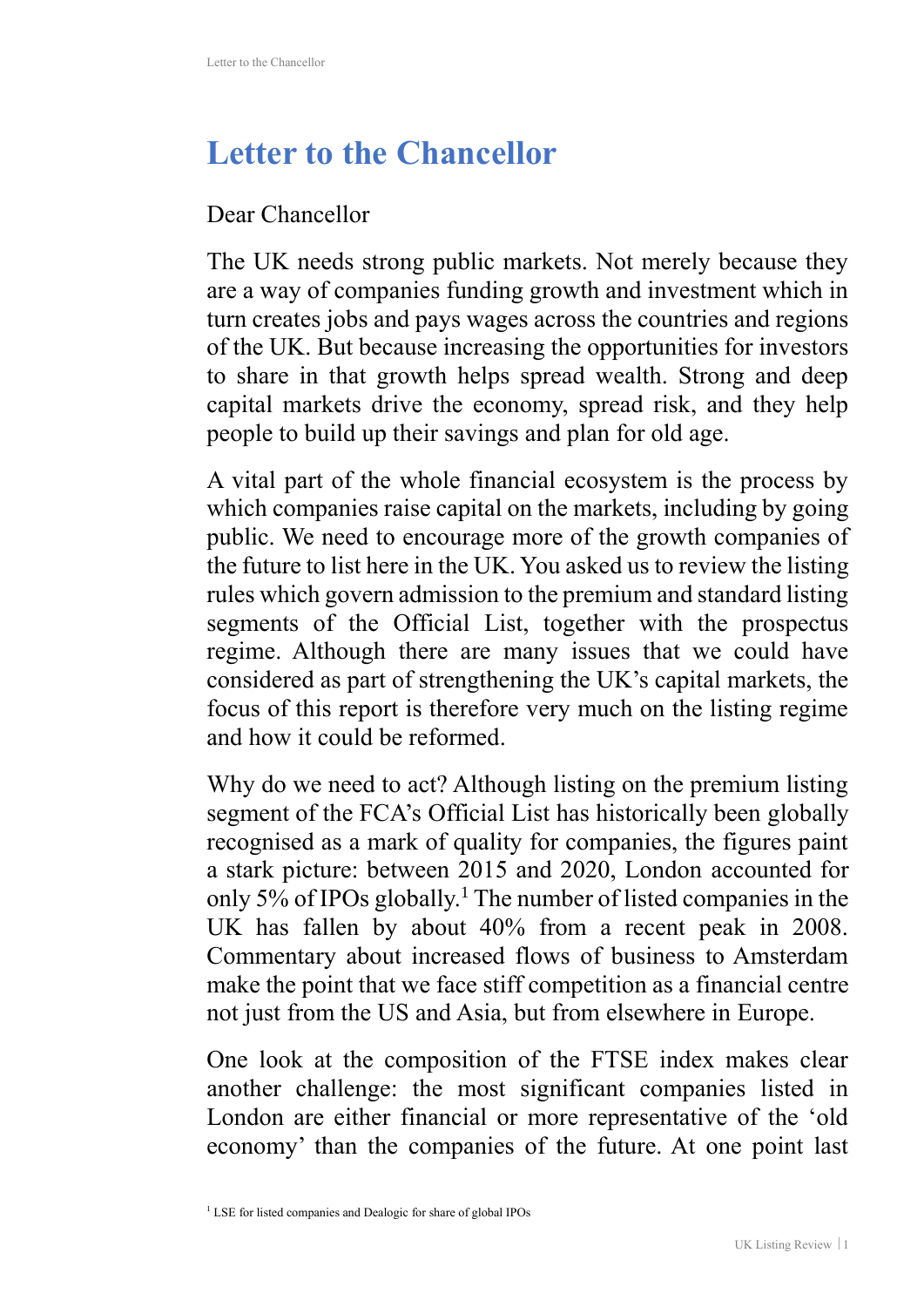summer, Apple alone was worth more than the combined value of every company in the FTSE 100.<sup>2</sup> Although the UK has great strengths in technology and life sciences, too few of the innovations we have seen have led ultimately to UK companies coming to the public markets in London. Today, we can see the possibilities offered by the strong potential pipeline of tech IPOs if we are able to persuade them of the many advantages of listing in London. We cannot afford to miss the opportunity that this represents either for our future as a financial centre or as a source of returns for investors large and small.

Looking at our relative performance and the range of feedback we have had, it is clear that the current listing regime is in need of reform. As well as examples of over-complexity, duplication, overly long timescales and unnecessary and burdensome requirements, there are signs that the lack of flexibility in the premium listed segment in particular is playing a part in driving business to our competitors. That is certainly not to argue that it is *only* because of our listing regime that the UK has been missing out, but there is a widespread sense that this is a key factor. And, unlike some deeper-rooted structural issues, it is one where we can take swift action to redress the balance. In recommending that we update our system, we argue in essence that we should take the best from what our competitors around the world are doing and combine that with London's traditional strengths. But our bottom line is this: it makes no sense to have a theoretically perfect listing regime if in practice users increasingly choose other venues.

Let me draw out some of the broad themes that emerged from the many conversations and submissions we had:

• first, everyone to whom we have talked – investors, advisers, regulators, banks, companies considering listing – thinks that there is a need for change and reform. Not everyone agrees on every aspect of reform, but everyone agrees that we are right to be looking at our competitive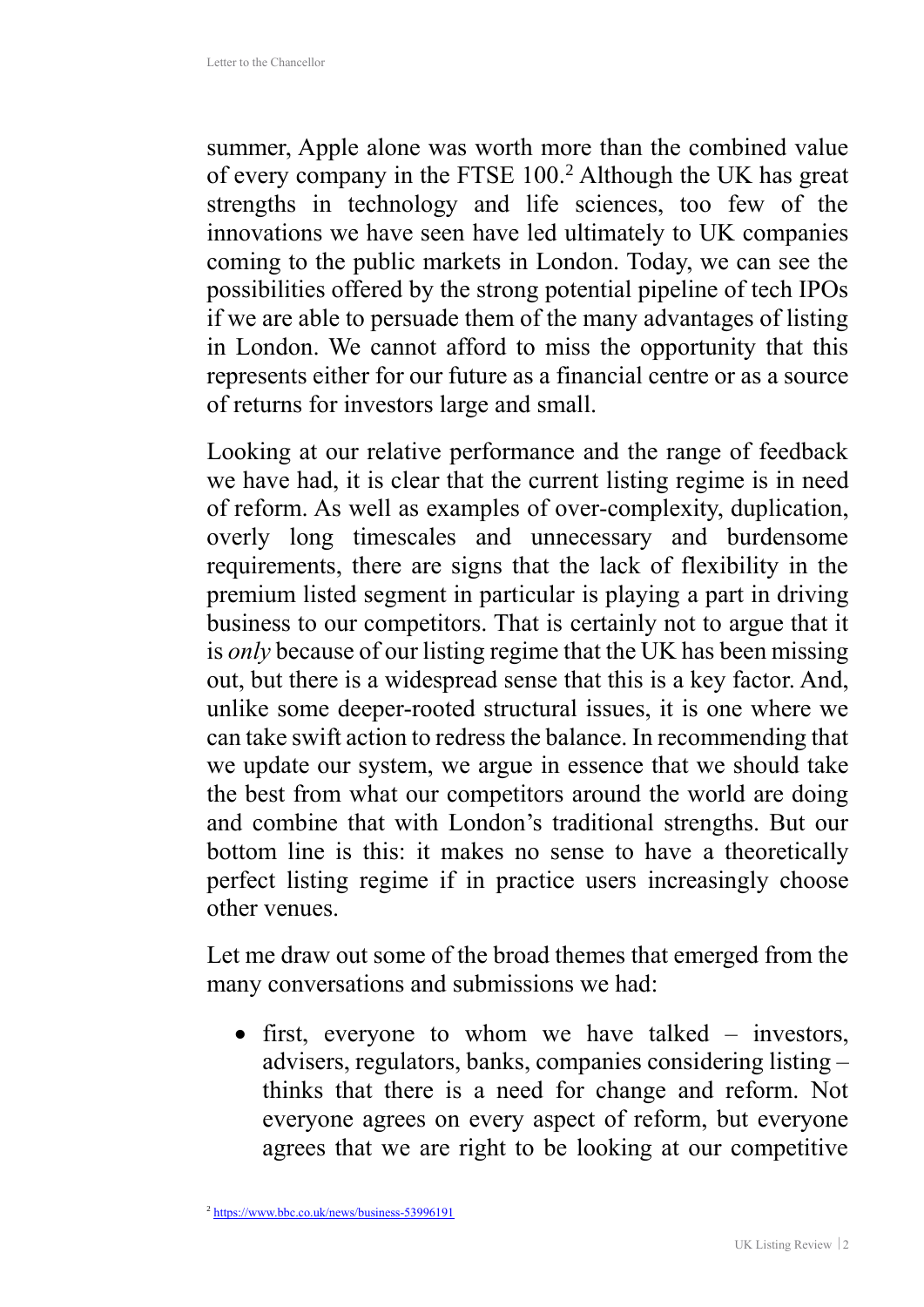position, and whether our current regime remains fit for purpose;

- second, there is a widespread sense that, after a long period, linked to Brexit, of London and its financial services being on the back foot, there is now an opportunity for the whole system, including politicians and regulators, to get back to the job of strengthening our standing as one of the world's leading global financial centres;
- third, that although the specific issues the Treasury asked us to consider as part of our Listing Review are important, they do not amount to a full answer to the more fundamental question of what we should be doing to strengthen the whole capital markets ecosystem.

In drawing up our recommendations, we have been influenced by a sense of urgency and the need to harness the current appetite for reform, together with the need to think long term too. You will therefore find a mix of both immediate and longer term steps; as well as specific responses to the questions you asked us, we have also set out some broader areas for you to consider if your underlying objective is to strengthen the UK's capital markets.

Thinking in terms of a phased approach fits naturally with the idea of a rolling programme of gradual reform, and of encouraging an approach whereby regulation is seen as dynamic rather than static, adaptable and not rigid. The truth is that the task of improving London's competitiveness and of strengthening our financial ecosystem should be seen as a task that is never complete, not a one-off.

To underpin that approach, and to keep the question of the UK's attractiveness under review, we have one simple over-arching recommendation: you should produce a short annual report on the state of the City, to Parliament, that sets out the progress that has been made in improving our competitive position over the previous period. (*Recommendation 1*)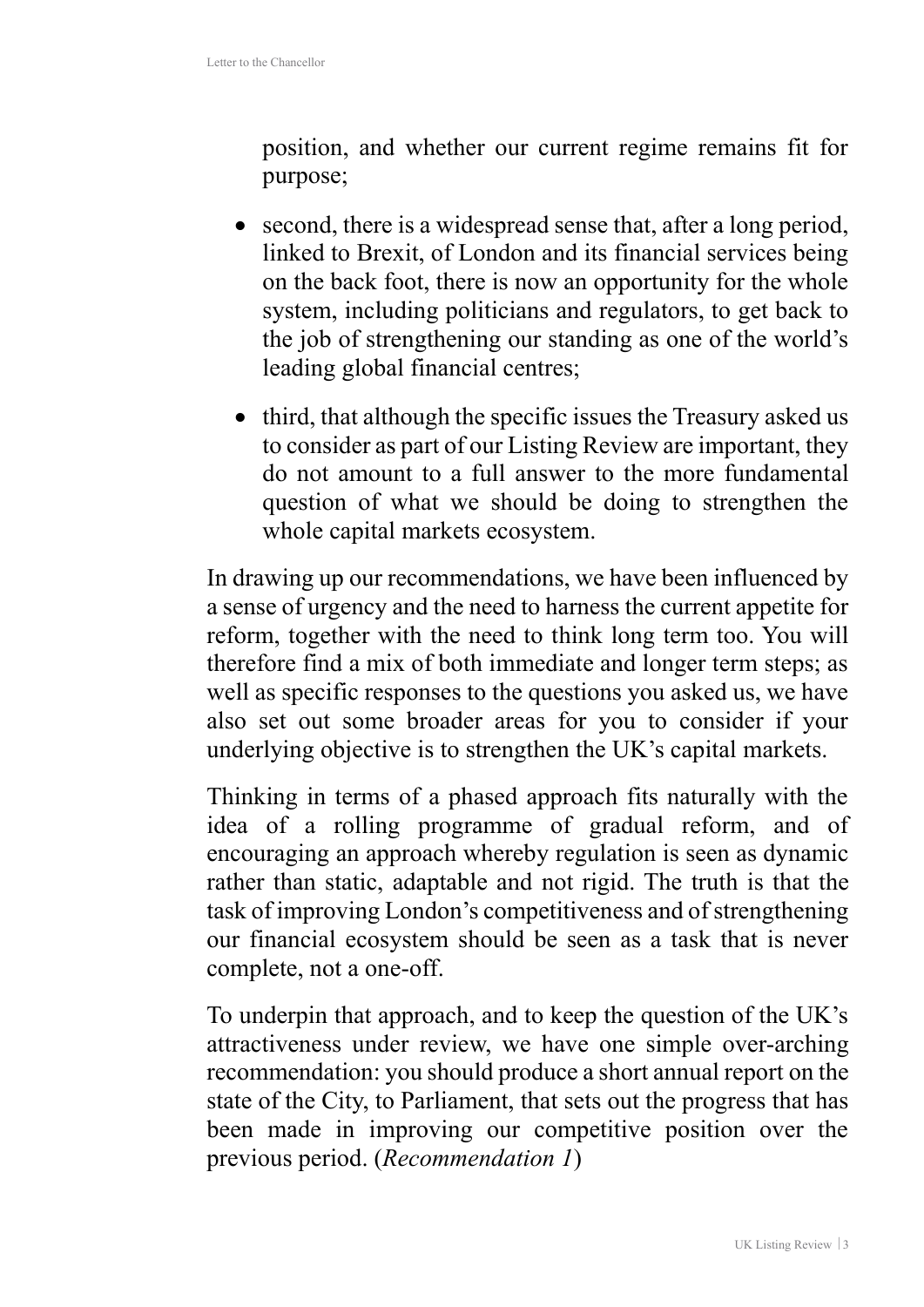Such a report might look at comparative statistics, summarise what steps have been taken to improve the overall environment for listing and capital raising as well as the wider ecosystem, comment on what has worked or not worked, and consider areas for further reform – whether that involves a relaxation or a tightening of rules depending on experience. To produce that report, Ministers would need to talk to regulators and all sections of the market, which itself might help entrench the idea of the whole system working together to promote the attractiveness of London as a financial centre. Indeed, the report could also usefully reflect on steps taken to promote the City globally.

This is an outline idea, but you will see the point: set up a framework, with Treasury Ministers holding the ring and coordinating the Government's approach across Departments, reporting to Parliament with the support of regulators, bringing the whole system together, working to deepen our capital markets over time. We think that the market itself will also want to reflect whether it has the right structures in place to support this way of thinking and acting, where there is a shared responsibility for London's success.

What has been our general approach to thinking about regulation and the changes that Brexit might bring? As a global centre, we will want to continue to shape and follow global standards. It makes no sense to think in terms of 'ripping everything up' or that we should diverge for the sake of diverging. We clearly need to maintain the high standards of investor protection for which the UK is known.

Where I believe we now have an opportunity after leaving the EU is in the intelligent application of global standards to our own market. We should be able to move faster, more flexibly and in a more targeted way; this may have a particular relevance as we think about regulation of the growth sectors of the future where the UK should be able to move more quickly – for example in fintech, where we are already the leader in Europe, or in green finance, where we should be well-positioned to become a global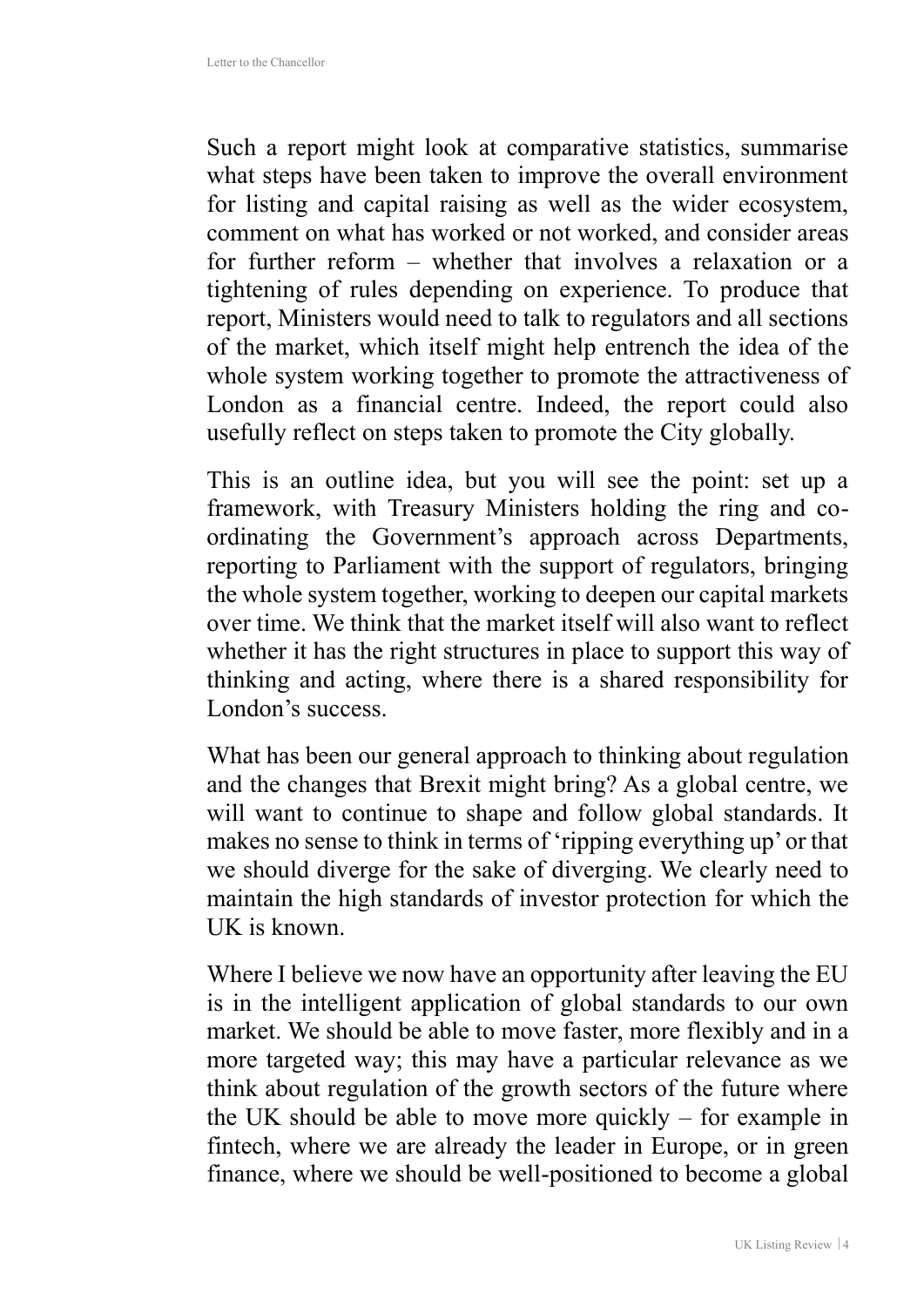leader. This makes sense both from a commercial and financial stability point of view.

It is not, however, the case that simply leaving the EU will mean that all UK regulation will automatically become proportionate, adaptable and fleet of foot. British Ministers and regulators are just as capable of constructing over-complicated rules that discourage business investment as their European counterparts. It is, for example, a very widely held view that regulatory requirements on business and the liability profile of companies and their directors have increased significantly over time: indeed, this is one of the frequently cited reasons as to why there has been a trend of companies shifting from the public markets to private ones or never accessing the public markets at all. If we want to increase London's attractiveness as a place to take a company public, then we need to have consistent policies and messages that back that ambition up in a coherent manner.

The FCA is rightly admired around the world for having developed the concept of the regulatory sandbox where the regulator and business can work together in a 'safe' space to help companies to understand and meet their regulatory requirements in a more collaborative way. Maintaining high standards and being open to the needs of business do not have to be incompatible objectives. Regulatory processes that are clear and responsive, that avoid duplication or unnecessary bureaucracy, are all part of signalling to companies and investors that London is a well-regulated centre that is open for business.

Although the Future Regulatory Framework Review<sup>3</sup> is outside the scope of this report, it is linked in two respects. First, how much regulatory discretion and autonomy should the FCA have? We believe it is an attractive idea in principle that – with proper accountability – the regulator should be able to move more decisively and speedily to relax or tighten a rule in response to changing market dynamics. But this is connected with a second

<sup>&</sup>lt;sup>3</sup> Future Regulatory Framework (FRF) Review: Consultation https://www.gov.uk/government/consultations/future-regulatoryframework-frf-review-consultation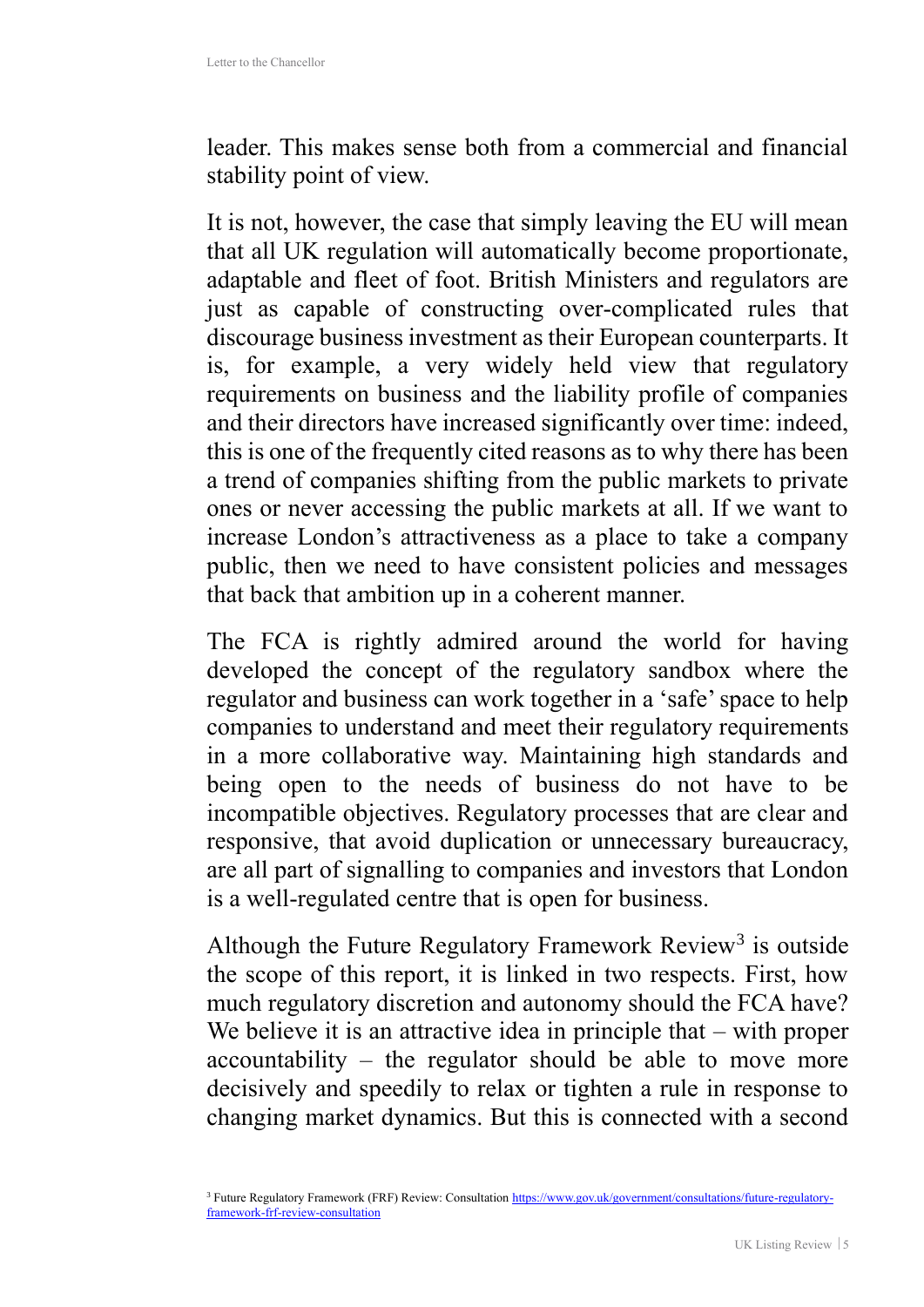question: what should the FCA's overall objectives be? And do its current objectives permit it to take as active a part as it might want to play in constructing a regime based on high standards, that is also a welcoming environment for companies wanting to list in the UK?

Other financial regulators – for example in Australia, Singapore, Hong Kong and Japan – have competitiveness or growth as a regulatory objective. Coming closer to home, the European Banking Authority, the European Securities and Markets Authority and the European Insurance and Occupational Pensions Authority are each required to take due account of the impact of their activities "on the Union's global competitiveness". The FCA has no similar objective. You will obviously have a range of factors to consider, but in the context of the listing regime, we believe that it would be helpful if the FCA was also charged with the duty of taking expressly into account the UK's overall attractiveness as a place to do business.

There is also a linkage between the statutory objectives within which the FCA has to operate and its allocation of resources. The number of people working in the FCA dealing with the listing regime is less than one per cent of the total headcount. To extend the principle of the sandbox to the FCA's work with companies that are coming to the market, and to make the process as swift and supportive as possible, would obviously require proper resourcing and staffing. This is an issue on which the FCA and Treasury should reflect. In addition, the FCA might consider increasing the number of secondments from the private sector. This would bring in different perspectives and industry knowledge, for example in life sciences or tech, which could help improve the process. (*Recommendation 2*)

Having made these broader points about reform, let me run through our more detailed recommendations. Here, we have been guided by a number of principles. We have tried to increase flexibility. We have sought to simplify and speed up processes. Where we can, we have tried to avoid ever more detailed prescription and instead sought to increase choice. Where we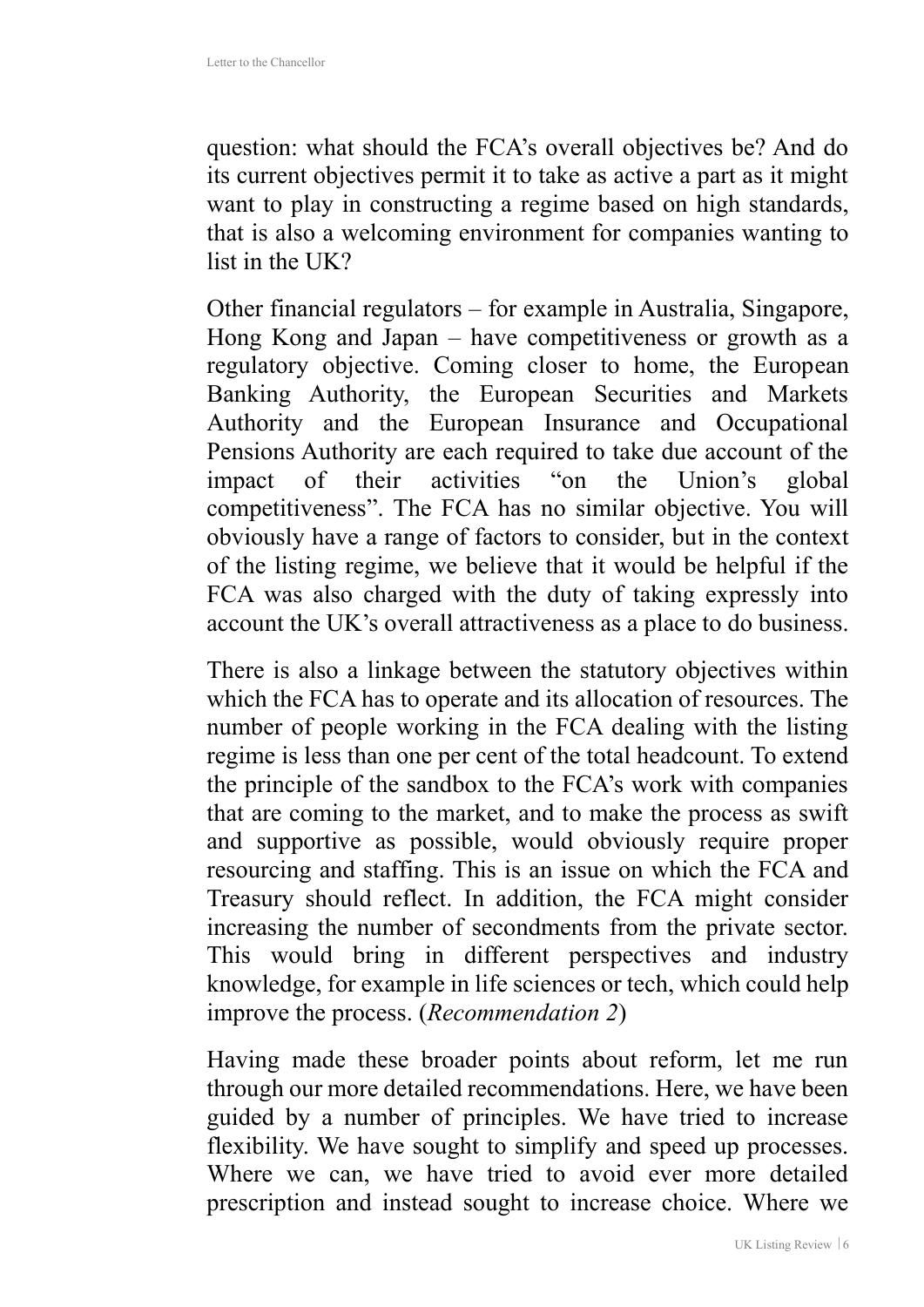have recommended relaxations to the current rules, we have also considered what safeguards might be necessary. You will find a summary of our recommendations after this letter, and more detail in the sections that follow.

In line with the great majority of submissions we have received – and recognising the need to make sure we attract companies in vital innovative growth sectors such as tech and life sciences – we do recommend that, with sensible safeguards, rules should be changed to allow dual class share structures in the premium listing segment. We also recommend that the free float requirements should be made more flexible for all listings. But we are also of the view that it makes sense in parallel to provide more choice for companies by repositioning the current standard listing segment and promoting it far more effectively. (*Recommendations 3-5*). Sometimes the question of whether it would be better to make changes to the premium listing segment to attract more companies to list or make a new push to promote the current standard listing segment were presented to us as alternatives. We believe we need to do both: to free up the premium listing segment and to increase choice by building up an attractive alternative to it. On the same theme of increasing choice for issuers, we also recommend changes to the Listing Rules to remove a barrier which currently deters special purpose acquisition companies (SPACs) listing in the UK. We accompany this with recommendations for additional safeguards for investors so that they would be able properly to scrutinise both the benefits and potential downsides of these new vehicles. (*Recommendation 6*).

In response to the Call for Evidence, there was much criticism of the Prospectus Regulation. Many submissions argued that the existing exemption thresholds in relation to retail investors should be raised significantly. Although this would have the merit of simplicity, we argue for a more radical approach: we recommend that the Government carries out a complete rethink as to the whole purpose of the prospectus. Given that any change to the Prospectus Regulation requires primary legislation, we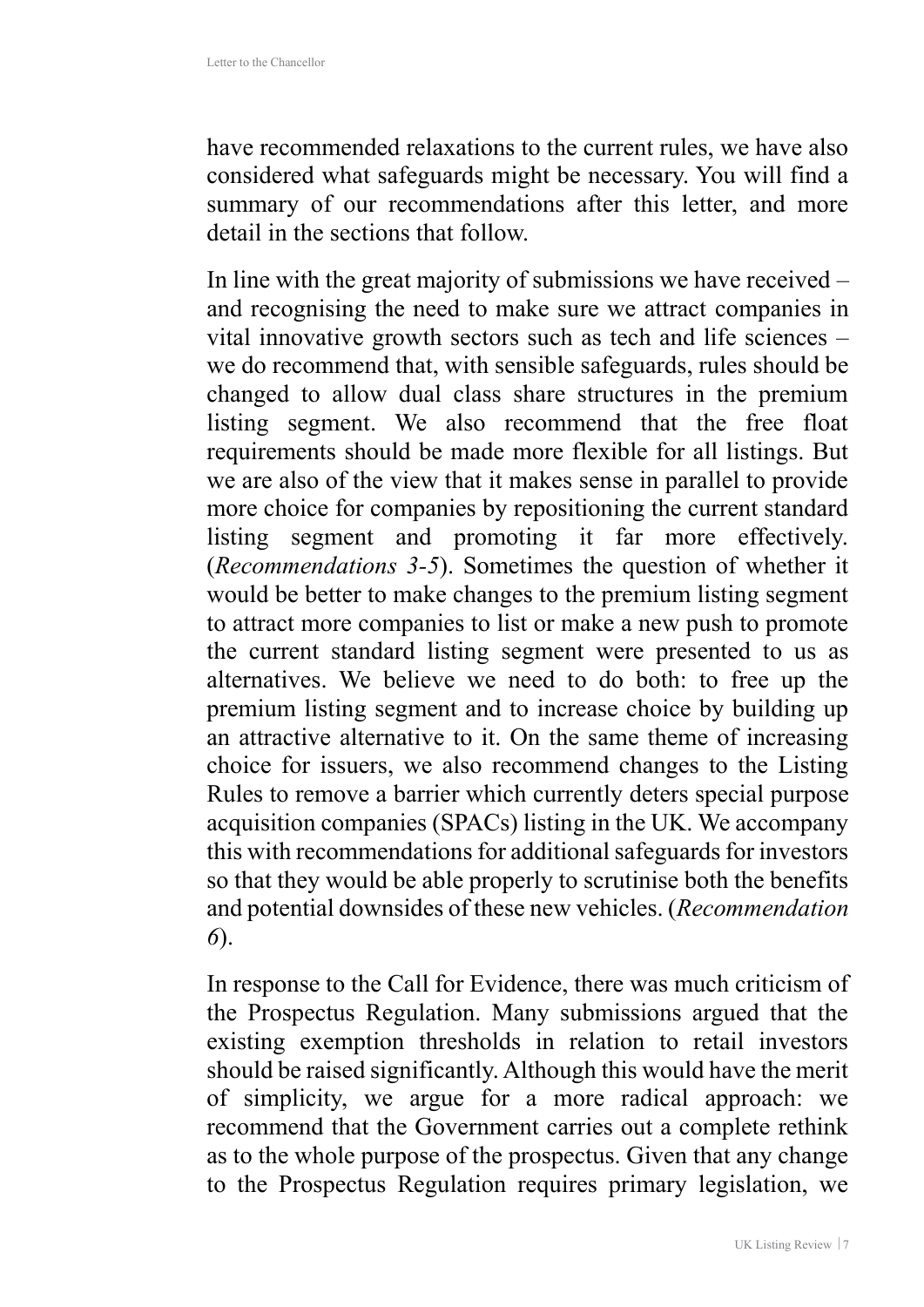think it is better to go back to first principles as to the core purpose of the prospectus and the kind of transaction for which it should be required. This would offer more far-reaching and permanent benefits in terms of reducing regulation and encouraging efficient capital raising, rather than simply raising thresholds. (*Recommendation 7*). In essence, we are recommending an approach to the prospectus that would take us closer to the kind of system we had before the Prospectus Directive and Regulation were introduced in the EU. As part of this rethink, we recommend that you consider whether prospectuses drawn up in other jurisdictions could be recognised in the UK. (*Recommendation 8*).

Next, we make some proposals in relation to the information that is provided to investors. We have made recommendations to make it easier for companies to provide forward-looking financial information, both at the time of listing and afterwards. We think this will benefit all issuers and investors, with a particular relevance for companies with high growth potential for example in the areas of technology and life sciences. (*Recommendation 9*). We recommend the maintenance of the three-year track record requirement for the premium listing segment, but we suggest that the FCA widens and adapts the provisions that are currently limited to scientific research companies to include more high growth innovative companies. We further recommend some simplification of the requirements regarding historical financial information that currently complicate the process for companies that have grown by acquisition (*Recommendations 10-11*).

We have also made recommendations to try to empower retail investors, recognising their changing expectations and the way that developments in technology create new possibilities of engagement (*Recommendations 12-13*). In looking at ways of improving the process of going public, we recommend reviewing aspects of the recently introduced rules on connected research analysts which has, in practice, added seven days to the public phase of an IPO process without apparent benefit.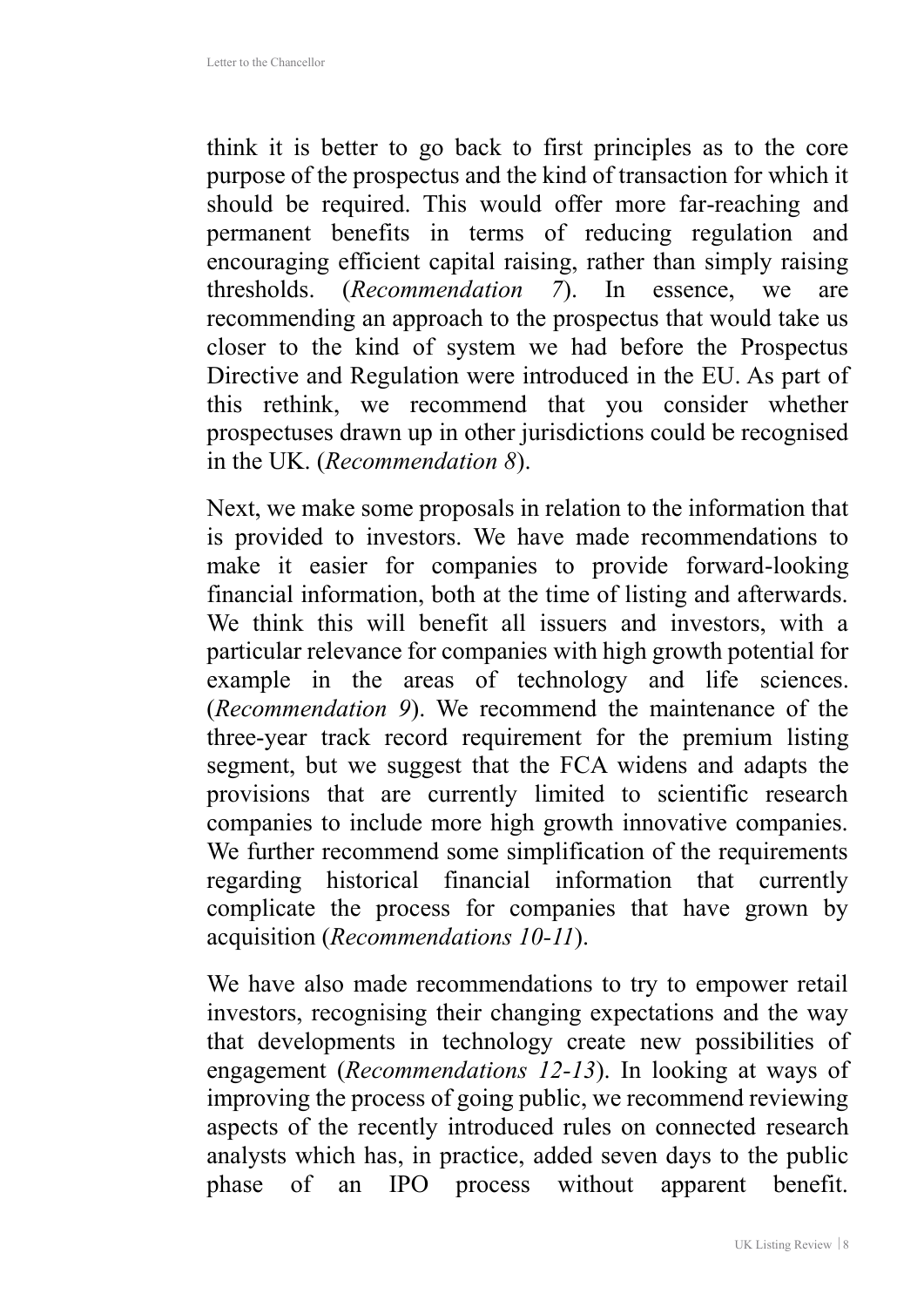(*Recommendation 14*). We end by raising some broader points that you might address if you want to strengthen the financial ecosystem as a whole.

None of our recommendations go beyond what can already be found in competing financial centres in the USA, Asia or, indeed, Europe. To emphasize this point: this report is not about opening up a gap between us and other global centres by proposing radical new departures to try to seize a competitive advantage. It is about closing a gap which has opened up.

Although many of these recommendations are highly technical and relate to the plumbing of the system, we believe that, taken together, they would not only make a practical difference to improving some of the listing processes, but would send a broader message that London is getting on the front foot. They would demonstrate that we are able to combine high standards of regulation and governance with flexibility and nimbleness. That is the way that we will succeed in attracting more of the growth companies of the future to list in London, triggering a virtuous circle of more capital, more investment, more jobs and better returns for investors, large and small.

In drawing together our recommendations, rather than seeking to 'split the difference' between different positions, we have sought to make proposals that we hope will deliver sensible reform. In some areas, there will be some who think we have gone too far; in others, not far enough. We don't claim that this report is the final word on listing. But that in itself underlines once again the key point that I want to emphasise: thinking about our competitive position is a process and attitude of mind, not a oneoff. We hope that this Review can contribute usefully to getting that process underway.

I am very grateful for the help I have had from the secretariat to the Review, organised by EY, which included secondees from the FCA and HMT. I have relied heavily on an Advisory Panel which has brought deep market experience and technical expertise. I am also grateful to Greenbrook, who have helped with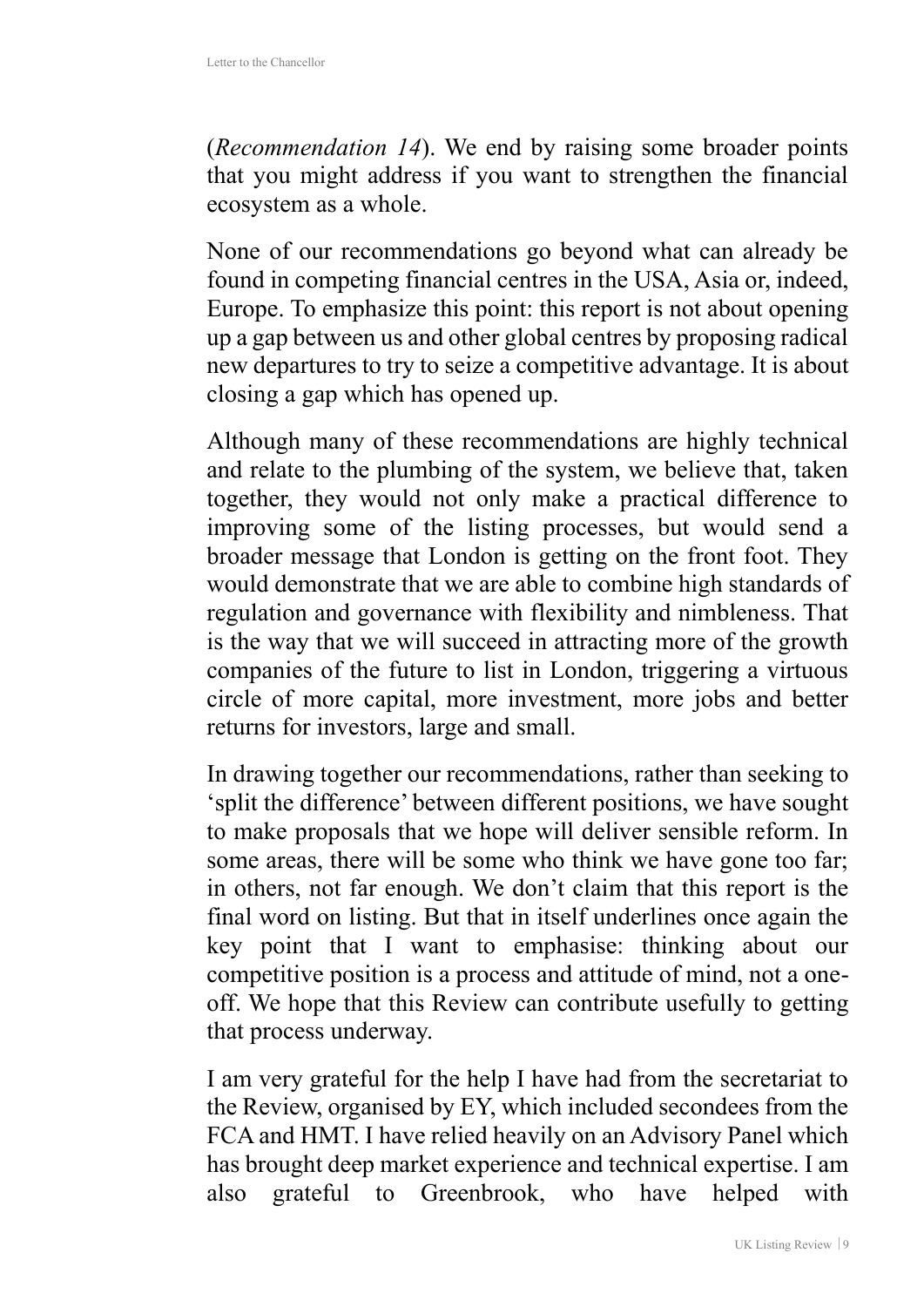communications, and who like everyone else has worked pro bono. I should also like to thank all those who took the trouble to respond to the formal Call for Evidence – we received over 60 submissions – and the hundreds of people who have taken part in the many meetings we have held.

What happens next? As you know, most of the recommendations in this Report are for the FCA to take forward in the first instance. So, given that the FCA will need to undertake a consultation on any changes it might make, our recommendations are the beginning of a conversation, not the end. Some of our proposals – most obviously the revised approach to forward-looking information and the recommended rethinking of the Prospectus Regulation – are for the Treasury. But for reform to happen, we need the whole marketplace – the LSE, investors, advisers – as well as regulators and the Government to take responsibility and work together to make change happen.

I end where I started: I believe that we have both the opportunity and the necessity for reform. These moments, when politicians, regulators and the City are aligned, do not come around very often. I know you want to seize that opportunity. I hope this report might help you in that task.

Jonathan Hill,

Chairman, UK Listing Review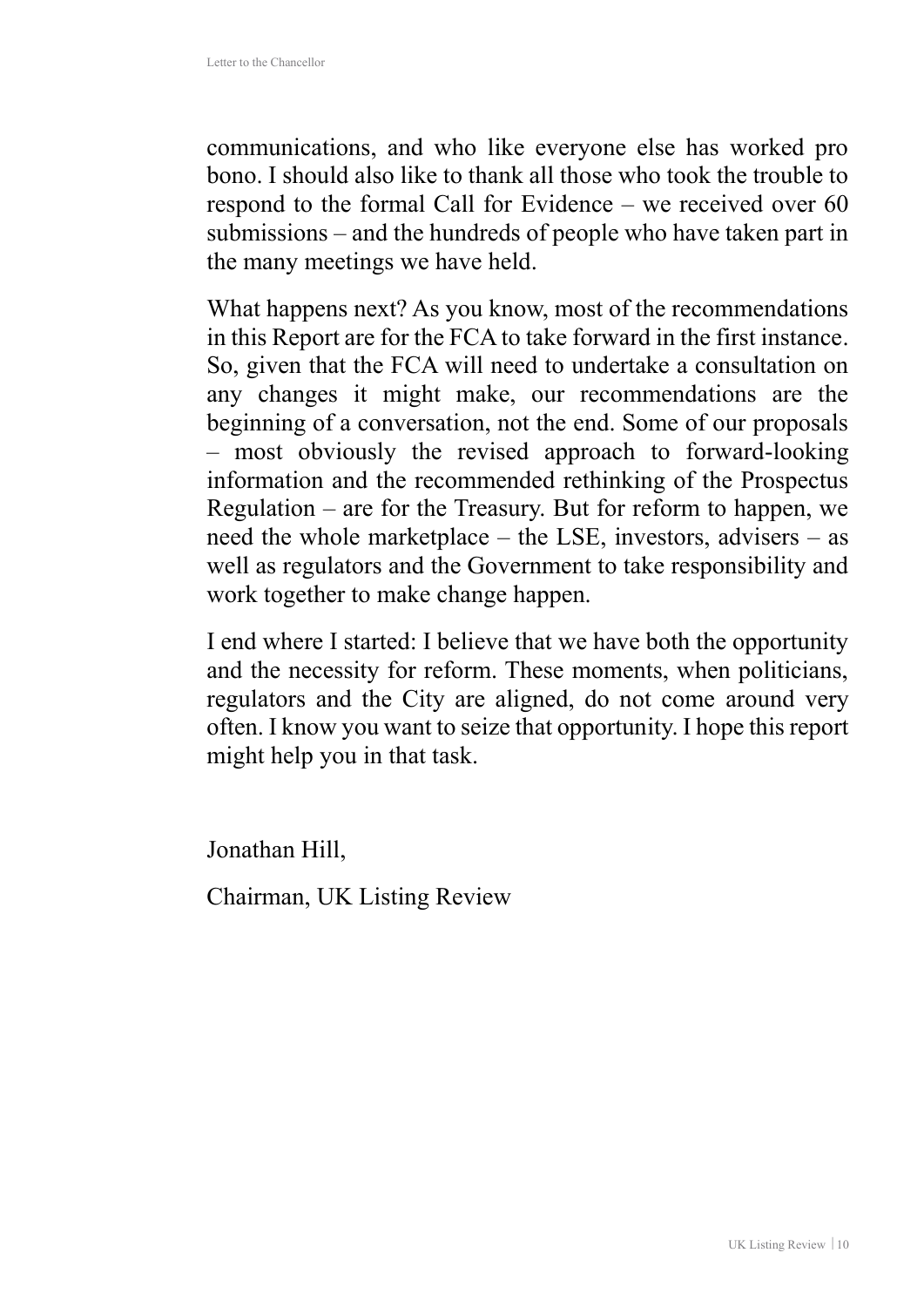# **Recommendations overview**

# **Monitoring and delivering results**

1. The Chancellor should present an annual report to Parliament on the State of the City, setting out the steps that have been taken or are to be taken to promote the attractiveness of the UK as a well-regulated global financial centre, with dynamic capital markets and a strong ecosystem that attracts the growth companies of the future to list and grow here.

## *Implementation: Commitment from HMT*

2. In the context of the Future Regulatory Framework Review, HMT should consider whether the current statutory objectives of the FCA provide it with sufficient scope to play its part in building an environment for companies looking to list which is not just well-regulated but also welcoming, supportive and dynamic – and in this context, it would be helpful if the FCA was also charged with the duty of taking expressly into account the UK's overall attractiveness as a place to do business.

*Implementation: HMT as part of the Future Regulatory Framework Review* 

# **Improving the environment for companies to go public in London**

- 3. Allow companies with dual class share structures to list in the premium listing segment but maintain high corporate governance standards by applying certain conditions. These would include:
	- a maximum duration of five years;
	- a maximum weighted voting ratio of 20:1;
	- requiring holder(s) of B class shares to be a director of the company;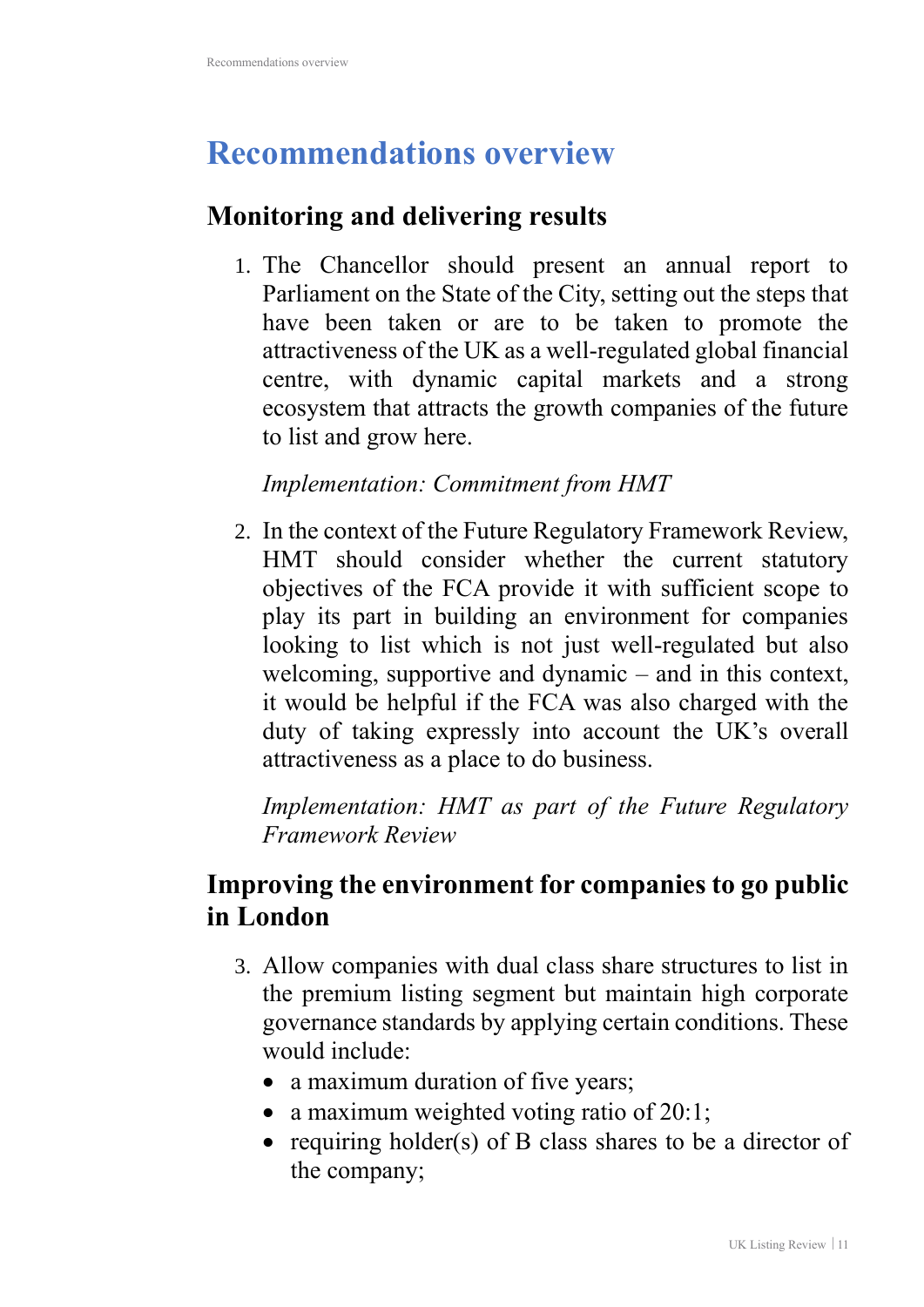- voting matters being limited to ensuring the holder(s) are able to continue as a director and able to block a change of control of the company while the DCSS is in force; and
- limitations on transfer of the B class shares.

#### *Implementation: FCA, subject to consultation on Listing Rule changes*

4. Rebrand and re-market the standard listing segment. Its name should be changed, for example to the Main Segment, or by simply referring to companies being admitted to the Official List either by way of a Chapter 6 listing (current premium) or a Chapter 14 listing (current standard). Encourage investor groups to develop guidelines on areas they see as particularly important to allow for companies on the rebooted segment to be index-eligible.

*Implementation: FCA, subject to consultation on Listing Rule changes, LSE, investor groups.*

5. Reassess free float requirements to provide a better measure of liquidity at and following listing. Provide more clarity and choice for companies about how much free float they must have at IPO, by lowering the absolute requirement for free float to 15% and allowing more choice for companies of different sizes to use measures of liquidity other than an absolute free float percentage.

## *Implementation: FCA, subject to consultation on Listing Rule changes*

6. Revise the Listing Rules which can require trading to be suspended in the shares of special purpose acquisition companies ("SPACs") on announcement of a potential acquisition. Provide additional protections for shareholders at the time of the acquisition, such as a shareholder vote and redemption rights.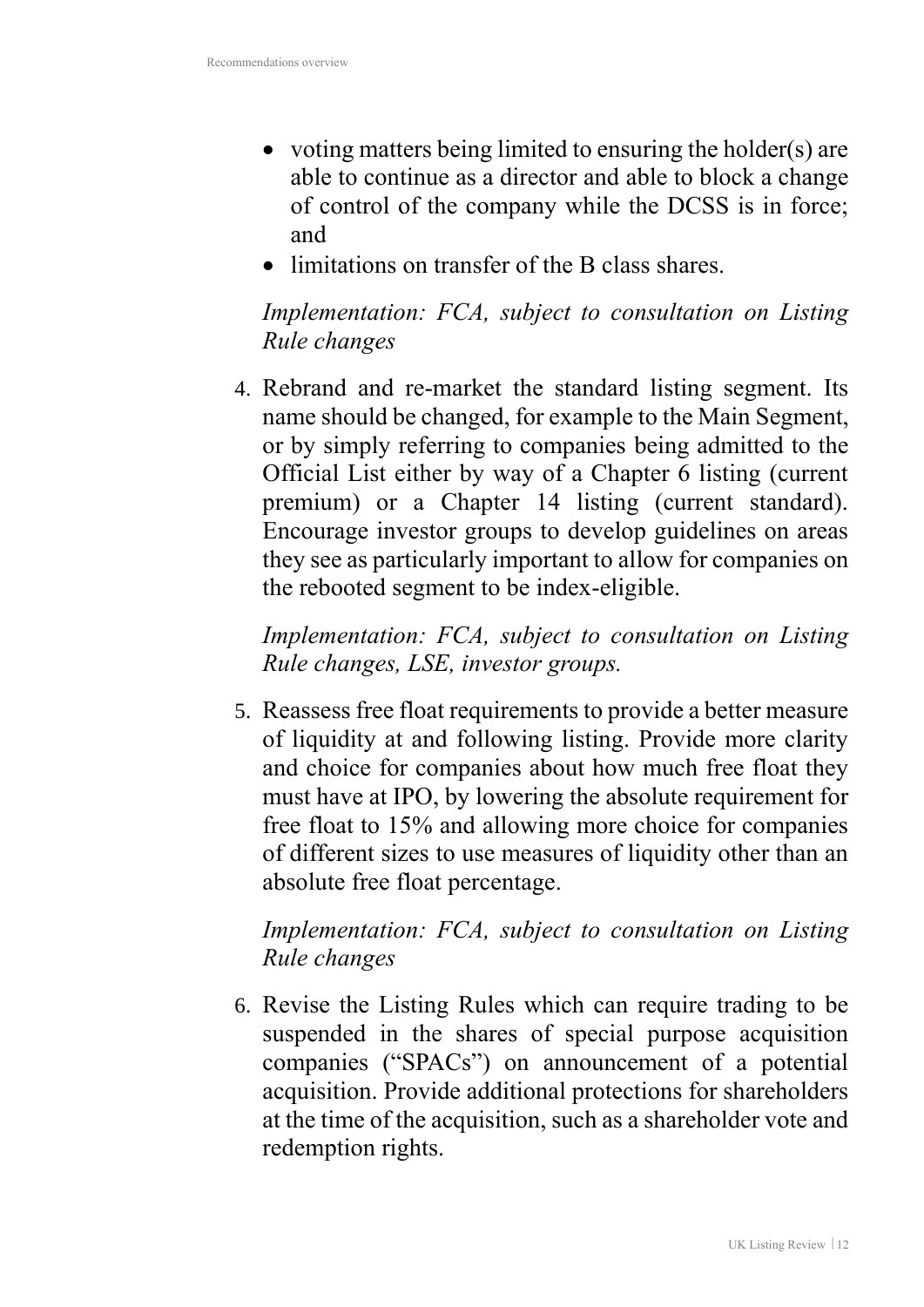*Implementation: FCA, subject to consultation on Listing Rule changes*

## **Re-designing the prospectus regime**

7. HMT should conduct a fundamental review of the prospectus regime, so that it fits better with both the breadth and maturity of UK capital markets and the evolution in the types of businesses coming to market as well as those that are already listed.

Consideration should be given, as a minimum, to the following areas:

- changing prospectus requirements so that in future, admission to a regulated market and offers to the public are treated separately
- changing how the prospectus exemption thresholds function so that documentation is only required where it is appropriate for the type of transaction being undertaken and suits the circumstances of capital issuance
- use of alternative listing documentation where appropriate and possible, e.g. in the event of further issuance by an existing listed issuer on a regulated market

## *Implementation: HMT, requires legislative changes*

8. Maintain the existing regime within the Listing Rules for secondary and dual listing. As part of the review of the prospectus regime, consider whether prospectuses drawn up under other jurisdictions' rules can be used to meet UK requirements.

*Implementation: HMT, requires legislative changes*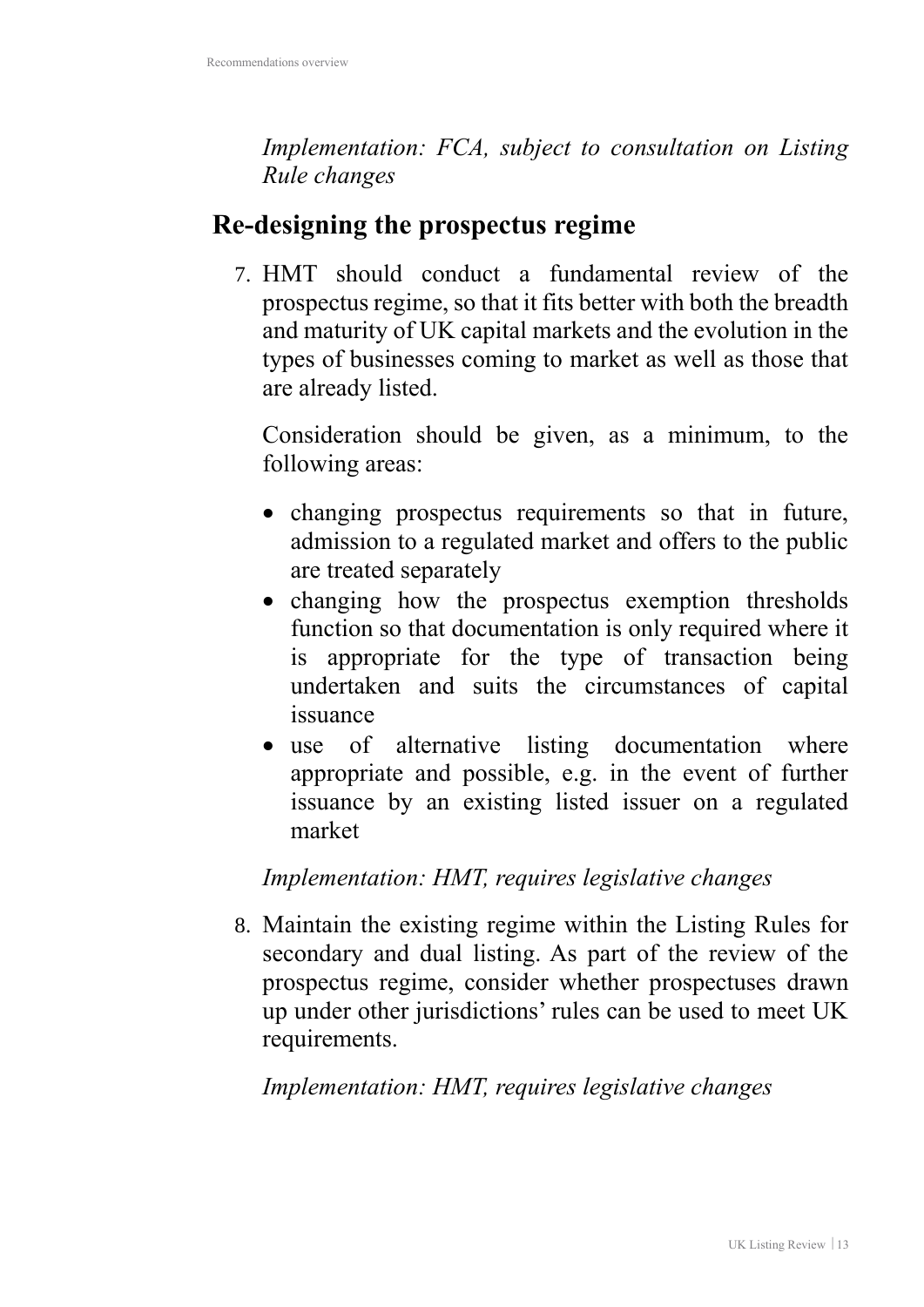# **Tailoring information to meet investor needs better**

9. Facilitate the provision of forward-looking information by issuers in prospectuses, by amending the liability regime for issuers and their directors.

## *Implementation: HMT, requires legislative changes*

10.Maintain the three-year track record requirement for the premium listing segment. Review the provisions for scientific research-based companies regarding revenue earning requirement to broaden their application to a wider range of high growth innovative, companies across a variety of sectors.

*Implementation: FCA, subject to consultation on Listing Rule changes*

11.Amend the requirement for historical financial information covering at least 75% of an issuer's business for premium listings so that this test is only applicable to the most recent financial period within the three-year track record.

*Implementation: FCA, subject to consultation on Listing Rule changes*

# **Empowering retail investors and improving capital raising for existing listed issuers**

12.Consider how technology can be used to improve retail investor involvement in corporate actions and their undertaking of an appropriate stewardship role.

*Implementation: BEIS, with support from HMT and FCA* 

13.Consider how to improve the efficiency of further capital raising by listed companies by re-establishing the Rights Issue Review Group ("RIRG"). Reconsider its outstanding recommendations in terms of capital raising models used in other jurisdictions such as Australia, including in light of technological advances, in order to facilitate a quicker and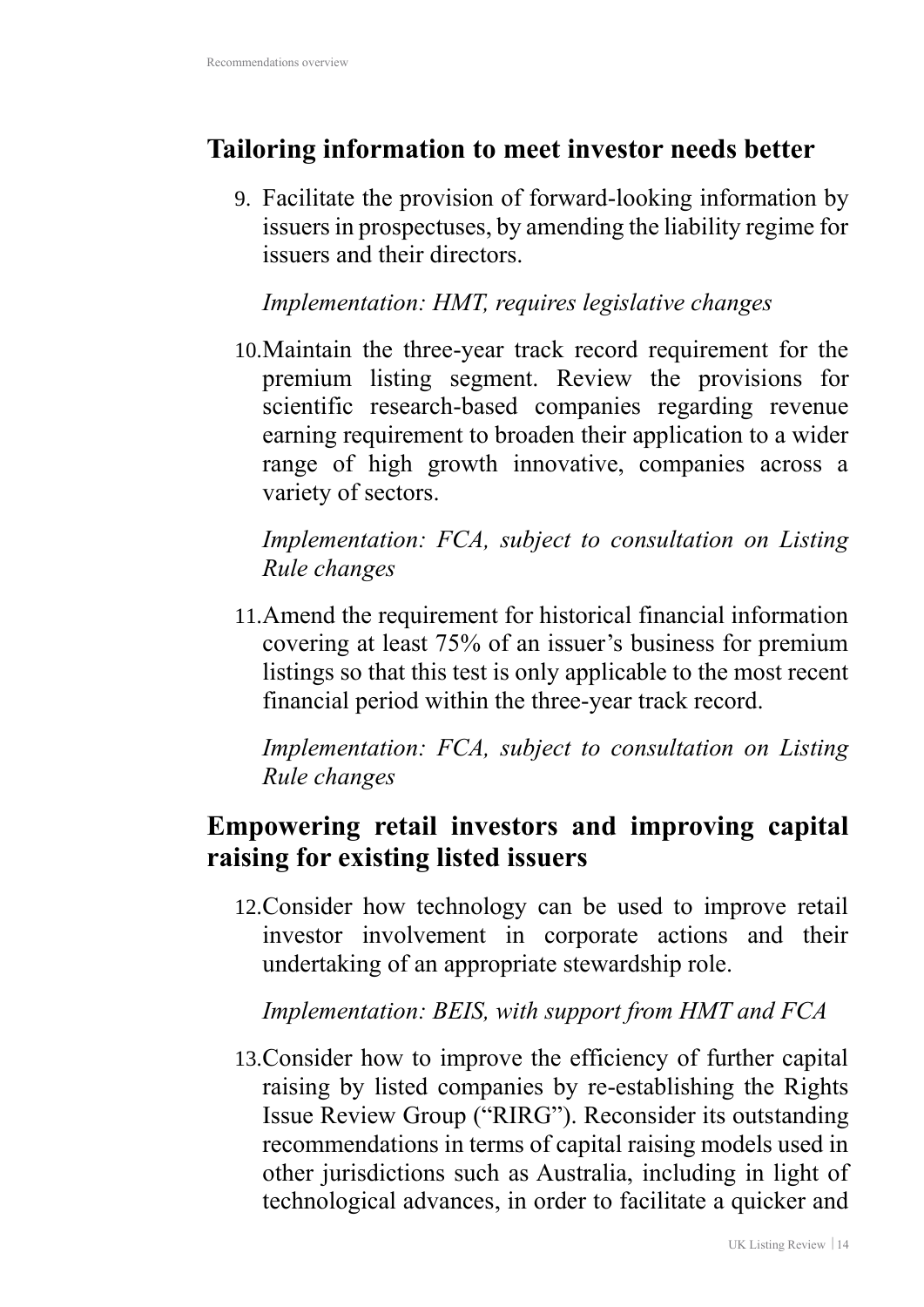more efficient process of raising capital for existing listed companies and more easily involve retail investors.

*Implementation: HMT, with support from BEIS and FCA* 

# **Improving the efficiency of the listing process**

14.Review the relatively recently introduced conduct of business rules in the FCA Handbook relating to the inclusion of unconnected research analysts in an IPO process, which in practice mean an extra seven days being added to the public phase of the process.

*Implementation: FCA, subject to consultation on Handbook changes*

# **Wider financial ecosystem**

- 15.Consider and act on industry concerns in relation to the wider financial ecosystem concerning:
	- unlocking pension investment
	- competitive tax environment
	- SME research provision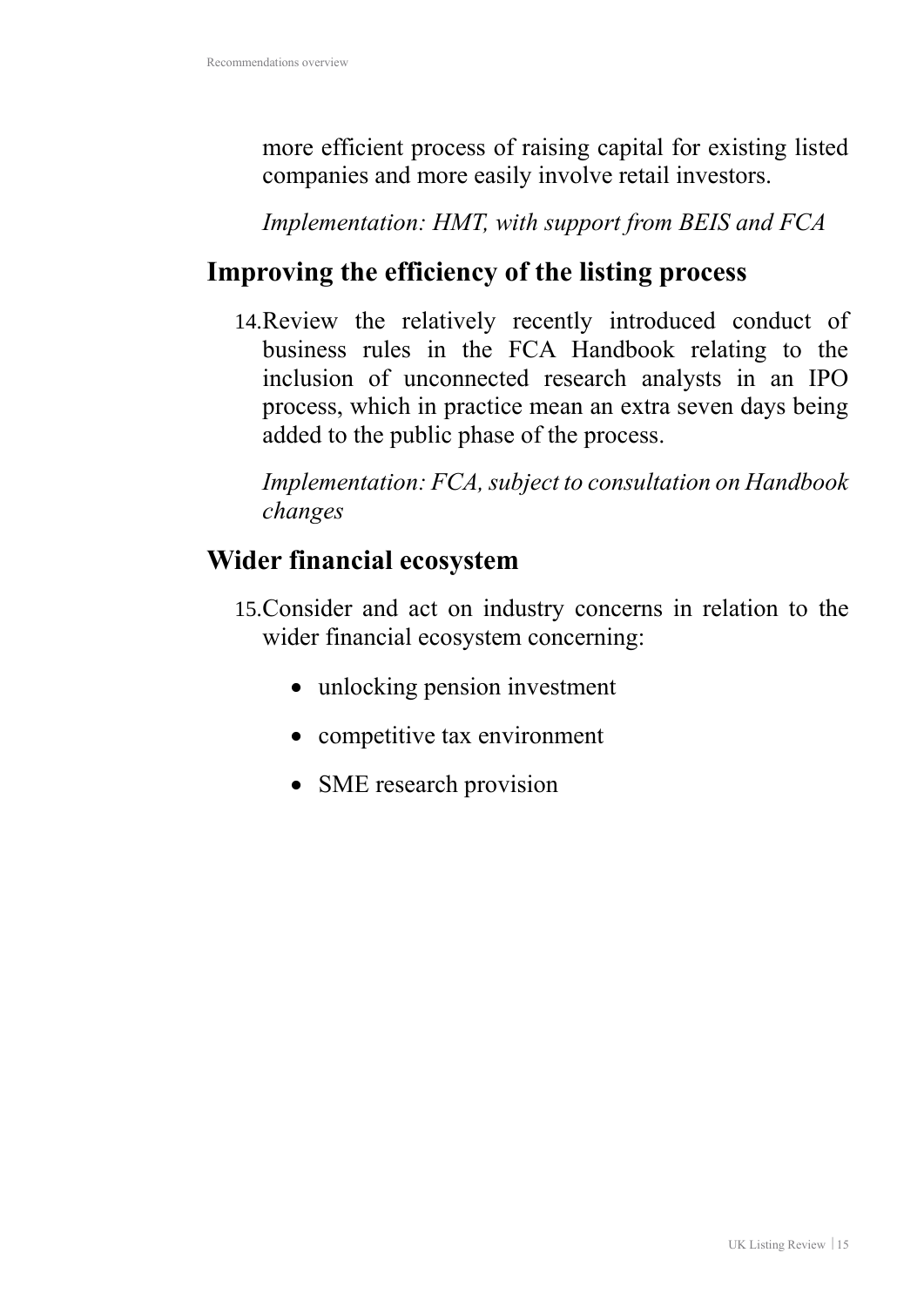# **1. Monitoring and delivering results**

**1.1 The Chancellor should present an annual report to Parliament on the State of the City, setting out the steps that have been taken or are to be taken to promote the attractiveness of the UK as a wellregulated global financial centre, with dynamic capital markets and a strong ecosystem that attracts the growth companies of the future to list and grow here.**

The task of making sure that the City is well-regulated, attractive to business, and competitive with other global financial centres should be thought of as a rolling programme, not as a one-off. The various players involved – politicians, regulators, exchanges, investors, advisers and others in the market – need to be brought together in a common effort to build as compelling an offer to companies looking to list as possible, but also to help strengthen and deepen UK capital markets. This is a long-term task that requires long-term attention and focus. Although everyone in the market needs to take responsibility for making a success of the City, the Government could give a lead by underlining the importance it attaches to this task, by providing leadership and by ensuring that its own policies are coherent and co-ordinated across Departments.

To demonstrate the Government's commitment to the City, to promote high quality and responsive regulatory policy, and to maintain a rigorous political focus on the international attractiveness of the UK in respect of listing and beyond, the Review recommends that the Chancellor presents a report annually to Parliament on the State of the City.

The first edition could be published in early 2022. It would cover the issues in the scope of this Review but in order to be as effective as possible it should go wider, covering broader capital markets issues.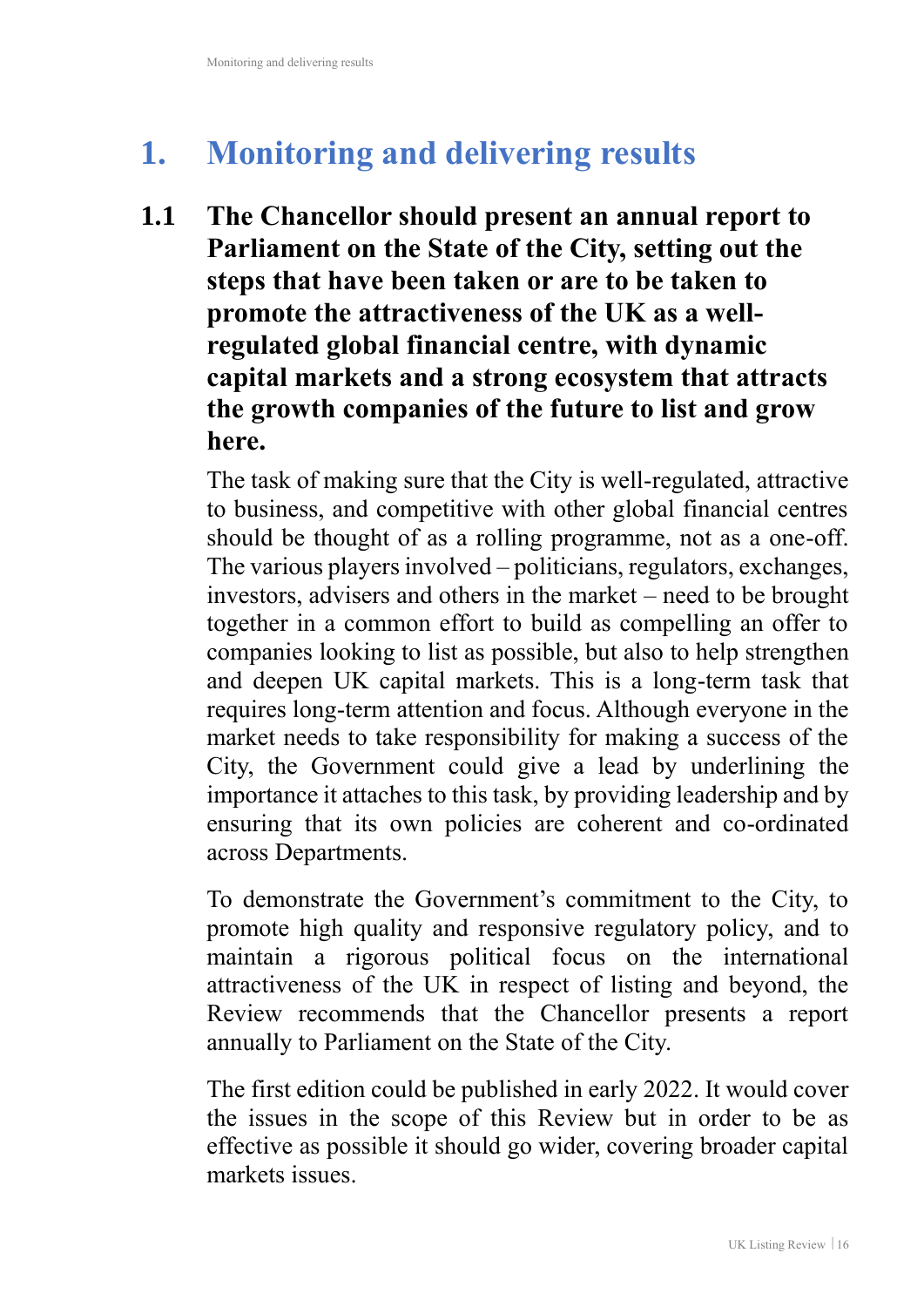The report could monitor and comment on key "performance indicators" (on IPOs, volume of capital raised, trading volumes, inward authorisation applications etc), summarise what steps have been taken to improve the overall environment for listing and the wider ecosystem, comment on what has worked or not worked, and consider areas for further reform – whether that involves a relaxation or a tightening of rules depending on experience.

To produce the report, Treasury Ministers would need to talk to regulators, to Government departments with related or overlapping objectives like BEIS, and to all sections of the market, which itself might help entrench the idea of the whole system working together to promote the attractiveness of London as a financial centre.

#### *Implementation:*

*HMT should present its first annual State of the City report to Parliament in early 2022.*

**1.2 In the context of the Future Regulatory Framework Review, HMT should consider whether the current statutory objectives of the FCA provide them with sufficient scope to play their part in building an environment for companies looking to list which is not just well-regulated but also welcoming, supportive and dynamic – and in this context, it would be helpful if the FCA was also charged with the duty of taking expressly into account the UK's overall attractiveness as a place to do business.**

The best regulation is dynamic and flexible – capable of being tightened or relaxed – as circumstances change, and new opportunities or risks emerge. Maintaining high standards and being open to the needs of business do not have to be incompatible objectives. Regulatory processes that are clear and responsive, that avoid duplication or unnecessary bureaucracy,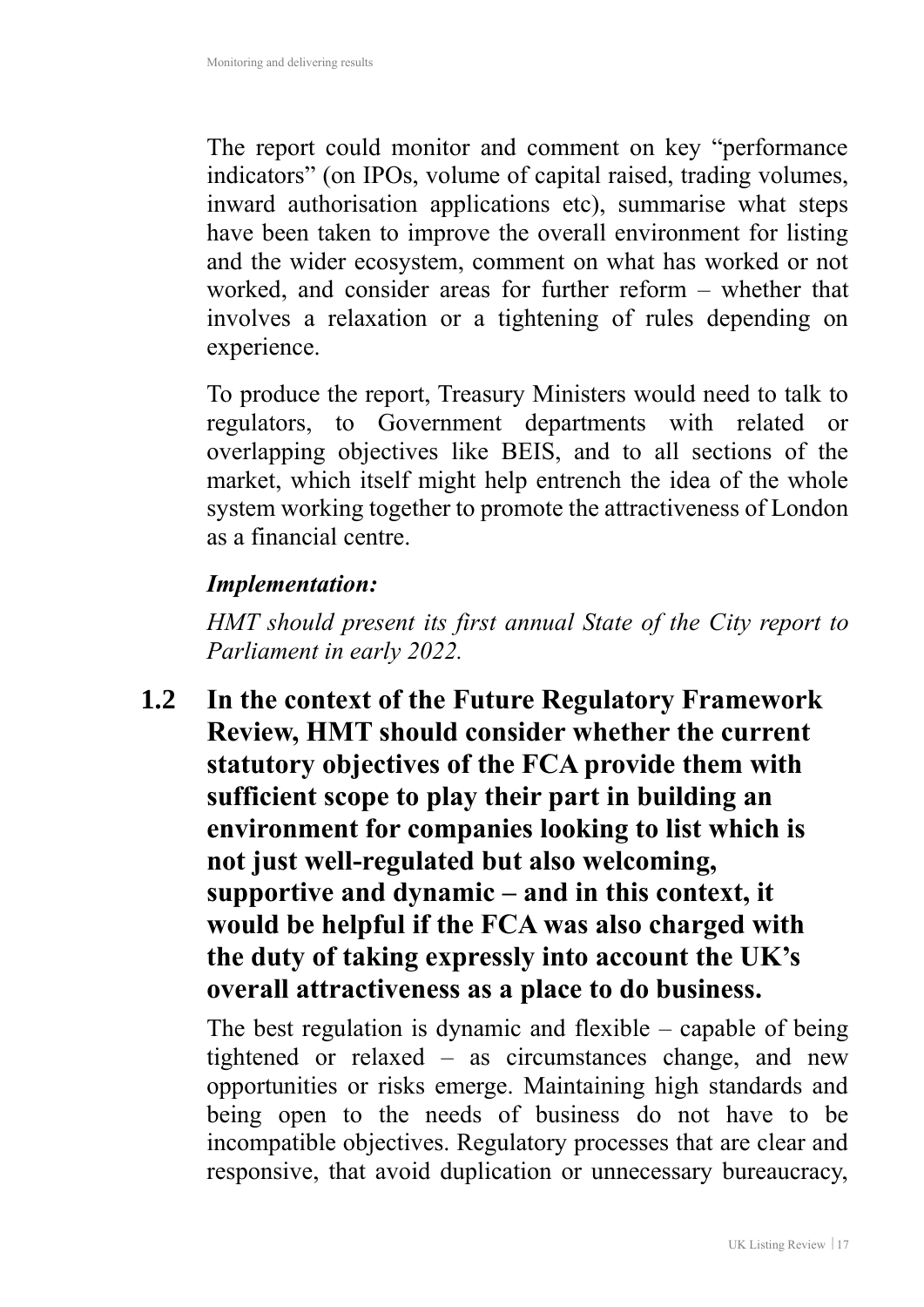are all part of signalling to companies and investors that London is a well-regulated centre that is open for business.

It is an attractive idea in principle that – with proper accountability – the regulator should be able to move more decisively and speedily to relax or tighten a rule in response to changing market dynamics. But this is connected with the question of what the FCA's overall objectives should be. Do they currently permit it to take as active a part as it might play in constructing a high standard but welcoming environment to companies wanting to list in the UK?

Other financial regulators – for example in Australia, Singapore, Hong Kong and Japan – have competitiveness or growth as a regulatory objective. The European Banking Authority, the European Securities and Markets Authority and the European Insurance and Occupational Pensions Authority are also each required to take due account of the impact of their activities "on the Union's global competitiveness." The FCA has no similar objective. In the context of the listing regime, it could be helpful if the FCA was also charged with the duty of taking expressly into account the UK's overall attractiveness as a place to do business.

We therefore recommend that as part of the Future Regulatory Framework Review, HMT should consider the case for amending the FCA's statutory objectives to include a requirement to take 'competitiveness' or 'growth' factors into account.

#### *Implementation:*

*HMT to consider the addition of a 'growth' or 'competitiveness' requirement for the FCA as part of the Future Regulatory Framework Review.*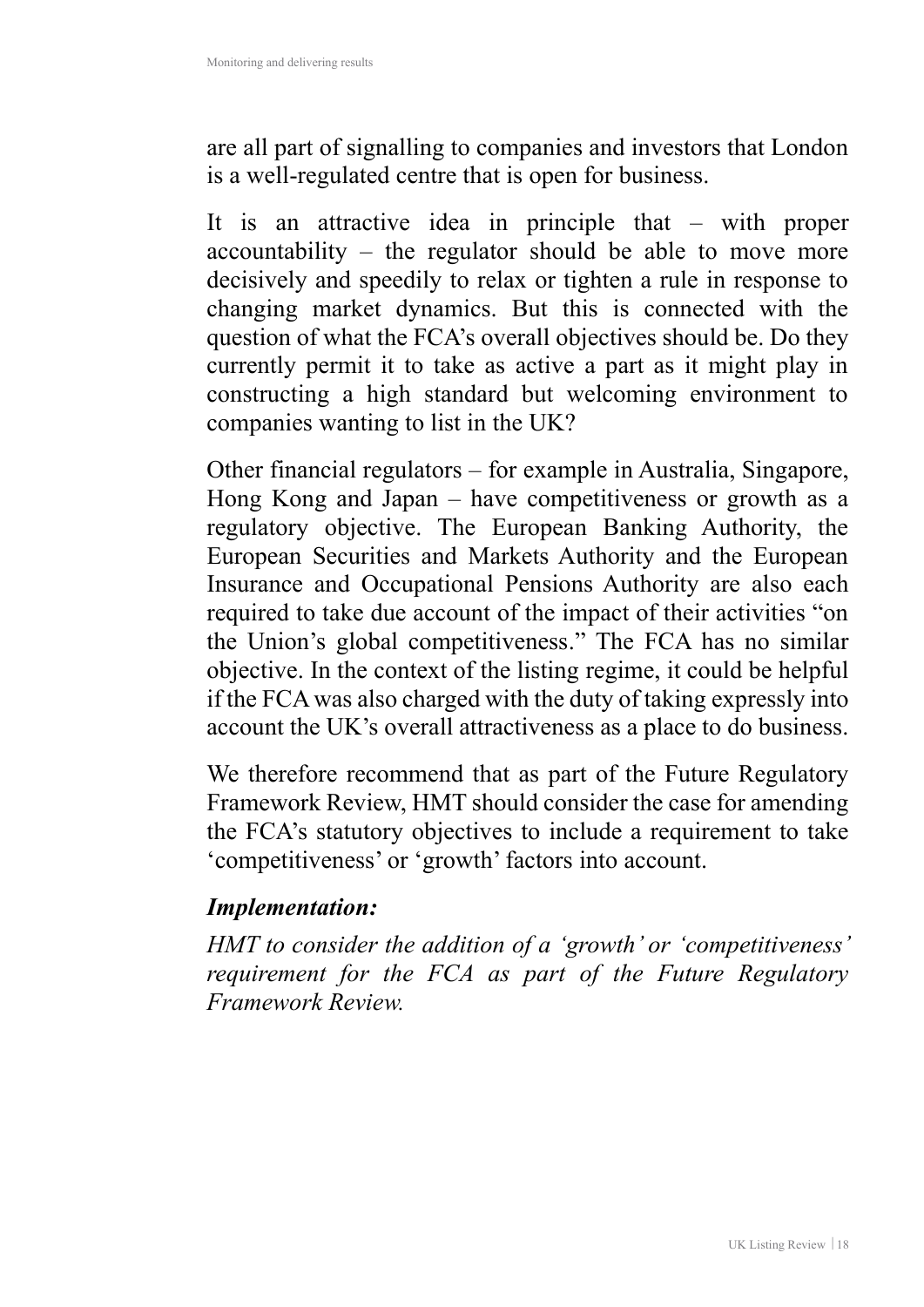# **2. Improving the environment for companies to go public in London**

The recommendations set out in this section are intended to encourage companies to list in London at an earlier stage of their growth cycle, in line with developments in other jurisdictions. This should, in turn, broaden the listed investment landscape for both institutional and retail investors in the UK. We also consider that the proposed changes will increase the attractiveness of listing in the UK for issuers when set against the choice of global markets that they have at IPO, as well as the wider choice as to whether to go public or stay private.

**2.1 Allow companies with dual class share structures to list in the premium listing segment but maintain high corporate governance standards by applying certain conditions.**

**These would include:**

- **a maximum duration of five years;**
- **a maximum weighted voting ratio of 20 to 1;**
- **require holder(s) of the Class B shares to be a director of the company;**
- **voting matters being limited to ensuring the holder(s) are able to continue as a director and able to block a change of control of the company while the DCSS is in force; and**
- **limitations on transfer of the B class shares.**

Being listed in the premium listing segment is attractive for many companies and its eligibility requirements and continuing obligations are reassuring to investors in ensuring the companies they invest in adhere to high corporate governance standards. Yet, for some companies the point of going public, while a sign of success, is also a time of vulnerability.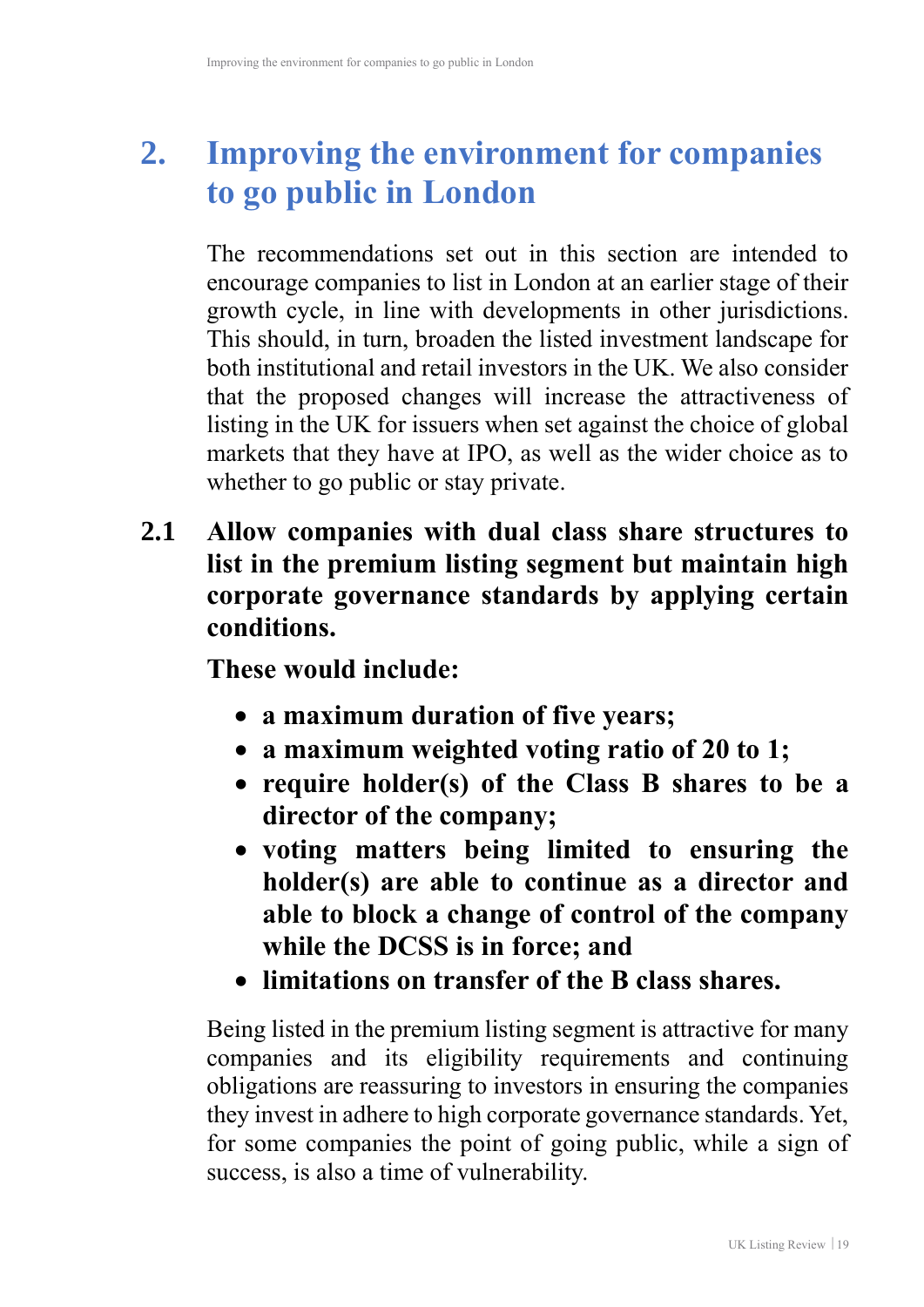They are immediately operating in the short-term environment of quarterly or half yearly results and immediate shareholder reactions. Arguably, that is the point at which the company is most at risk of falling sway to the dangers of short-termism by both investors and directors as the public share price provides a daily report card on their decisions. It also leaves them vulnerable to unwanted takeovers as they haven't had time to build up the faith and goodwill from their shareholder base necessary to avoid shareholders taking quick win profits over longer term value.

This is particularly the case for founder-led companies for whom dual class shares structures are most attractive. They provide a way for the founder of the company to continue to be able to execute their vision for how the company should evolve and grow while still allowing others to share in that growth – be it employees or new shareholders and the general public. Their vision and their ability to execute that vision is often part of the company's selling point. Investors will factor this into price, which will affect whether they do or don't want to buy the company's shares.

When founders bring their companies to market, they often seem to be concerned mostly about their vision not being derailed by being removed as a director/CEO. However, perhaps the bigger risk to founders as they come to market is that their vision is not able to come to fruition because the company, once listed, can be subject to an opportunistic takeover bid at a conventional bid premium to the market price. We have seen a number of examples of this in recent years.

Therefore, providing founders with a transition period during which they are able to ensure that control is retained – on the basis of their vision and control rights having been fully disclosed to prospective investors at the time of listing – would seem to be a sensible way forward. We recommend that the FCA creates new rules-based provisions within the Listing Rules for dual class share structures  $-$  in the same way as the measures put in place for sovereign-controlled companies a couple of years ago. These rules would provide a transition period, with conditions that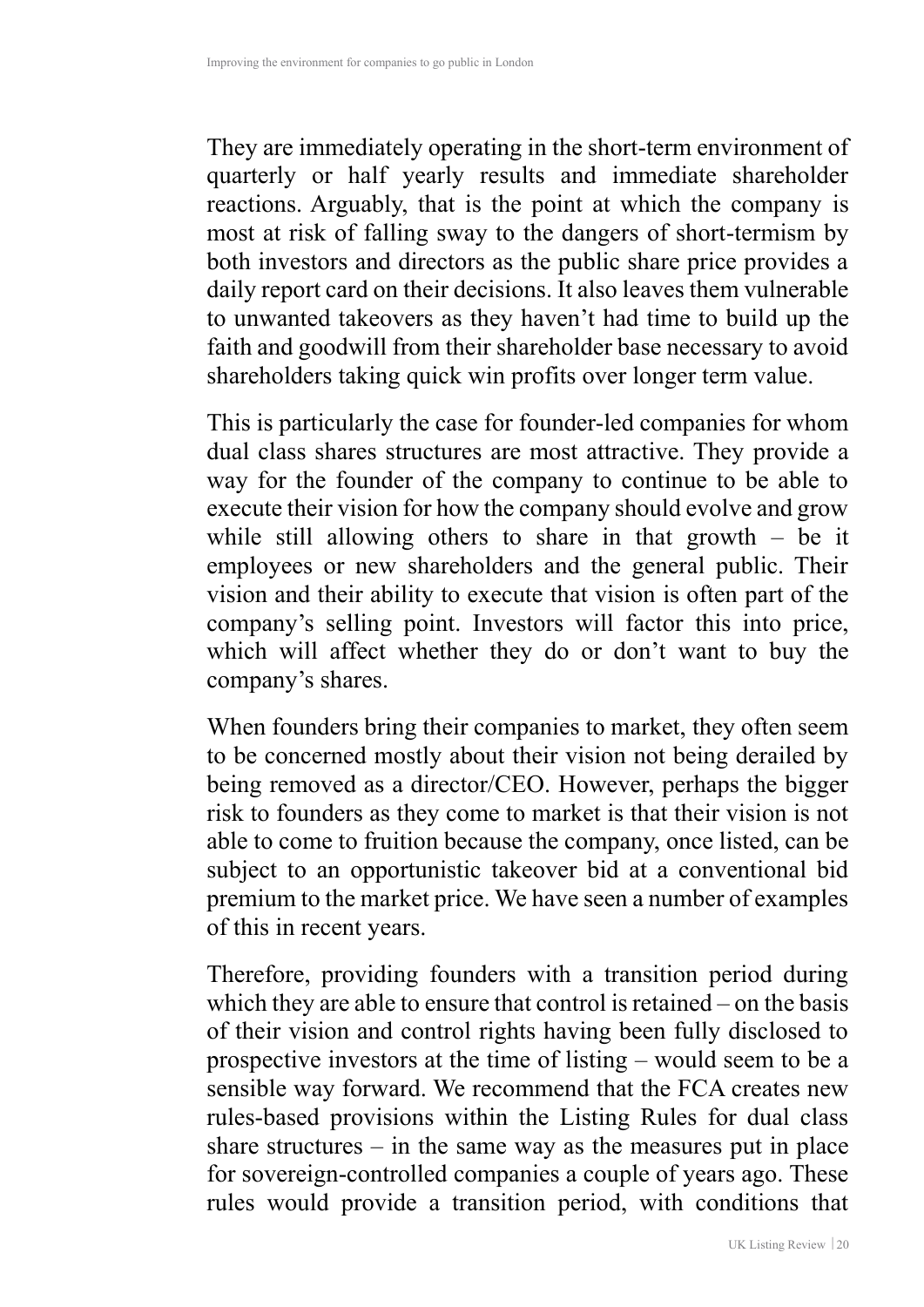apply during that time, for issuers that have dual class share structures to be eligible for a premium listing.

These rules should include the following restrictions:

- a maximum duration of five years
- a maximum weighted voting ratio of  $20:1 -$  to ensure that holders of weighted voting rights need to have a minimum economic interest in the company
- limitations on transfer the shares must convert on transfer, subject to limited exceptions including for (a) transfers for estate planning purposes; (b) transfers for charitable purposes
- limitations on who is able to hold the voting class shares limiting it to individuals who are directors of the company
- limiting the set of matters that could be subject to weighted voting for the duration of the DCSS, namely the holder of the Class B shares:
	- o being able to ensure they remained as a director; and
	- o being able to block a takeover.

At the end of the transition period, companies would either become subject to all of the rules of the premium listing segment, or alternatively, could move segment and maintain or even expand the scope of their share structure, subject to a shareholder vote.

This regime is designed to address the concerns of founder-led companies. The restrictions on its use are therefore intended to ensure the holder of the B class shares is engaged in the running of the company and maintain an economic interest in the company. We have sought to set objective criteria to avoid the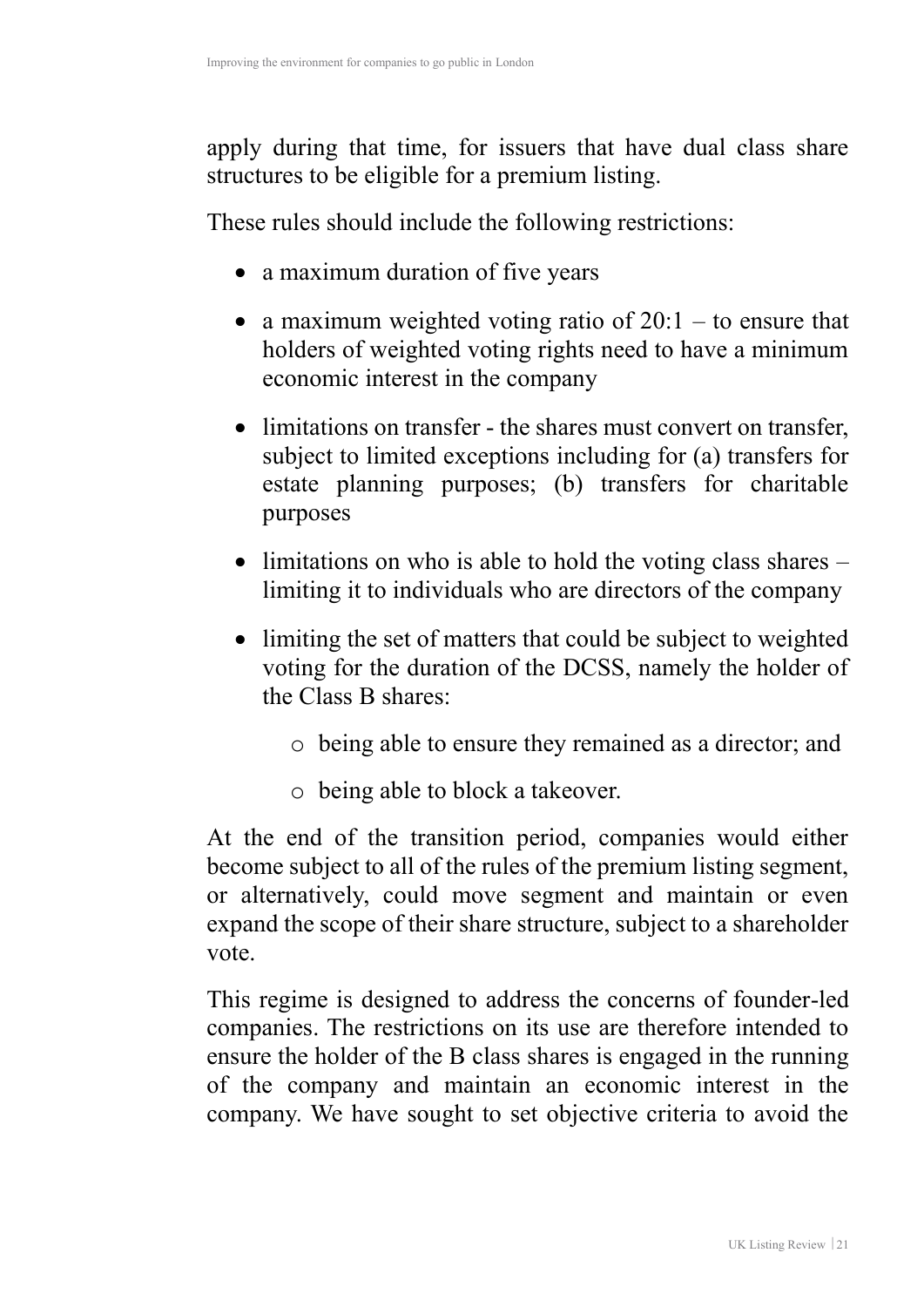need for individual judgements around the suitability of different companies for the structure.<sup>4</sup>

### *Implementation:*

*In order to implement these changes, the FCA will need to consult on changes to the Listing Rules.*

**2.2 Rebrand and re-market the standard listing segment. Its name should be changed, for example to the Main Segment, or by simply referring to companies being admitted to the Official List either by way of a Chapter 6 listing (current premium) or a Chapter 14 listing (current standard). Encourage investor groups to develop guidelines on areas they see as particularly important to allow for companies on the rebooted segment to be index-eligible.**

The standard listing segment is widely acknowledged as suffering from an identity and a branding crisis. It began life as a venue for international companies, listed in other jurisdictions, to access more liquid and vibrant London markets. Then, as EU Directives required Member States to have markets with minimum standards, in a worthwhile attempt not to dilute high standards on London markets, it became a helpful category to which to apply those EU Directive minimum rules – while at the same time maintaining the super-equivalent premium listing segment. It very clearly was not established as a place designed to be attractive to companies of any particular size or type – whether they be technology companies, scientific companies or any other type of high or low growth companies.

While AIM is a hugely successful growth market  $-54\%$  of European growth capital was raised on AIM in 2020<sup>5</sup> – it serves a different purpose from the LSE's Main Market, as does the Aquis Stock Exchange. The average market cap of a company admitted to trading on AIM is £162 million, dwarfed by that of

<sup>4</sup> See annex A for a description of the rules in other jurisdictions regarding dual class share structures.

<sup>5</sup> Dealogic, January 2021, provided by LSEG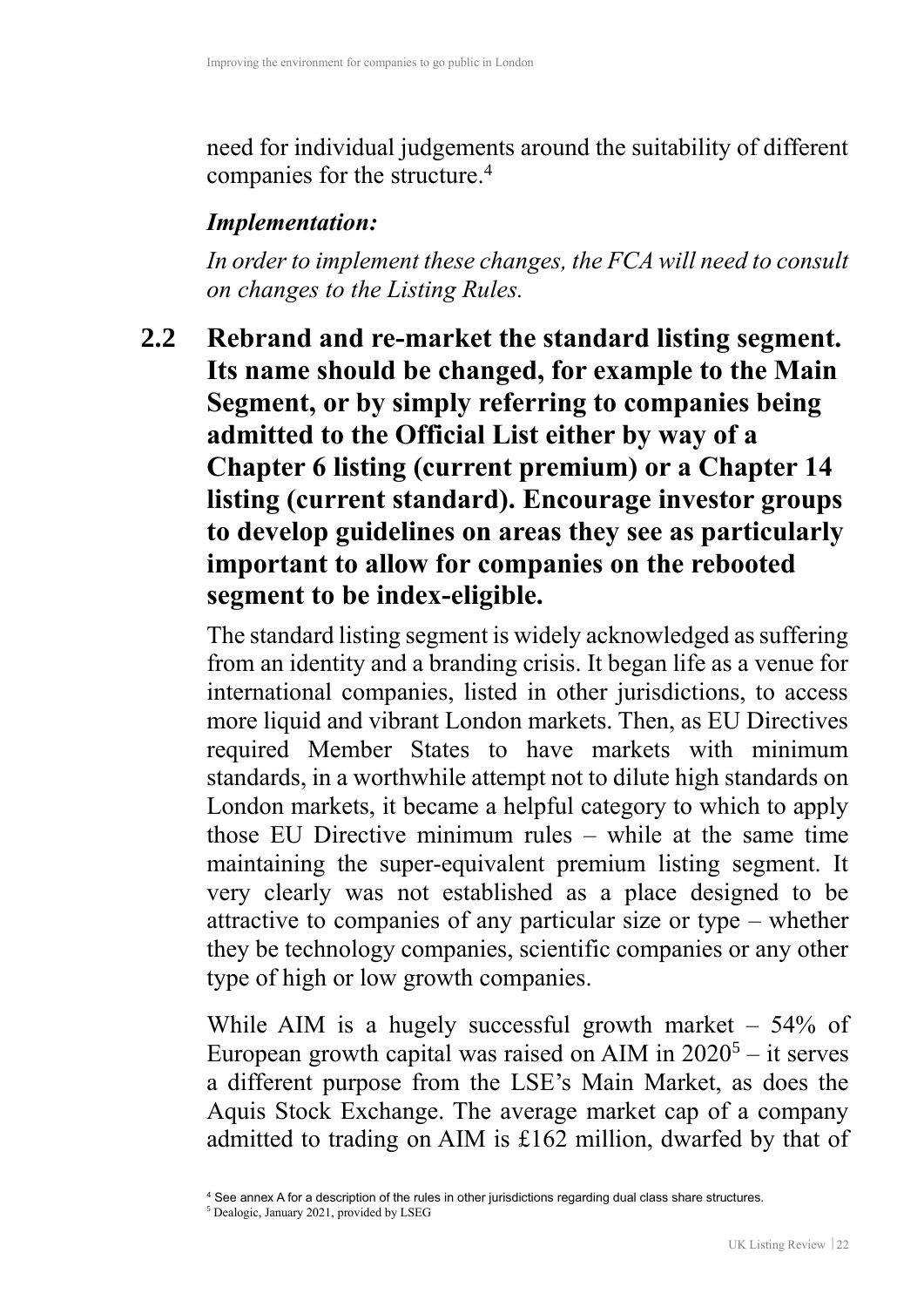the LSE's Main Market at £3.4 billion.<sup>6</sup> In contrast, the High Growth Segment, launched by the LSE in 2013, has yet to achieve a critical mass of companies to be a true alternative for those thinking of going public.

The standard segment should be rebranded and relaunched. It should be promoted as a venue for companies of all types to list in London. Rather than setting prescriptive requirements that are rules-based, rigid and difficult to evolve over time, the key feature of the newly branded segment should be emphasised as being its flexibility.

The FCA should continue to set minimum standards of eligibility for listing there to ensure that the overall quality of issuers is maintained. The driving force behind the segment should be the companies and investors who use and benefit from it.

When a company makes the decision to list, regulations and exchange rules are only one part of the equation. Investor appetite and willingness to invest is just as, if not more, important. And investors are better able to take account of different circumstances and evolving business models of particular companies than static rules will ever be. They know what safeguards are most important to them in protecting their rights. Companies could highlight the measures they were voluntarily putting in place to hold themselves to high standards – for example, following the UK Corporate Governance Code - and thereby emphasising their status as high-quality companies. Best practice would likely develop and iterate over time to suit the needs of the market. It would then be for an individual issuer to justify to investors ahead of listing why a particular structure or set of standards was appropriate to it in its particular circumstances.

Lack of index inclusion is a key reason why issuers see the current standard listing segment as unattractive. A premium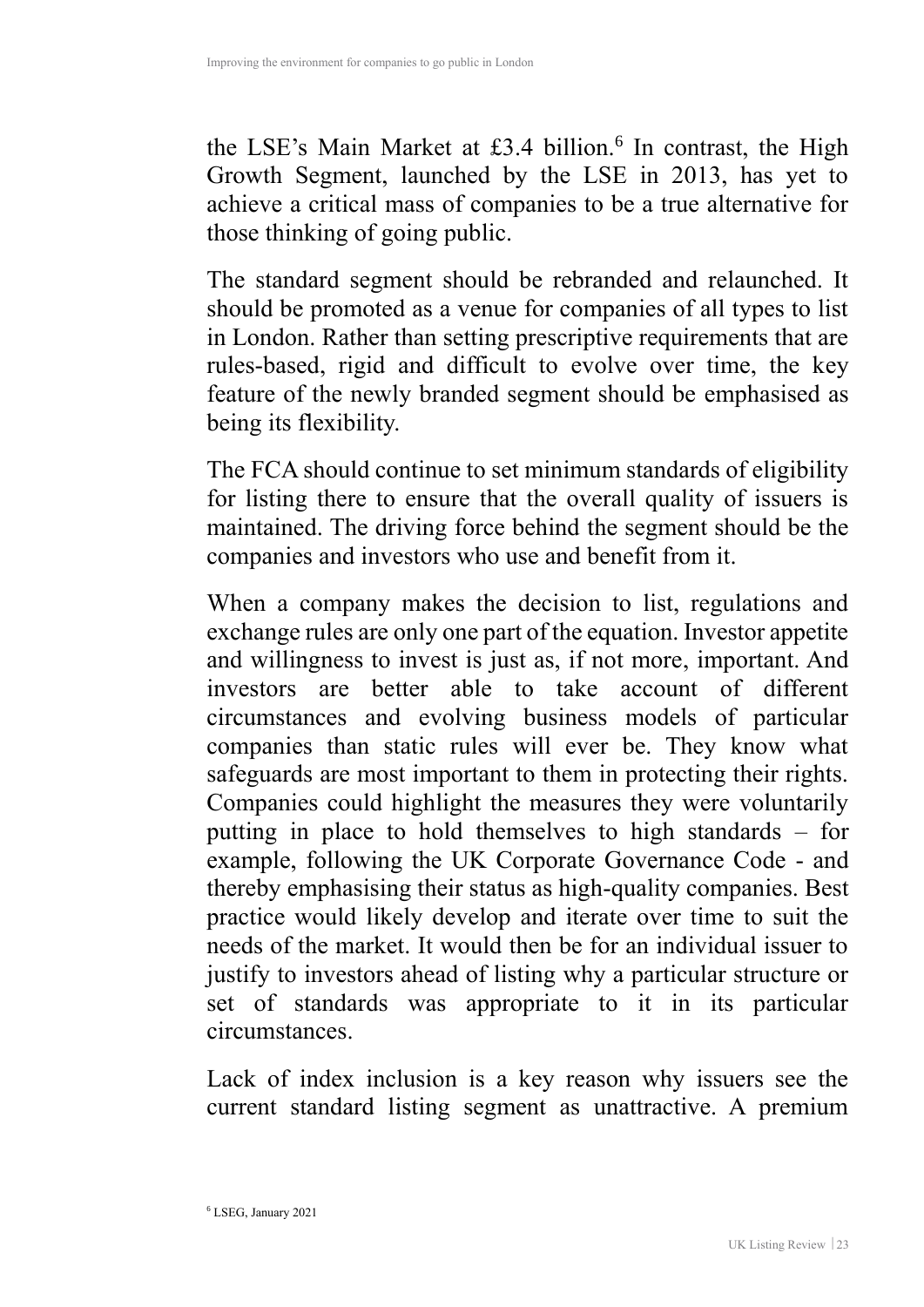listing is the only, way to ensure inclusion. This link should be broken.

We recommend that investor groups are encouraged to publish industry guidelines on areas that they see as particularly important that would allow for companies listed in the segment to be included within leading indices. These could be in relation to dual class share structures as well as key corporate governance protections. Most importantly they would consider the needs of passive investors who are most affected by changes to indices. Index providers should engage with their users to take a more open approach to the rebranded segment.

Longer term, the flexibility of the segment would hopefully serve to attract an increasingly large cluster of like-minded companies that would generate its own momentum and also attract others to join. This would lead to greater research coverage, additional liquidity and improved pricing. Both the regulator and investors would be seen as standing shoulder to shoulder with the market and the companies that were listed on it.

## *Implementation:*

*In order to implement these changes, the FCA will need to consult on changes to the Listing Rules, the LSE will need to rebrand its market segments and investor groups will need to develop guidelines.* 

**2.3 Reassess free float requirements to provide a better measure of liquidity at and following listing. Provide more clarity and choice for companies about how much free float they must have at IPO by lowering the absolute requirement for free float levels to 15% and allowing more choice for companies of different sizes to use measures of liquidity other than an absolute free float percentage.**

Free float refers to the number of shares that are in public hands. Existing FCA rules on free float levels are seen as one of the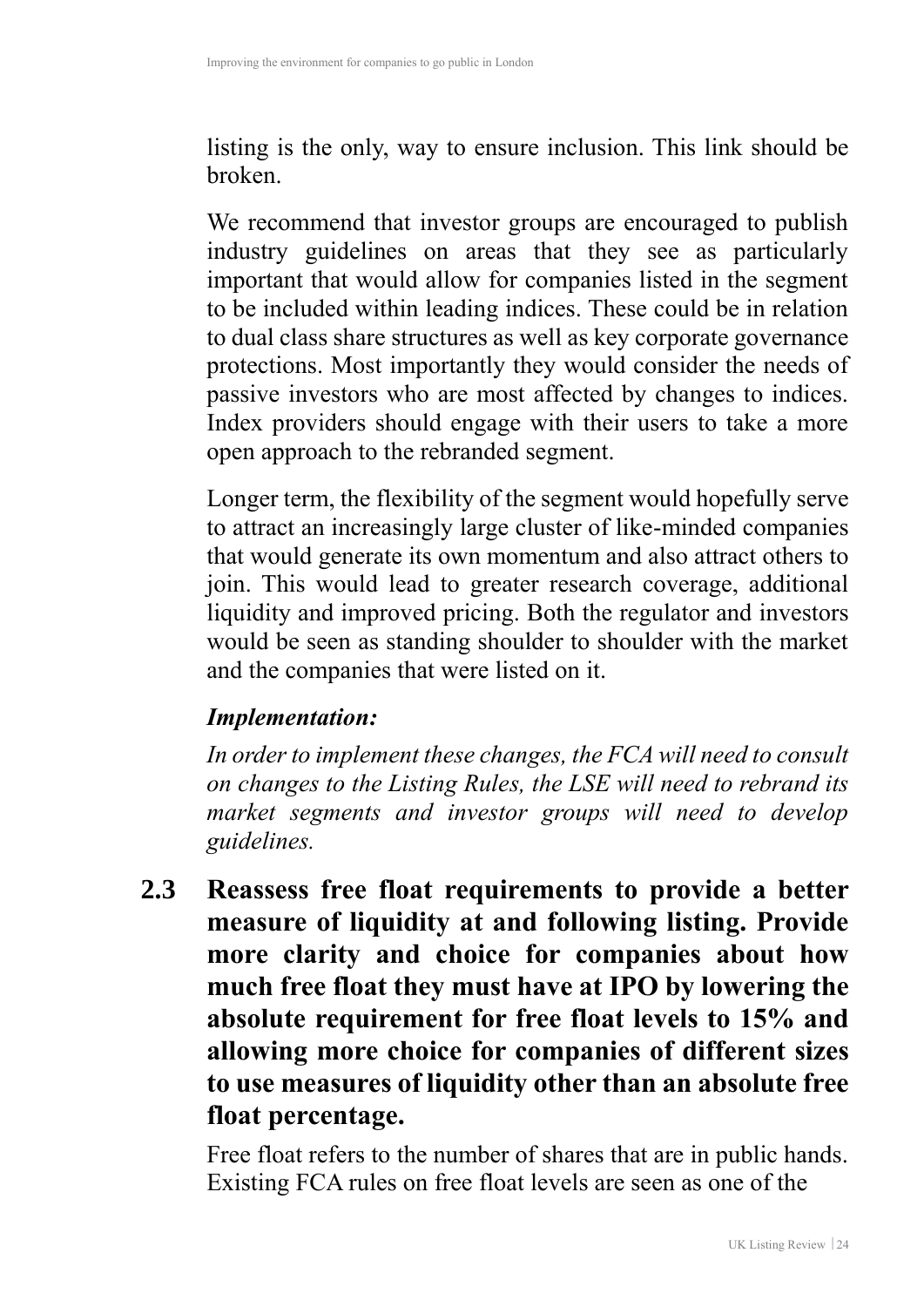strongest deterrents to companies when they consider where to list, particularly for high growth and private equity backed companies. Making available a quarter of a company's equity can be a daunting prospect, particularly if the company is already of significant size, or if there aren't enough willing sellers.

Different listing venues around the world approach setting the level of shares in public hands – i.e. those that are freely tradeable – at and following IPO in various ways. See *Annex B* for a comparison of requirements in other jurisdictions.

Other markets use a combination of metrics to ascertain how much stock a company needs to float. Very few use one single metric to do so and there is evidence that the existing metric in the Listing Rules of an absolute threshold set at 25% of a company's issued share capital does not act as a reliable measure for liquidity over time. Analysis conducted by the London Stock Exchange, included in *Annex B*, shows that in the US, where a significant number of companies have a lower free float than currently allowed under FCA rules, there is no significant drop in secondary market liquidity until below a 10% free float.

While it is difficult to make predictions around future liquidity, the responses to the Call for Evidence asserted strongly that the current rules are deterring companies from listing in London. It should be possible to significantly reduce the current level to remove this barrier.

Recent changes that removed restrictions on what could be included in the free float level from outside EEA member states are welcome as they reinforce the global outlook of London markets. But in isolation they do not go far enough. The FCA should be able to develop a more sophisticated way of considering free float in order to ensure companies will be liquid post-IPO. Recognising the difficulty that comes with predicting future liquidity and the importance of this measure, the FCA should closely monitor the effects of this policy change and act to refine the policy should it prove necessary.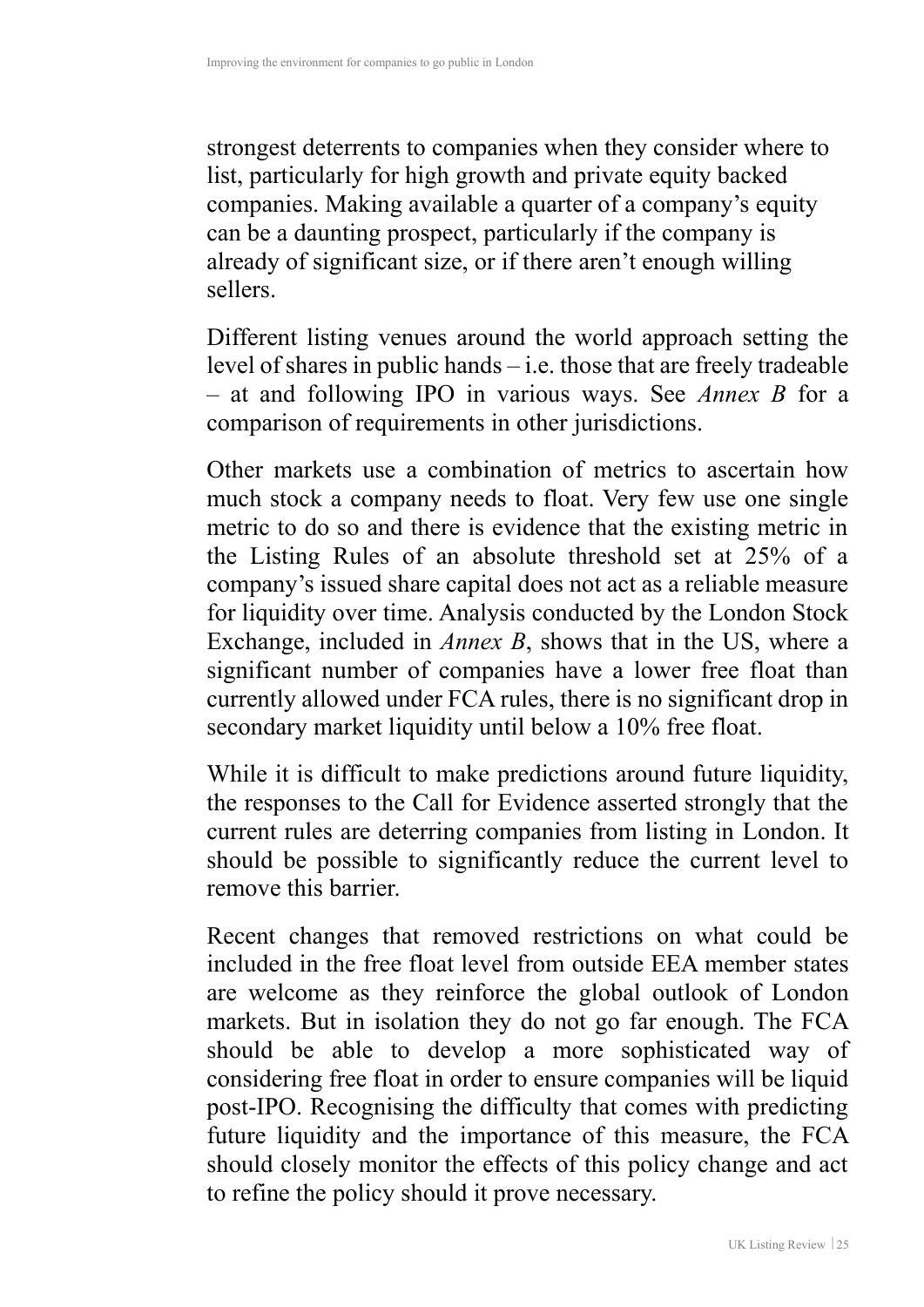Firstly, we recommend that the definition of shares in public hands should be reviewed and updated to consider whether the shares are in fact contributing to liquidity. The current definition<sup>7</sup> should:

- be widened to increase the threshold above which investment managers and other institutional shareholders are excluded from contributing towards the free float calculation from 5% to 10%, and further refined to take account of where holdings are diversified across fund managers within the same investment house who are making independent decisions.
- be extended to include non 'inside' shareholders, e.g. without a board seat or sovereign wealth shareholders that are acting in a purely investment capacity, not being treated as being in concert with Governments.
- be refined to exclude shareholders who are subject to lock up agreements of any duration that mean those shares are not realistically accessible as part of the regular liquidity pool.

Secondly, we recommend that the FCA should reduce the required percentage of shares in public hands from 25% to 15% for all companies in both listing segments, as well as allowing companies of different market caps to use alternative measures to the absolute percentage of 15% to demonstrate that there will be sufficient liquidity in their shares following listing.

The measures used should be objectively assessable by potential issuers and their advisers in order to provide maximum certainty for issuers, the FCA and the market generally, as to what criteria apply. The FCA would still need to confirm that it agrees with the analysis but the approval of the FCA should as far as possible be simply confirmatory in nature and avoid the inherent discretion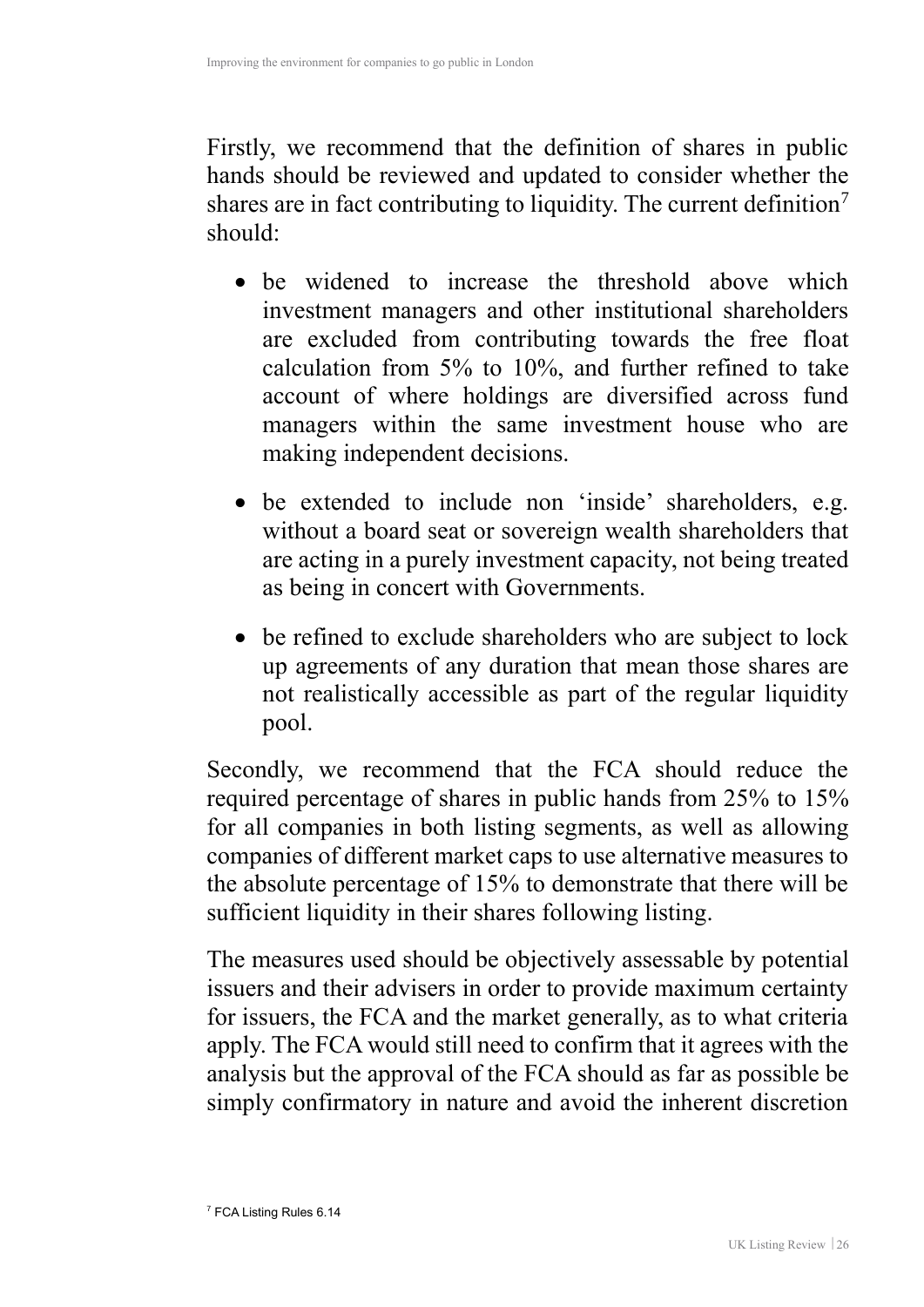that currently applies when it has to consider waiving the 25% threshold down.

- Companies with larger market caps should, as an alternative to complying with the 15% threshold, be able to demonstrate that they have a minimum number of shareholders, a minimum number of publicly held shares, a minimum market value of publicly held shares and a minimum share price to support a liquid market.
- Smaller companies should, as an alternative to complying with the 15% threshold, be able to use the same method as that used on AIM.<sup>8</sup> This would require them to have in place an agreement with an FCA authorised broker to use its best endeavours to find matching business if there is no registered market maker on the relevant market.

As with the changes to the standard listing segment, index providers will need to engage with their users to consider how their approach to free float should adapt to keep pace with FCA rule changes.

#### *Protecting minority shareholders from controlling interests*

Shareholders have many tools available to them to protect minority shareholders from those with controlling interests. Free float requirements are not designed to do this. The FCA controlling shareholder regime, further described in *Annex B*, puts additional requirements upon premium listed companies that have controlling shareholders for exactly this reason. It ensures that agreements are in place that contain independence provisions and that compliance with these is then reported on in the company's annual report.

Beyond this, the UK Corporate Governance Code, with which all premium listed companies are required to comply or explain noncompliance, sets out that should 20% or more votes of those present be cast against a board recommendation for a resolution,

<sup>8</sup> AIM Rule 35 https://docs.londonstockexchange.com/sites/default/files/documents/aim-rules-for-companies-july-2016.pdf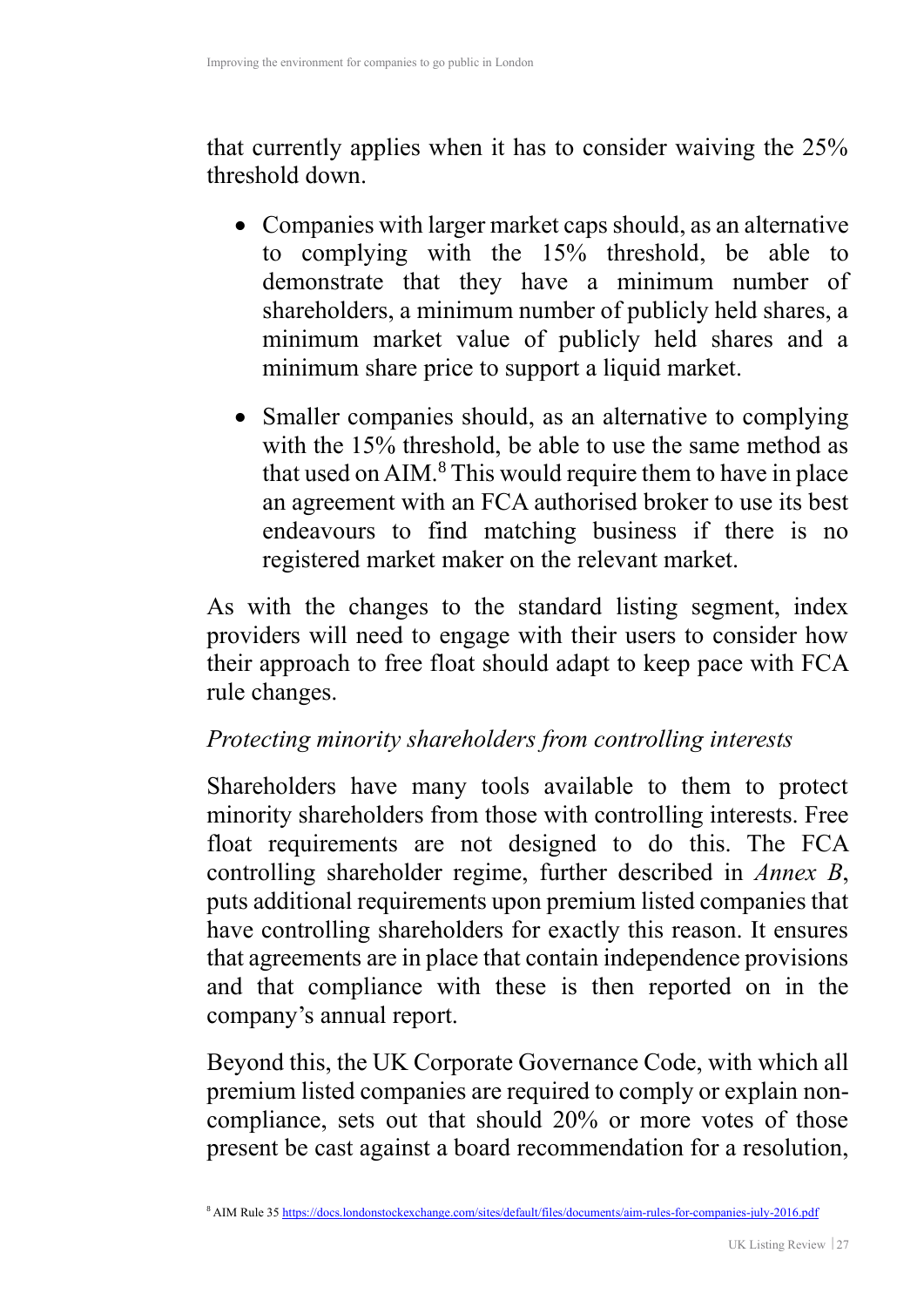then this must be announced to shareholders and included in the annual report.<sup>9</sup> Further work is then required by the company to understand the reasons behind the negative vote as well as further reporting back to shareholders. Significantly, these thresholds are not of all members who can vote, but only of those who do vote, meaning the level required in practice is significantly lower, and is also not directly tied to the level of free float.

The recent Asset Management Taskforce report concerning stewardship,<sup>10</sup> amongst other things, looks to improve the efficacy of these elements of the Corporate Governance Code and the Stewardship Code. It recommends that the FRC commission or directly develop a set of resources aimed at company directors to raise awareness of the expectations that the UK Stewardship Code sets for investors, and the opportunity and expectations this presents for companies and their directors when engaging with investors.

#### *Implementation:*

*In order to implement these changes, the FCA will need to consult on changes to the Listing Rules.*

**2.4 Revise the Listing Rules which can require trading to be suspended in the shares of special purpose acquisition companies ("SPACs") on announcement of a potential acquisition. Provide additional protections for shareholders at the time of the acquisition, such as a shareholder vote and redemption rights.**

SPACs – special purpose acquisition companies – are cash shell companies formed with a view to making an acquisition. Investors buy shares in SPACs in anticipation of the management team making a successful acquisition, based on an investment profile described in its prospectus. The SPAC eventually makes

<sup>&</sup>lt;sup>9</sup> UK Corporate Governance Code: 1. Board Leadership and Company Purpose https://www.frc.org.uk/getattachment/88bd8c45-50ea-4841-95b0-d2f4f48069a2/2018-UK-Corporate-Governance-Code-FINAL.pdf

<sup>&</sup>lt;sup>10</sup>Investing With Purpose: placing stewardship at the heart of sustainable growth https://www.theia.org/sites/default/files/2020-11/Asset%20Management%20Taskforce\_proof7.pdf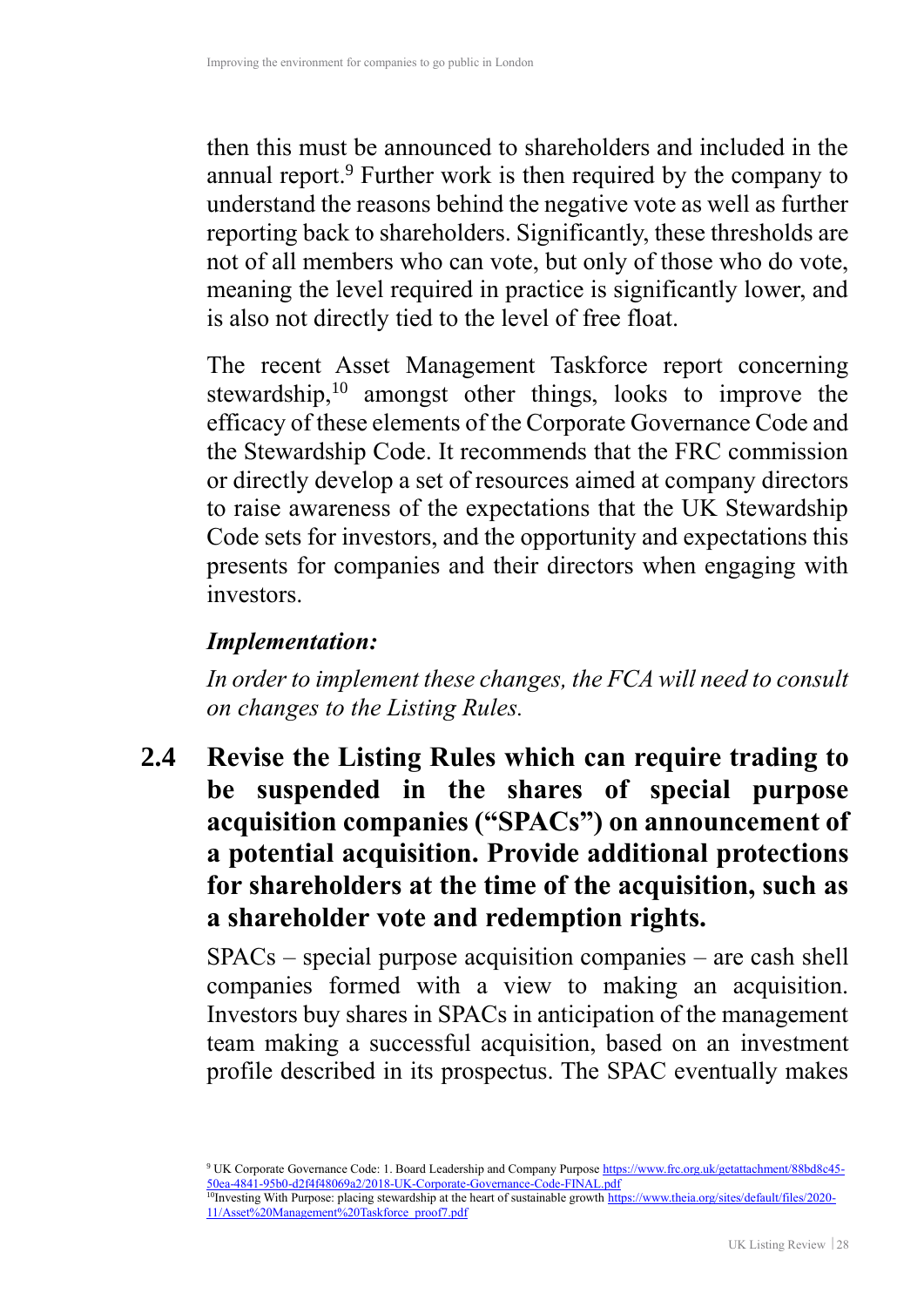its acquisition in whole or in part using the subscriptions raised from its shareholders.

The vehicle has rapidly gained popularity in the US and in recent weeks it seems to have taken off in Amsterdam. It is often spoken about as an alternative to an IPO as a form of financing and access to the public markets. Speed is often cited as a key attraction for target companies since a company looking to raise money need only negotiate with one counterpart – the SPAC – rather than undertake time-consuming roadshows of multiple potential investors. Other potential attractions include the fact that specialised acquisition teams may offer a higher price for niche businesses than the valuation that could be obtained in a conventional IPO. They also, as a structure, simply provide companies with more options for going public.

According to information provided to the Review, 248 SPAC vehicles were listed in the US in 2020 raising the US\$ equivalent of  $f63.5$  billion  $^{11}$ 

In the UK, by contrast, the market for SPACs is dormant. Only four SPACs were listed in the UK in 2020, raising an aggregate total of £0.03bn. And the recent use by a number of technologyfocused companies of the de-SPAC route in the US indicates a risk that the UK is losing out on home-grown and strategically significant companies coming to market in London.

Several market participants believe that the SPAC trend is going to continue, and some provided evidence that the vehicles are likely, in the near term, to become increasingly popular sources of finance for European companies seeking alternatives routes to market to a traditional IPO. We have, though, obviously also heard a number of reservations being expressed about SPACs, such as the allocation of "promote" shares to SPAC sponsors as well as their performance over time. These are both issues of which investors should be fully aware when making investment decisions.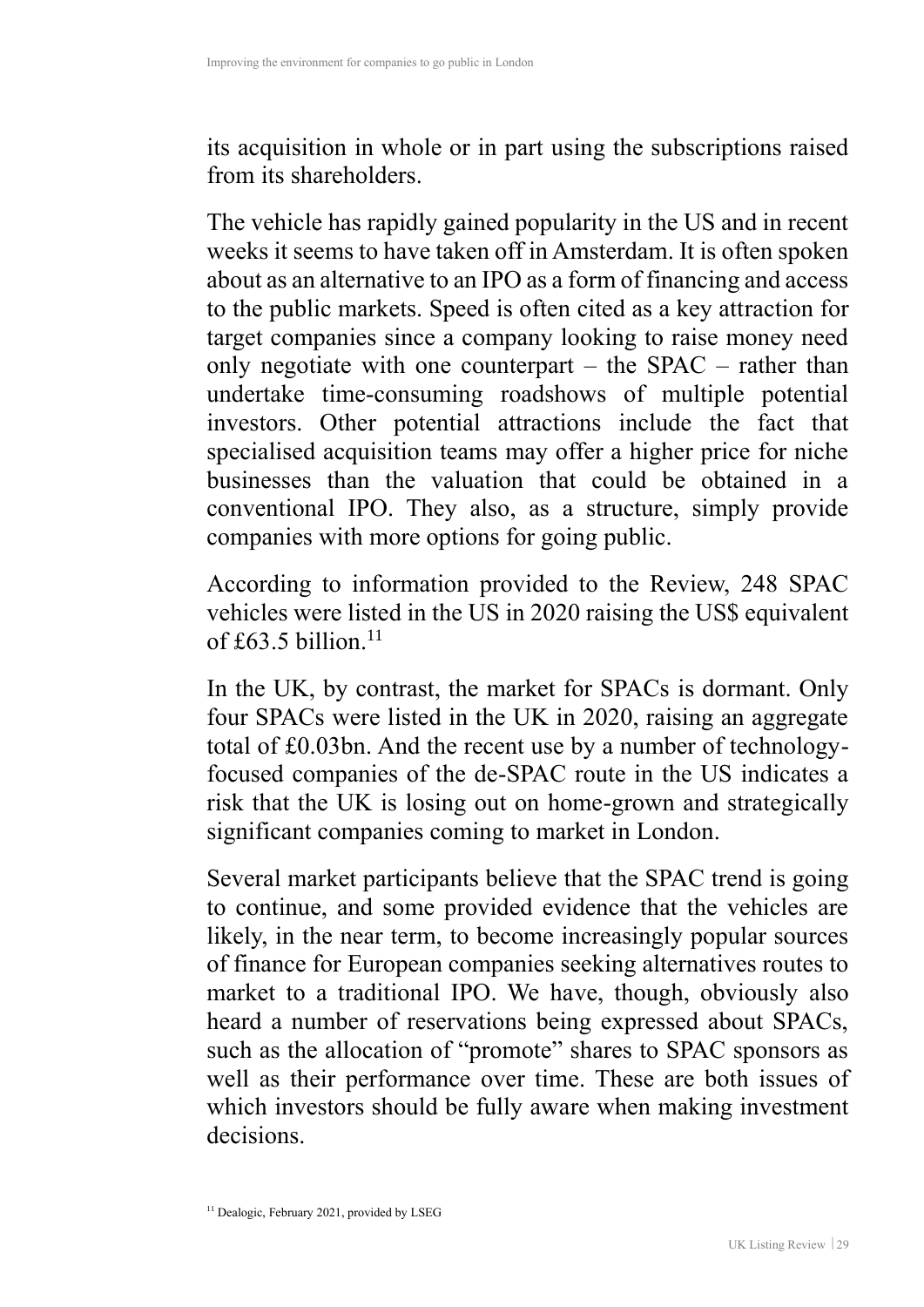The bottom line from a competitive point of view is, however, clear: there is a real danger that the perception that the UK is not a viable location to list a SPAC is leading UK companies, notably fast-growing tech companies, to seek a  $US - or$  indeed  $EU - de$ SPAC route for financing, rather than a transaction resulting in a London listing. Moreover, as a matter of principle, the Review considers that additional choice around how companies go public in London is likely to be beneficial, complementing the Review's wider recommendations to improve the effectiveness of the IPO process in the UK.

The responses to the Call for Evidence suggest that while there may be several reasons why UK SPAC financing has not emerged at scale, a key factor is regulatory and relates to FCA rules which can require trading in a SPAC to be suspended when it announces an intended acquisition. Another is dealt with under *Recommendation 9* where the ability to provide meaningful forward-looking information would be particularly beneficial to SPACs.

The rule regarding trading suspension is seen as a key deterrent for potential investors in UK SPACs. It exposes investors to the possibility that they will be "locked into" their investment for an uncertain period following the identification by the SPAC of an acquisition target, even if they wish to exit – due to differences of view over the target or for other reasons. The last time this rule was reviewed, in 2018, the FCA removed the rebuttable presumption of suspension for commercial companies but retained it for SPACs. The FCA's reasoning for retaining the requirement for SPACs was that in recent years there had been a significant increase in the number of SPACs with very small capitalisations. Such vehicles were liable to experience high levels of volatility around the time of a proposed transaction, which was much less evident in the share prices of commercial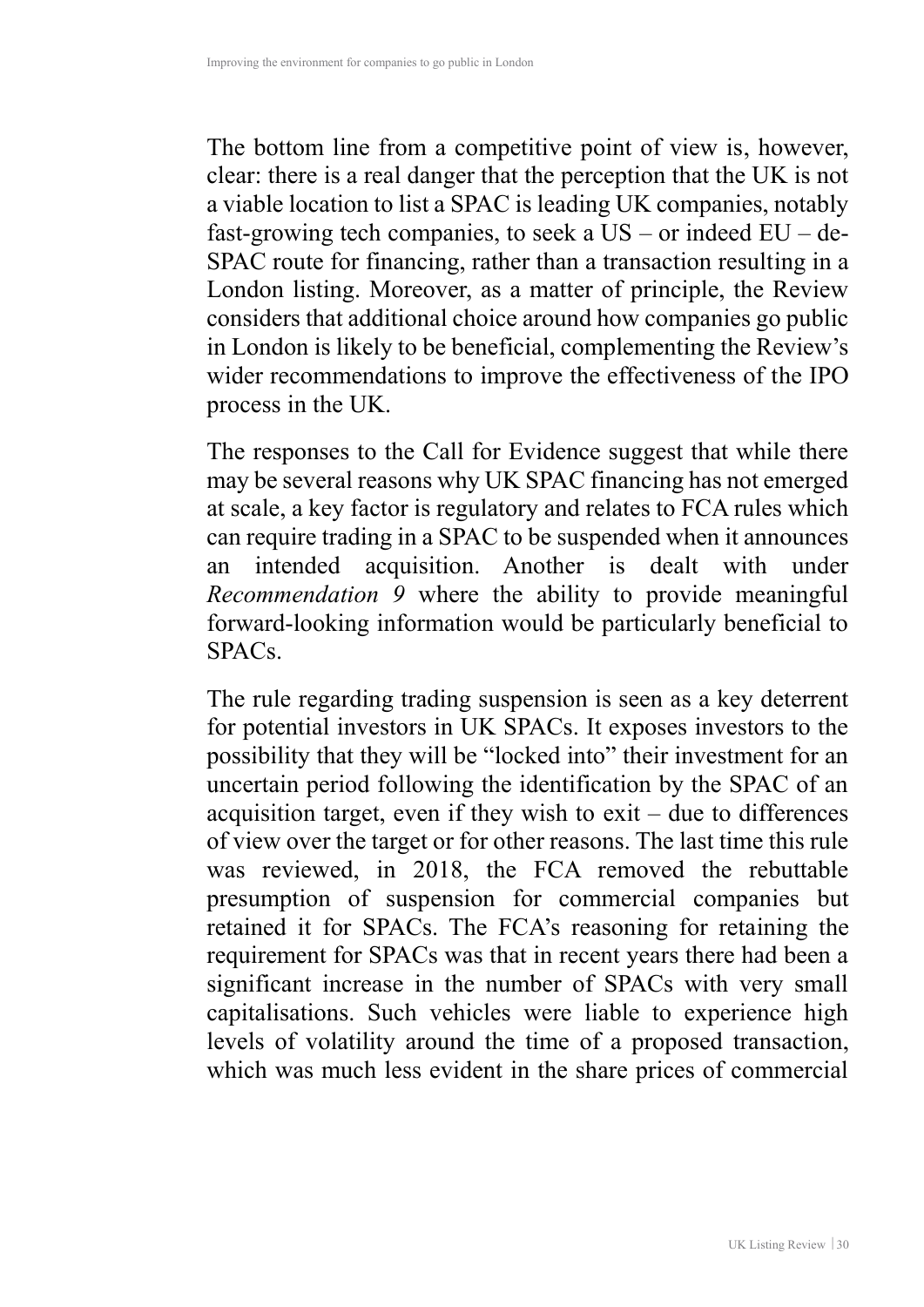companies.<sup>12</sup> However, the rule appears to be deterring SPACs of all sizes.

To address what appears to be a barrier to the development of a potentially important source of equity financing and route to market for UK companies, including in particular in relation to technology-related companies, we recommend the FCA remove the rebuttable presumption of suspension and replace it with appropriate rules and guidance further to increase investor confidence in these companies – similarly to how commercial companies are treated.

Specifically, the FCA should consider developing, as appropriate, rules and guidance on the following points:

- the information which SPACs must disclose to the market upon the announcement of a transaction in relation to a target company
- the rights investors in SPACs must have to vote on acquisitions prior to their completion
- the rights investors in SPACs must have to redeem their initial investment prior to the completion of a transaction
- if necessary, to safeguard market integrity, the size of SPAC below which the suspension presumption may continue to apply.

#### *Implementation:*

*In order to implement these changes, the FCA will need to consult on changes to the Listing Rules.*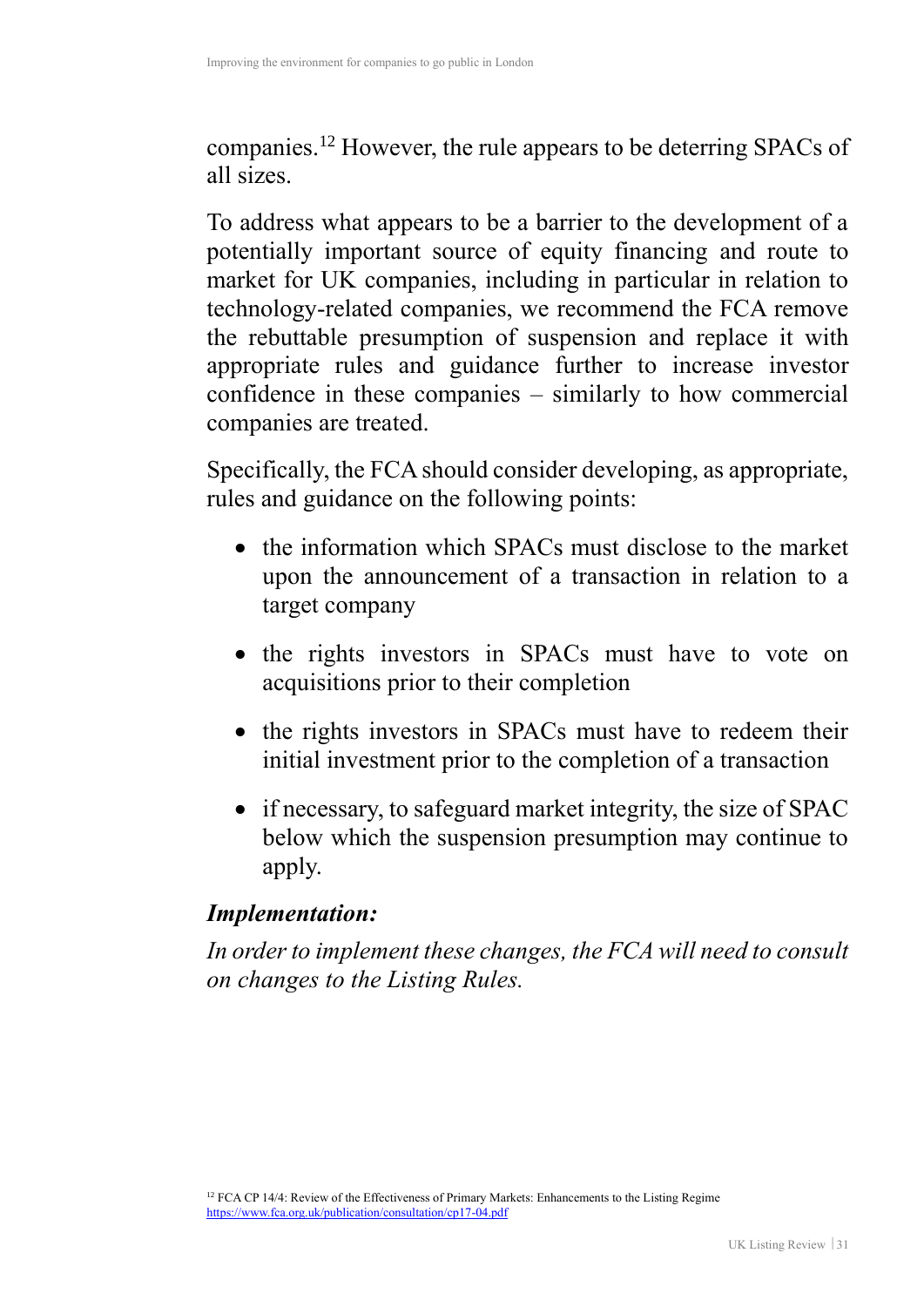# **3. Re-designing the prospectus regime**

While noting the protections offered by the current prospectus regime, the Call for Evidence highlighted a significant and widespread appetite for change. In our view, the prospectus regime as currently drafted does not best serve the UK capital markets and as such, we recommend a fundamental rethink of the current regime. The goal of reform should be an approach much closer to the one that existed in the UK before the Prospectus Directive and Prospectus Regulation.

From an issuer perspective, we consider that the required content should be much more tailored to the type of capital raise (e.g. on regulated market, off-market primary, rights issues, acquisitionrelated), with a view to simplifying the process and improving the flexibility and responsiveness of capital markets.

For investors, a streamlining of the prospectus regime should help to highlight key information. We also note that, from a retail investor perspective, the recommended review should consider what can be done to increase retail participation for primary market issuances, both at IPO and for further issues.

**3.1 HMT should conduct a fundamental review of the prospectus regime, so it fits better with both the breadth and maturity of UK capital markets and the evolution in the types of businesses coming to market as well as those that are already listed.** 

**Consideration should be given, as a minimum, to the following areas:**

- **changing prospectus requirements so that, in future, admission to a regulated market and offers to the public are treated separately**
- **changing how the prospectus exemption thresholds function so that documentation is only required where it is appropriate for the type of**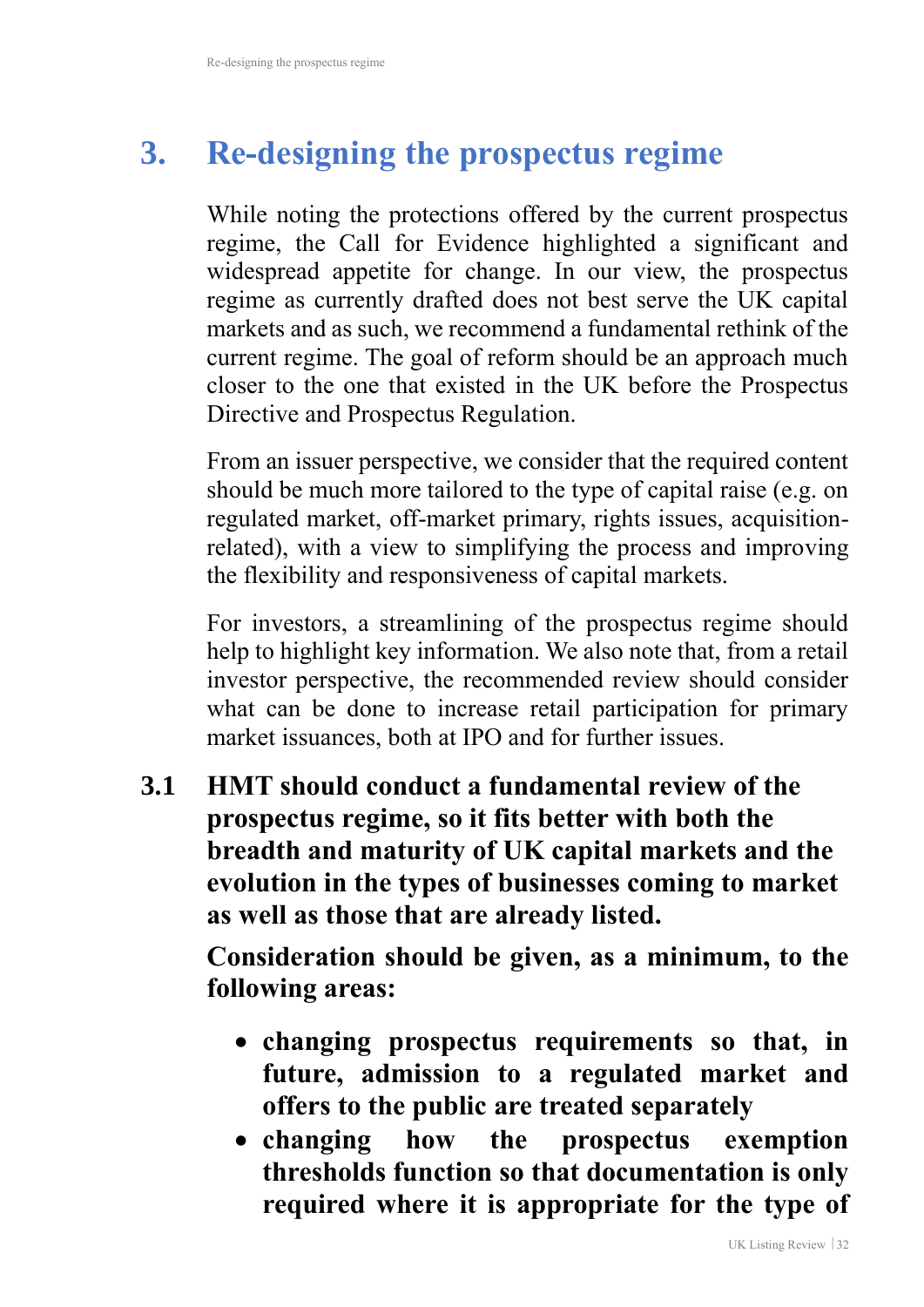**transaction being undertaken and suits the circumstances of capital issuance**

• **use of alternative listing documentation where appropriate and possible, e.g. in the event of further issuance by an existing listed issuer on a regulated market**

There is widespread support for a re-examination of what a UK prospectus regime should look like. Many respondents to the Call for Evidence focused on very specific rules that had slowed down capital raising, in particular by existing listed issuers, or that excluded retail investors due to the current prospectus thresholds; others raised more fundamental concerns on liability, the inability to give meaningful forward-looking guidance and suitability for debt issuances.

While we received very few comments on the content of prospectuses at the point of IPO, aside from those related to the desirability of being able to provide forward-looking guidance and the cumbersome nature of the regime for smaller issuers, significant concerns were raised about when a prospectus was required in other circumstances. We conclude that the current regime governing the content of and when a prospectus is required needs fundamental reform.

The EU Prospectus Regulation, and the Directive that proceeded it, brought together two different sets of rules for capital raising. It aimed to cover traditional capital raising on stock exchanges as well as circumstances where capital was being raised from the public, including crowd funding and capital raising on a much smaller scale. The guiding principles around the regime were based on informing the reader directly and comprehensively and were therefore based on who that reader was.

The drive towards disclosure and transparency coupled with the liability profile attached to prospectuses has led to a ballooning in their size and a reduction in their usefulness. Further, as additional requirements were tied to the inclusion of retail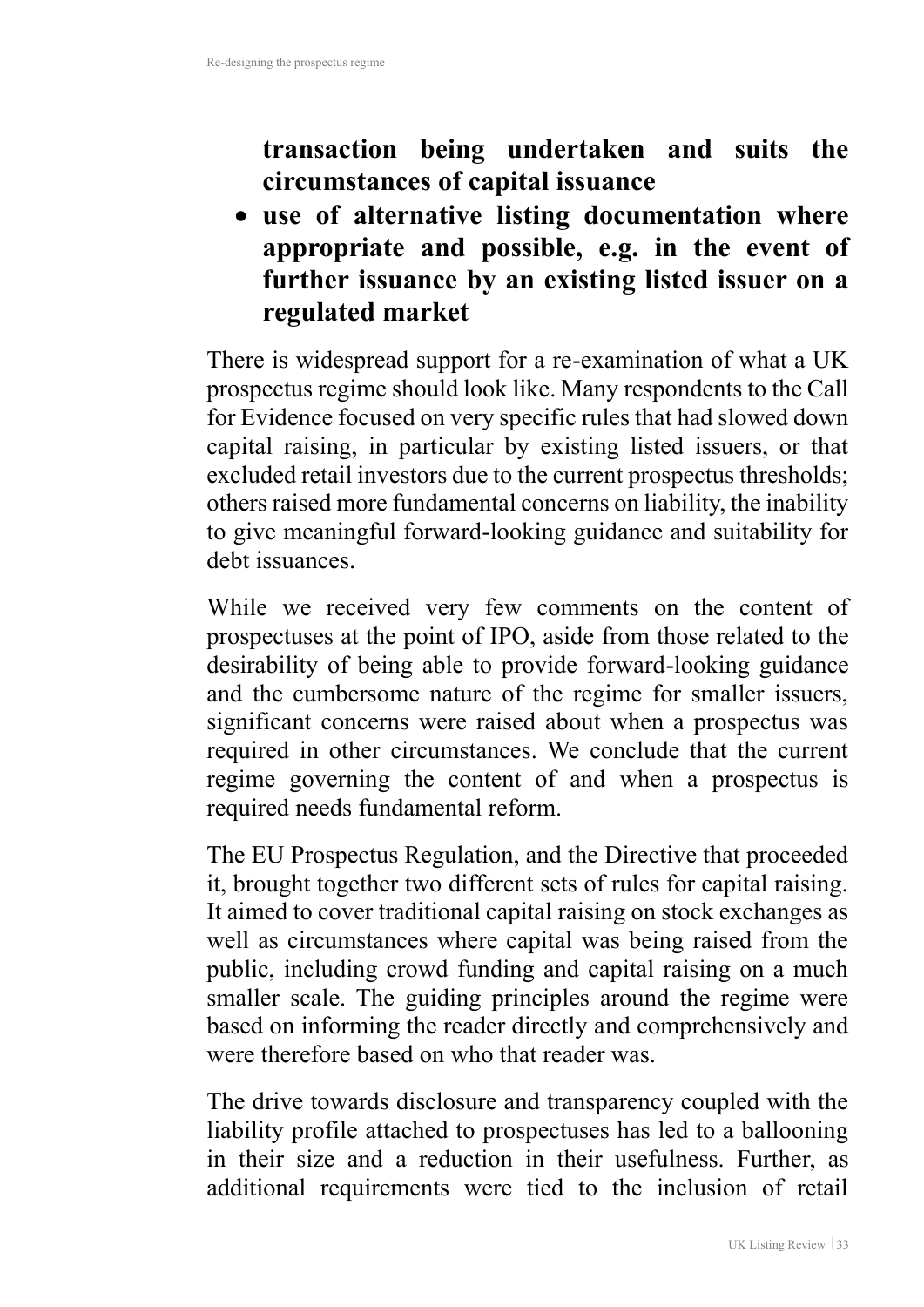investors, often the easiest way for companies to raise capital has been simply to exclude them. Even the simplest of these additional requirements – the need to keep an offer open for six working days – can result in a decision by an issuer not to open the offer to retail investors at all as it means that it cannot move with speed to close its books if that is in the best interests of the IPO process.

Many of the responses to the Call for Evidence suggested tweaking the existing prospectus framework, raising exemption thresholds so that more retail investors could participate in capital raisings without needing a prospectus. This would involve increasing the amount of money a company could raise above the existing eight million EUR limit and increasing the number of retail investors that could be included from 150.

In the context of this Review, which deals with listed and to-belisted companies that are or will be subject to ongoing disclosure obligations, it is clear that these thresholds should be reconsidered. The thresholds, however, don't only apply in this well-regulated space, they apply to all instances of capital raising. In those circumstances, the requirement to produce a prospectus can act as an investor protection tool, albeit a blunt one. Removing the requirement for a prospectus by raising the thresholds in isolation could therefore leave a significant gap in the UK's wider investor protection regime. Furthermore, such changes would in any case require the Government to bring forward primary legislation.

Instead, rather than attempting to amend thresholds and fill gaps that would almost certainly be created elsewhere on an ad hoc basis, we believe that it would be preferable to review the prospectus requirements fundamentally and refocus them. This will require decoupling when a prospectus is required and separating the requirements for admission to a regulated market from offers to the public. Rather than using prospectus requirements to limit access to capital raising, the prospectus regime should be tailored to the circumstances of the transaction that is being used to raise capital.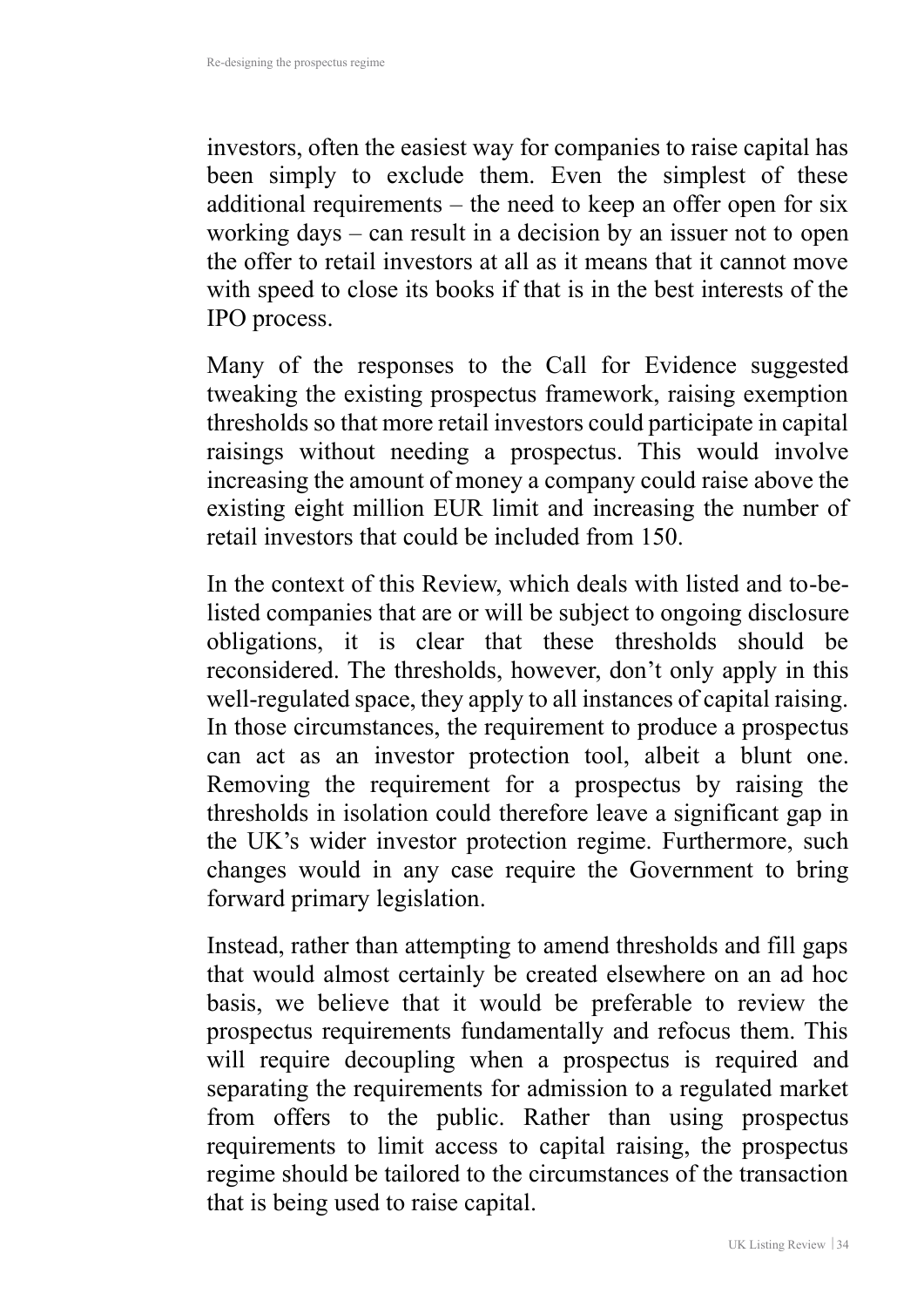The consequence of a fundamental review should be that further issuances by companies that are listed or quoted, should either be completely exempt from requiring a prospectus, or be subject to much slimmed down requirements, for example, confirmation of no significant change. The existing corporate reporting requirements and market abuse rules mean companies are required to ensure information is disclosed to investors on an ongoing basis and in many cases a prospectus adds very little for an investor. In many cases it could be argued that the only 'new' information is what the proceeds of the capital raise are to be used for. This should be considered in combination with *Recommendation 13*, that looks to improve the efficiency of further capital raising by listed companies and suitably recognise pre-emption rights.

We recognise the limitations of a slimmed down prospectus for further issuances by companies with an international investor base. They may still need to prepare documentation to meet the domestic securities law requirements in other jurisdictions that apply when an offer is made to domestic shareholders, for example in the US. However, we still consider that slimmed down requirements for further issuance should be explored. It may mean its benefits are felt most by smaller, more UK-focused listed or quoted companies that find the current prospectus requirements most disproportionate currently.

Work on reforming the prospectus regime should be prioritised within the Future Regulatory Framework Review, which proposes following the existing method under FSMA of delegating responsibility for detailed rulemaking to the financial regulators. This "allows regulators to flex and update those standards efficiently in order to respond quickly to changing market conditions and emerging risks". This approach is particularly appropriate in the context of the Prospectus Regulation where detailed prescriptive rules that were hard wired into legislation have hindered companies and investors.

Work on reviewing the prospectus regime should not, however, wait for this framework to be in place. The Government should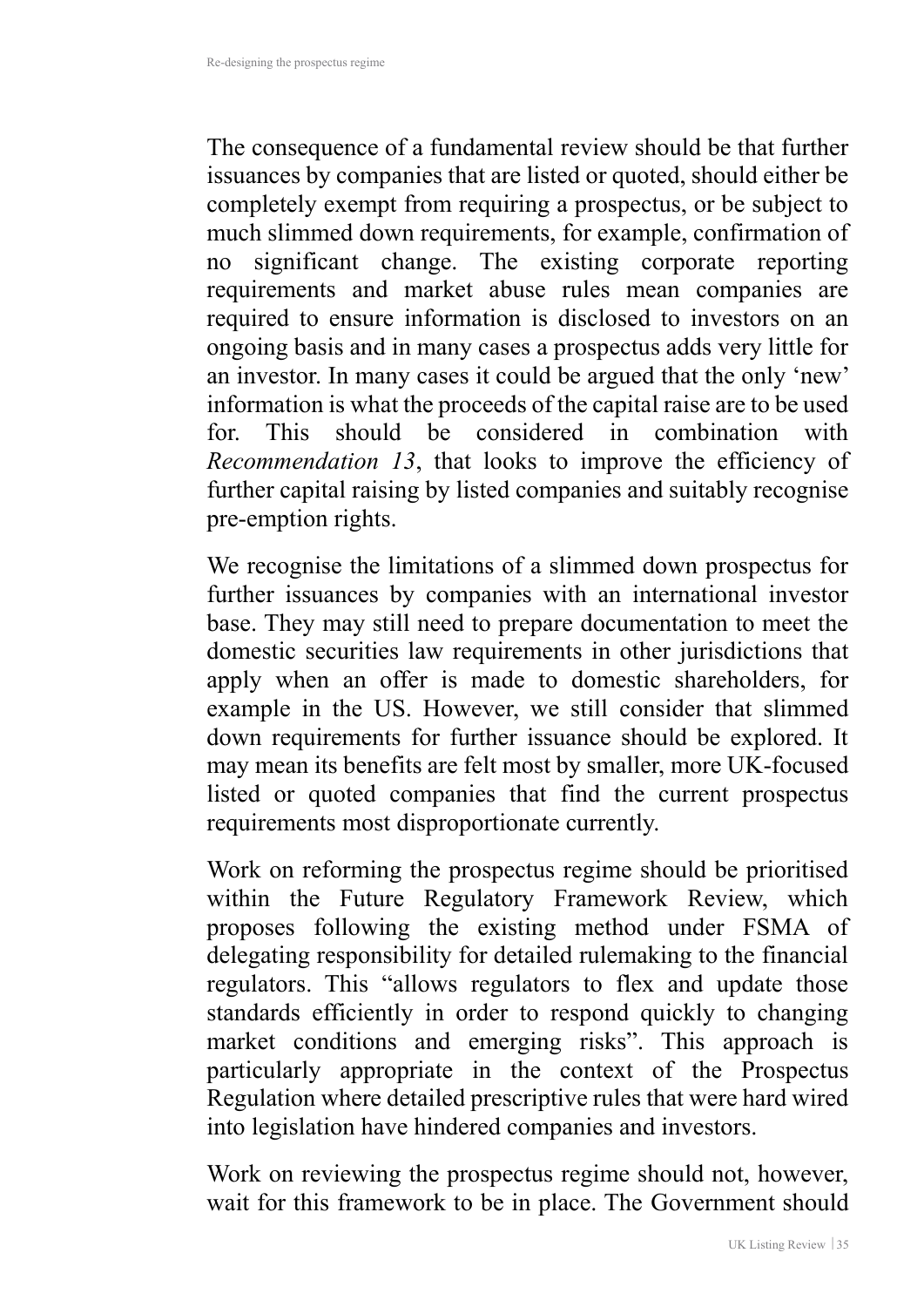work with the FCA to prioritise the Prospectus Regulation and other elements of retained EU regulation such as the Transparency Directive and the Market Abuse Regulation that directly pertain to listed companies so they can be at the forefront for implementation within the new framework.

#### *Implementation:*

*In order to implement these changes, HMT and FCA should launch a consultative review of the on-shored Prospectus Regulation. A suitable legislative opportunity will need to be identified in order to implement changes.*

**3.2 Maintain the existing approach within the Listing Rules for secondary and dual listing. As part of the review of the prospectus regime, consider whether prospectuses drawn up under other jurisdictions' rules can be used to meet UK requirements.**

Along with New York, London is a pre-eminent listing destination for global companies seeking a listing overseas. The LSE's Main Market includes more than 200 dual listings.<sup>13</sup>

From an issuer's standpoint, several benefits are associated with dual and secondary listings, including ease of access to investors and greater public profile.

There is also a case that dual and secondary listings may bring wider benefits to the UK as a listing centre. For example, some argue that increasing UK investors' ease of access to US tech stocks could support the development of expertise and analyst coverage of these companies in the UK, complementing wider efforts to address the "valuations gap" which certain issuers perceive between the US and London.

Respondents to the Call for Evidence did not raise significant concerns regarding the existing regime for secondary listings, although some did point out some technical issues around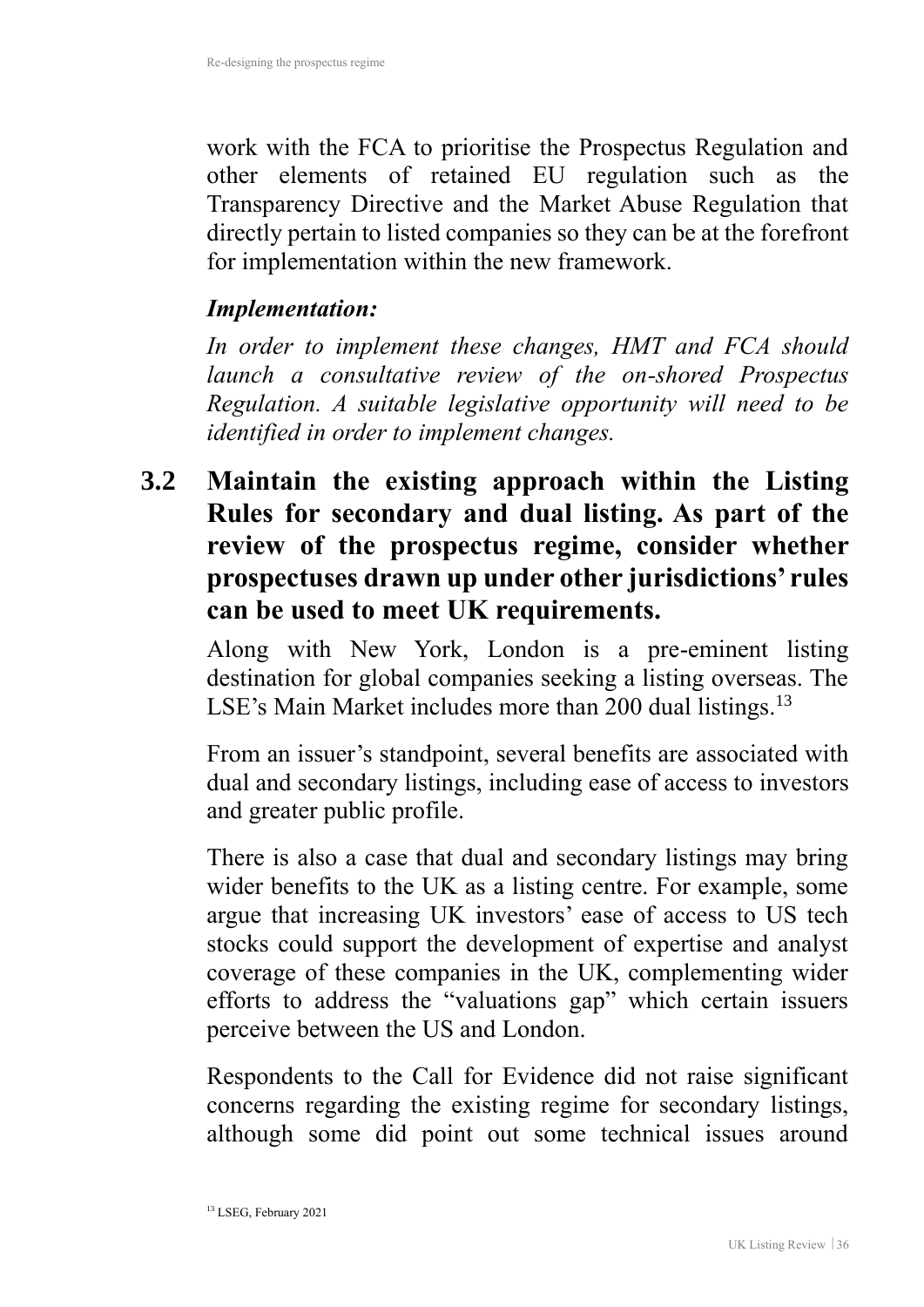settlement and the way in which CREST functions that hinders dual listings. The market for Global Depository Receipts is seen by others as providing an adequate solution to these issues.

The best way in which the Government and regulators could help promote dual and secondary listings in the UK is by making regulatory allowances for foreign issuers' home prospectuses. Standards would be maintained by the FCA continuing to be responsible for the eligibility of issuers to list and companies continuing to be obliged to follow the UK Listing Rules relevant to the segment they chose to list on. However, companies could rely upon the prospectus they had produced for their own market, rather than having to produce a new one, removing a significant burden in the process. This could extend to further issues as well as at IPO.

The standard listing segment started out as a listing segment for secondary listings. The changes we are recommending to rebrand and reposition the segment focus on flexibility. This flexibility should continue to make the segment attractive to foreign companies for secondary listings as much as for UK companies.

Recognising prospectuses from other jurisdictions would require the development of a system for determining whether another jurisdiction's prospectus was suitable for being used for this purpose. While the existing prospectus regime contains a mandate for the Government to recognise overseas prospectuses, the drafting of this mandate has been criticised and may have limited effect in practice. A clearer, and potentially wider, mandate for a prospectus "equivalence" regime could be considered in the context of reviewing the UK prospectus regime.

#### *Implementation:*

*These changes should be considered within the Future Regulatory Framework Review, so that consideration is given to whether the FCA is empowered to develop such a framework for other jurisdictions.*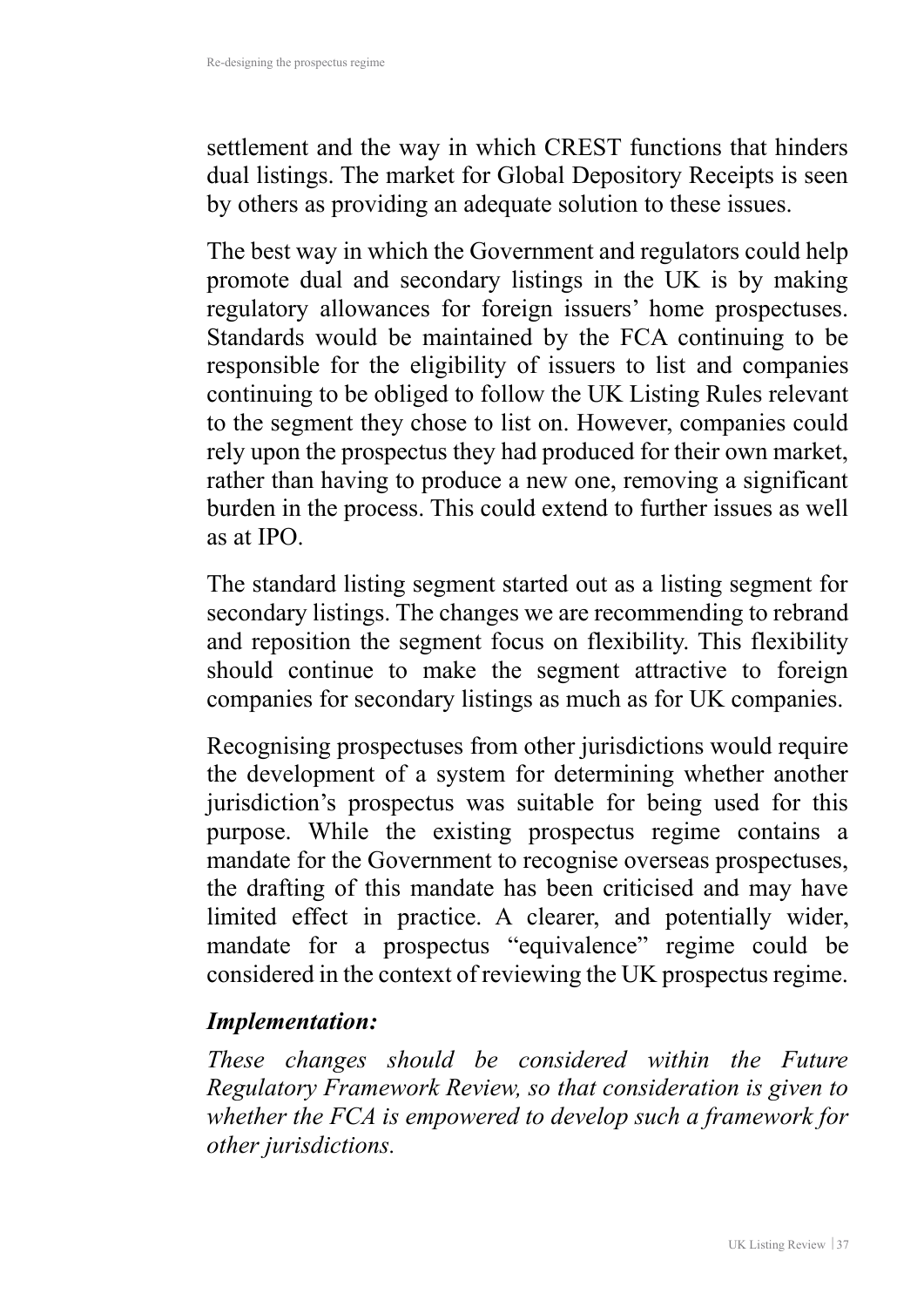## **4. Tailoring information to meet investors' needs better**

The recommendations below are aimed at reducing some of the challenges faced by companies, especially those which are high growth and/or have grown through significant acquisitions, in meeting the requirements for the premium listing segment, while at the same time allowing management teams better to articulate the value proposition of the businesses for which they are stewards. Ultimately this should offer investors a larger investment universe and, in the case of forward-looking guidance, access to more useful financial information.

## **4.1 Facilitate the provision of forward-looking information by issuers in prospectuses by amending the liability regime for issuers and their directors.**

At present, a growing and ambitious company coming to market in London has to present three years of backward-looking financial information in its prospectus and yet can only give often half a page or so of narrative forward-looking information in the current trading and prospects section. By contrast, once the company is listed, it is able to provide such information in its financial communications to investors. In addition, it is clear from the responses to the Call for Evidence that investors are clamouring to be given more forward-looking information by issuers and that issuers are keen to give it to them.

Forward-looking information is a key, if not the key, category of information that investors ask for when a company is carrying out private funding rounds and so it is perverse that the flow of that information should be curtailed precisely when a company is taking what is usually the most significant corporate step in its history as well as often its largest fundraise and/or liquidity event.

Clearly, a prospectus is and has to be the primary source of information for investors when they decide whether or not to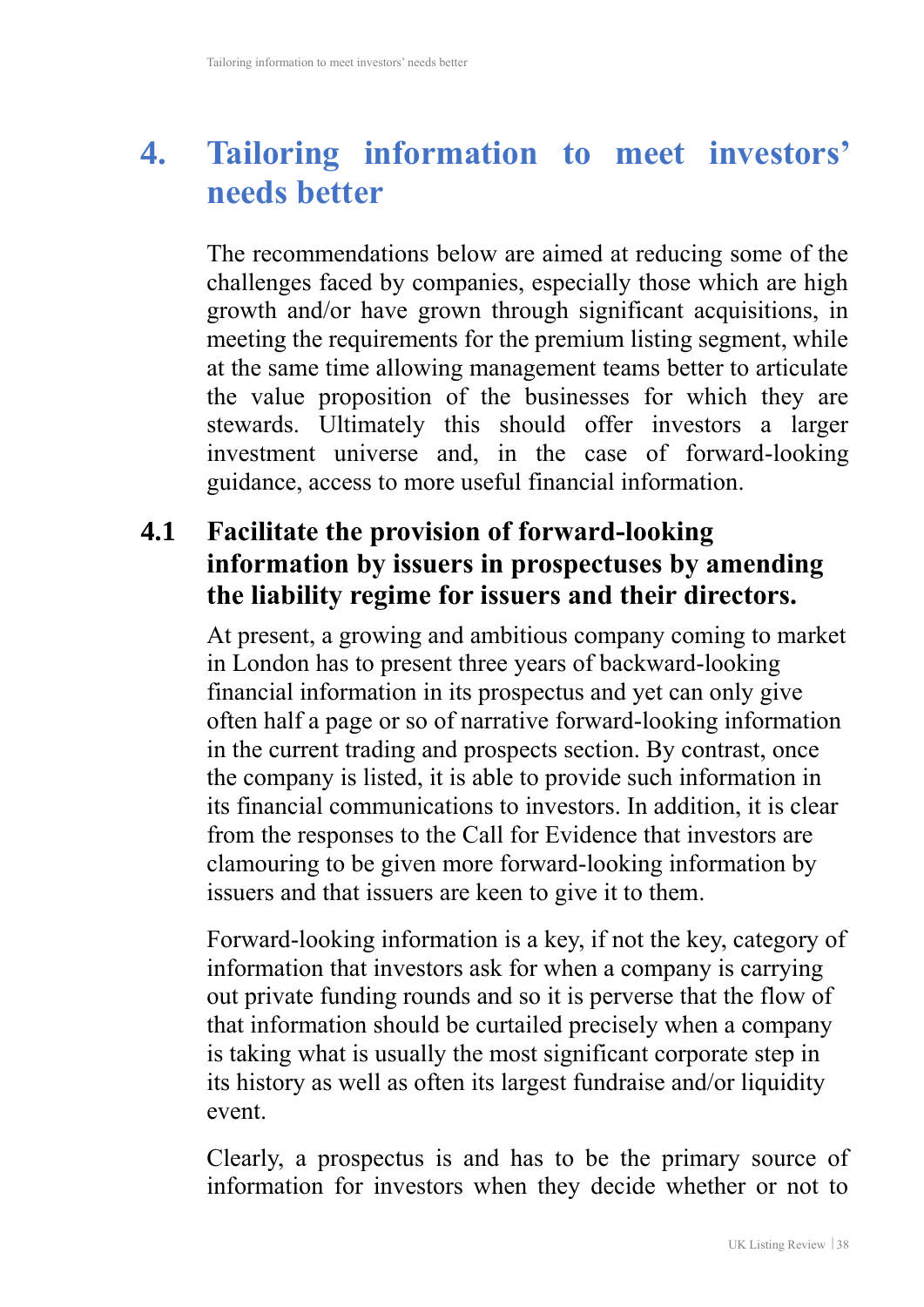participate in an IPO. The liability attached to it is therefore an important part of ensuring that issuers and directors are held responsible for its content. However, when considering the future plans of a company and what trajectory the company is going to take, it is hard for companies to have the same level of certainty as they do over past events. It would be strange if investors expected them to. Yet the level of liability associated with both the past and the future is the same under the current legislative framework.

Consequently, issuers currently provide very little forwardlooking information. Instead, they often provide connected research analysts with some forward-looking guidance and review the analysts' models for factual accuracy prior to the publication of their research - and then there is a process undertaken whereby that information is threaded into the prospectus in a way that will allow a sensible-minded investor to build a sensible-looking model.

This is clearly a highly inefficient and unsatisfactory process – and one that could be fixed by issuers being able to provide their forward-looking financial and other information directly to investors, against the backdrop of a reformed liability regime for the company and its directors.

Adjusting the level of liability associated with prospectuses under FSMA would allow directors of companies to publish and stand behind their forward-looking models. While recognising that additional safeguards may be needed to support this reduced liability, we consider it should be explored so that investors directly receive higher quality information on which to base their investment decisions. It could be achieved, for example, by directors having a defence to liability provided that they could demonstrate that they had exercised due care, skill and diligence in putting the information together and that they honestly believed it to be true at the time at which it was published. This should be applied across the issuer spectrum, including in relation to SPACs, for example, at the time of their first and any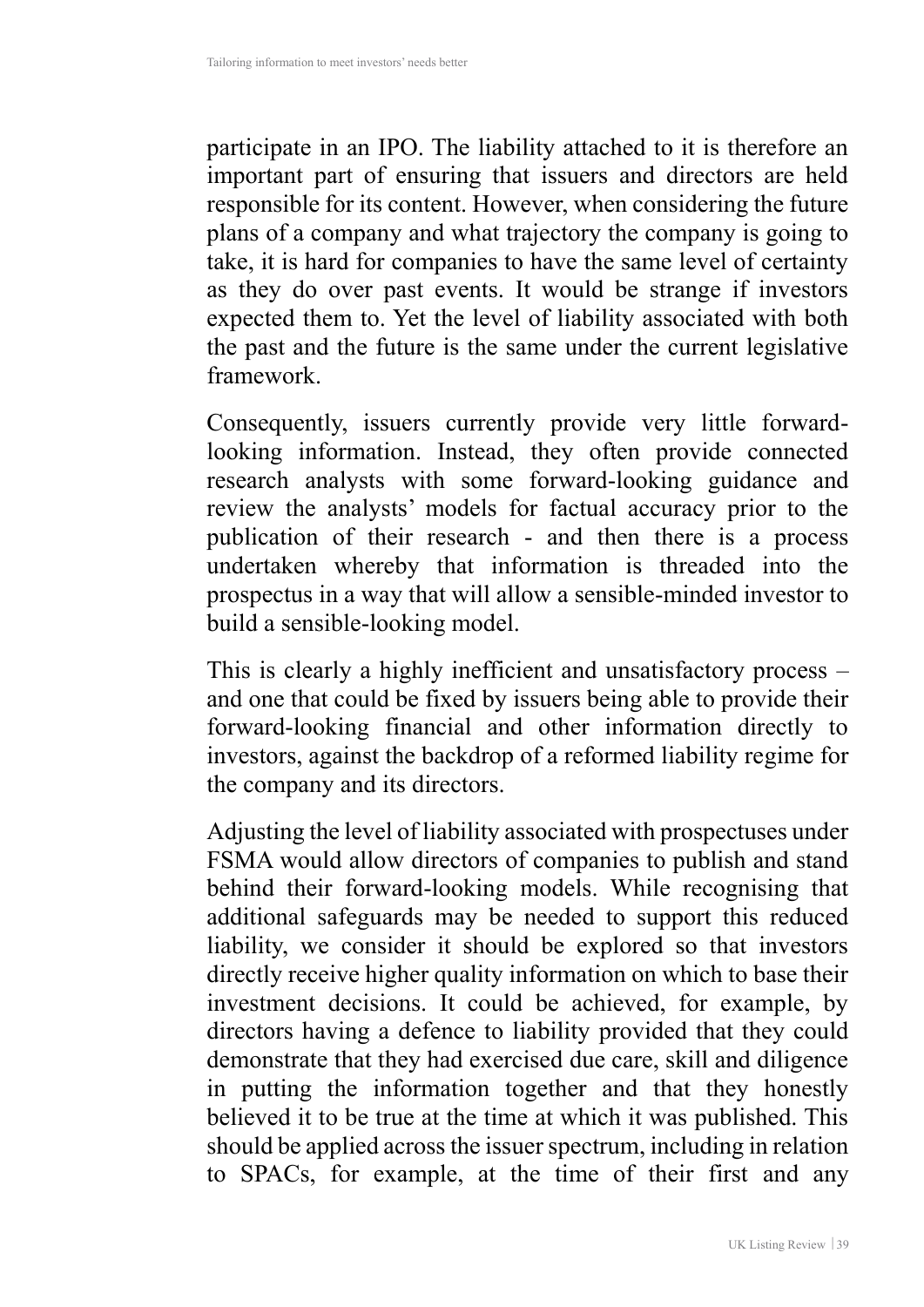subsequent acquisitions. We believe this would be a progressive and widely welcomed reform to the London listing regime.

#### *Implementation:*

*HMT should launch a consultative review of the liability regime for prospectuses, listing particulars and other published information in FSMA as it relates to forward-looking information.* 

**4.2 Maintain the three-year track record requirement for the premium listing segment. Review the provisions for scientific research-based companies regarding the revenue earning requirement to broaden their application to a wider range of high growth, innovative companies across a variety of sectors.**

While providing a three-year accounting track record can be onerous for younger and/or acquisitive companies, there was limited support provided in response to the Call for Evidence to suggest that this is a material impediment to listing on the premium listing segment in London.

The Listing Rules do however currently contain special provisions that recognise the difficulties that scientific researchbased companies have in complying with the standard revenue earning requirements in the premium listing segment. These provisions seek to provide a route to listing for companies at an earlier stage of development, in particular pre-revenue. They also ensure that the company has a sufficient track record and that the development of an identified product is sufficiently advanced such that commercialisation is a near-term possibility.

These provisions, inherited from the LSE rulebook, have been subject to minimal change since they were introduced in 1993. They are tailored very specifically to the needs of research companies, including elements around patents and laboratory research. Yet the principle behind their introduction is just as valid for other types of high growth, innovative companies from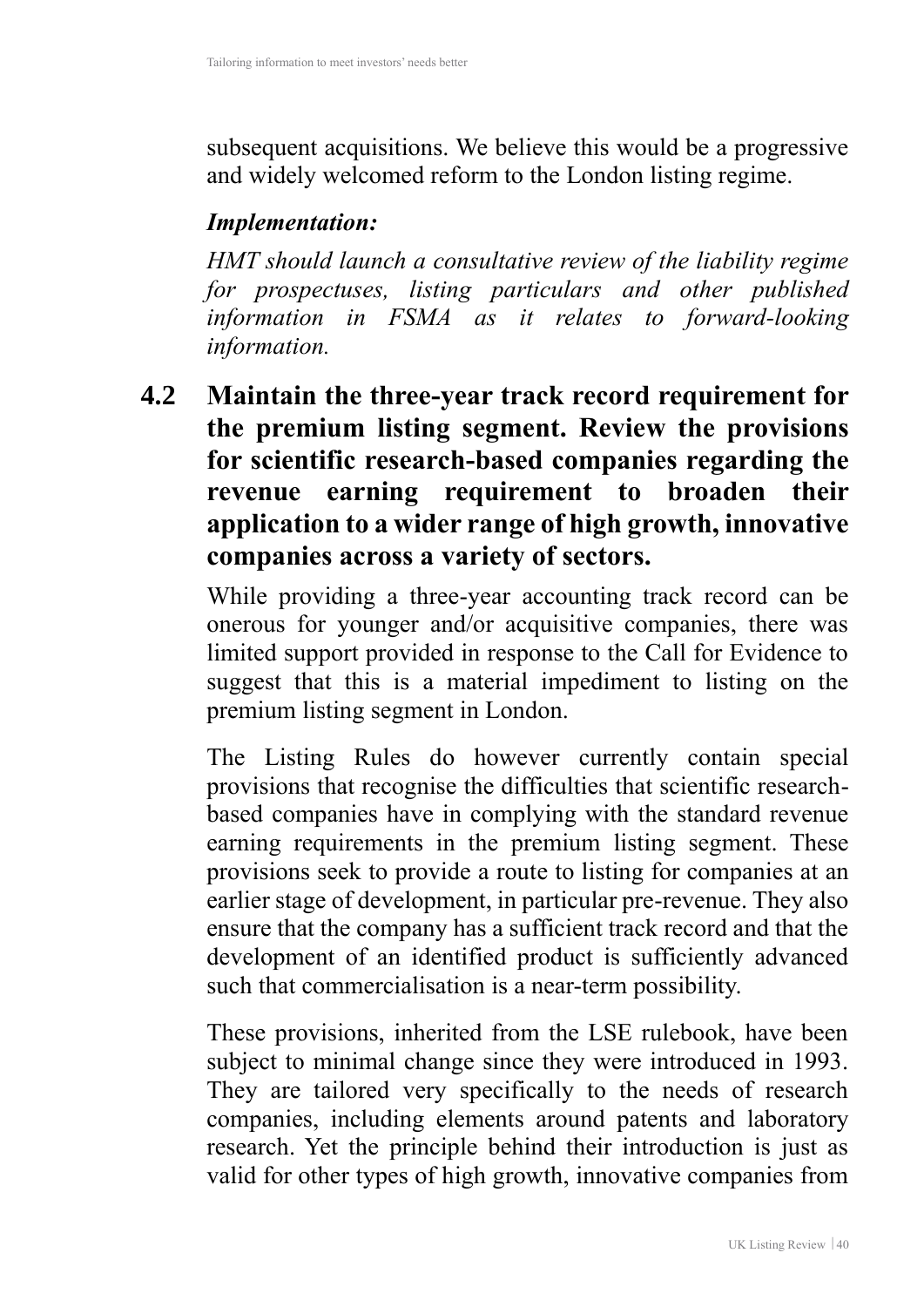other sectors that should be able to show maturity and quality via different means than a revenue stream.

These provisions should be broadened to include other high growth innovative companies from other sectors who are also able to show that they are sufficiently mature in ways other than through having positive revenue earnings. In broadening these provisions, more should be done to ensure that the existing provisions for scientific based research companies are fit for purpose, particularly with regards to biotech companies; they should be revised as appropriate.

Furthermore, in the longer term these requirements should be reassessed in combination with the proposed revisions to the prospectus requirements as well as the greater ability to provide forward-looking information and other disclosures that would allow investors to assess the business without such emphasis having to be placed on a revenue earning track record.

#### *Implementation:*

*In order to implement these changes, the FCA will need to consult on changes to the Listing Rules.*

**4.3 Amend the requirement for historical financial information covering at least 75% of an issuer's business for premium listings so that this test is only applicable to the most recent financial period within the three-year track record.**

As part of the Call for Evidence, both investors and accountants pointed out the blunt nature of the requirement that historical financial information has to cover 75% of the company's business for three years. We were made aware of a number of businesses who have ruled out listing in the premium listing segment as complying with the 75% rule was deemed too onerous. Others cited examples of being required to include an accounting history for entities that were of no relevance to the company anymore but could fulfil the requirement and meet the threshold. This kind of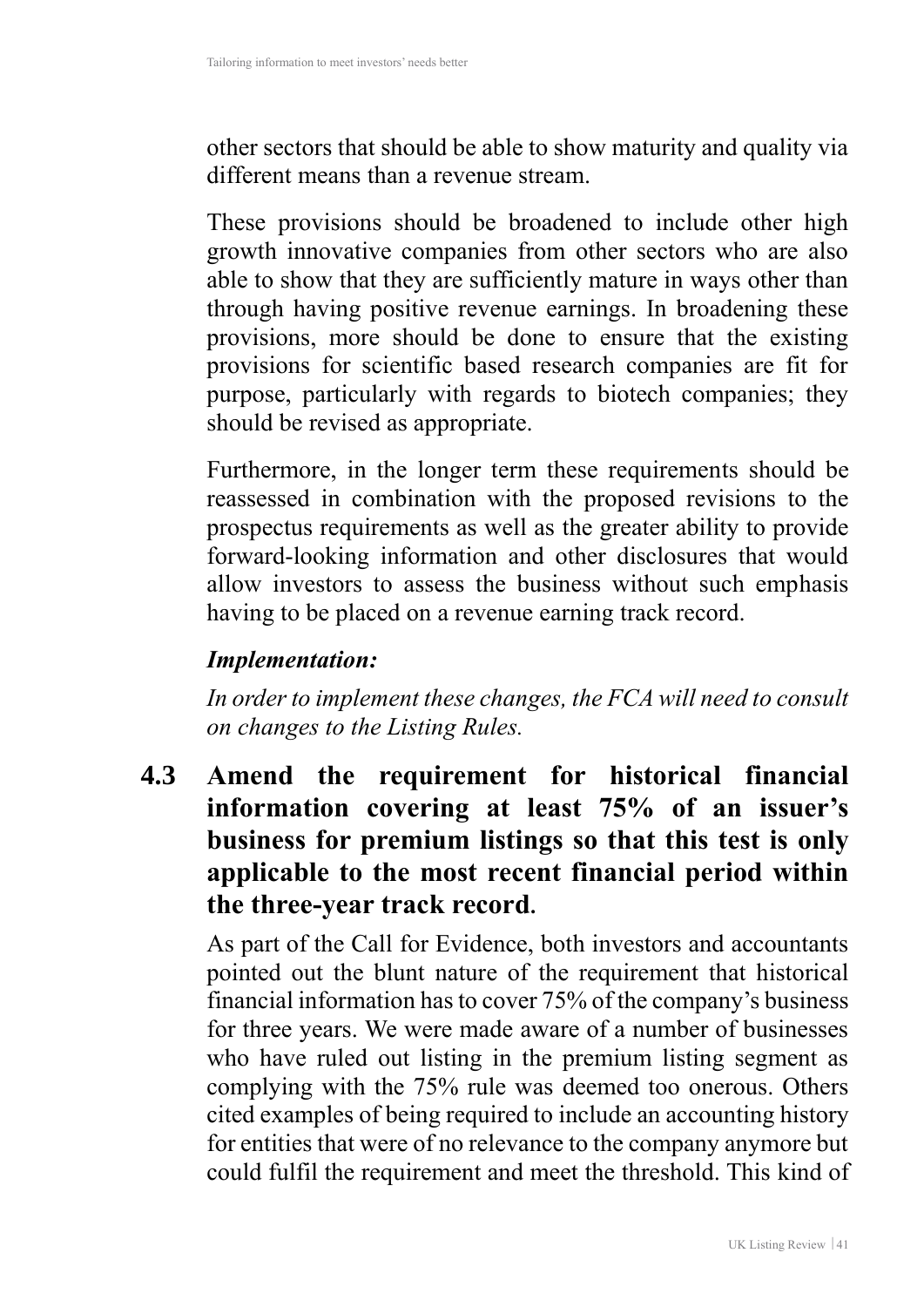requirement is unhelpful to investors and simply increases the burden upon companies for no gain.

We therefore recommend an amendment to the premium listing segment eligibility requirements so that the 75% test is only applicable to the most recent financial period within the threeyear track record requirement.

Due to the general requirements to disclose comparatives to meet International Financial Reporting Standards this is expected effectively to reduce the period of disclosure from three years to two for acquisitions made in the last financial period.<sup>14</sup>

We further recommend that exemptions to this requirement for short stub periods be clarified to give companies and sponsors confidence that the exclusion of such periods from the reported track record should not prevent compliance.

#### *Implementation:*

*In order to implement these changes, the FCA will need to consult on changes to the Listing Rules.*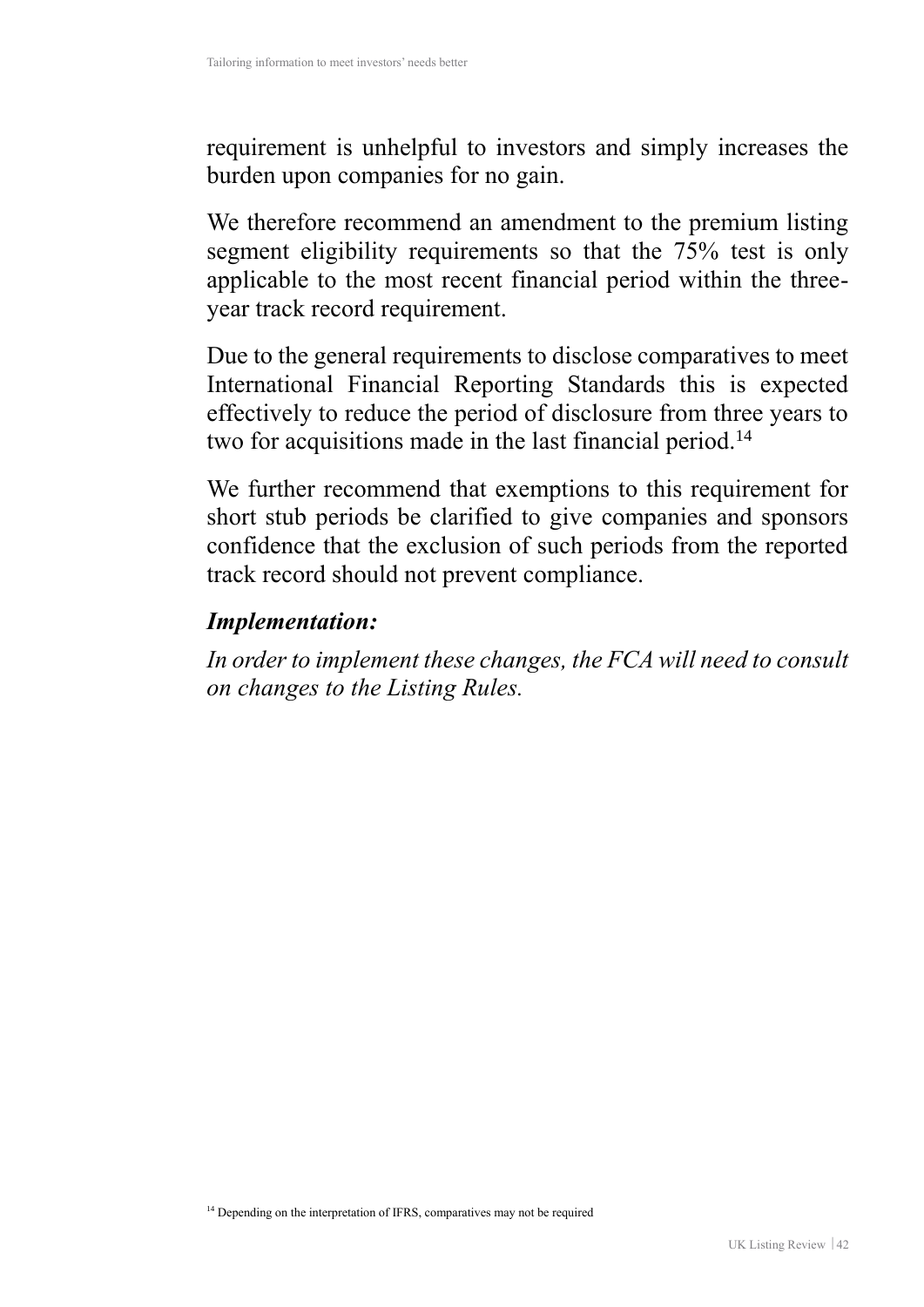# **5. Empowering retail investors**

The face of retail investment is changing. The result of the Government's introduction of auto-enrolment means the number of employees with exposure to capital markets has gone from 10.7 million 2012 to 18.7 million in 2018,<sup>15</sup> many of whom would not have invested before. As contribution levels into this scheme increase and pension pots begin to build, we believe that the access for retail investors to markets needs to improve.

At the same time, we are seeing an acceleration in new account openings amongst private client stockbrokers which continue a long-held tradition of equity ownership amongst savers in the UK.

The recommendations below do not offer a "quick-fix" to the conundrum of engaging and empowering retail investors but they flag the importance of the issue. The transition from defined benefit to defined contribution pension arrangements is putting the retail investor at the heart of decisions associated with their future but also means they are carrying more of the investment risk and as such should be considered in any redrawing of the Listing Rules landscape.

Generally, more time should be invested in exploring the areas highlighted below as well as other ways in which we can better foster a stronger equity culture in the UK.

## **5.1 Consider how technology can be used to improve retail investor involvement in corporate actions and their undertaking of an appropriate stewardship role**

Hargreaves Lansdown recently noted that "in 2012, 46% of clients were aged between 55 and 80. That proportion is now 34%. Since 2012, the average age of new clients has decreased

<sup>15</sup> Automatic Enrolment evaluation report 2019

https://assets.publishing.service.gov.uk/government/uploads/system/uploads/attachment\_data/file/883289/automatic-enrolmentevaluation-report-2019.pdf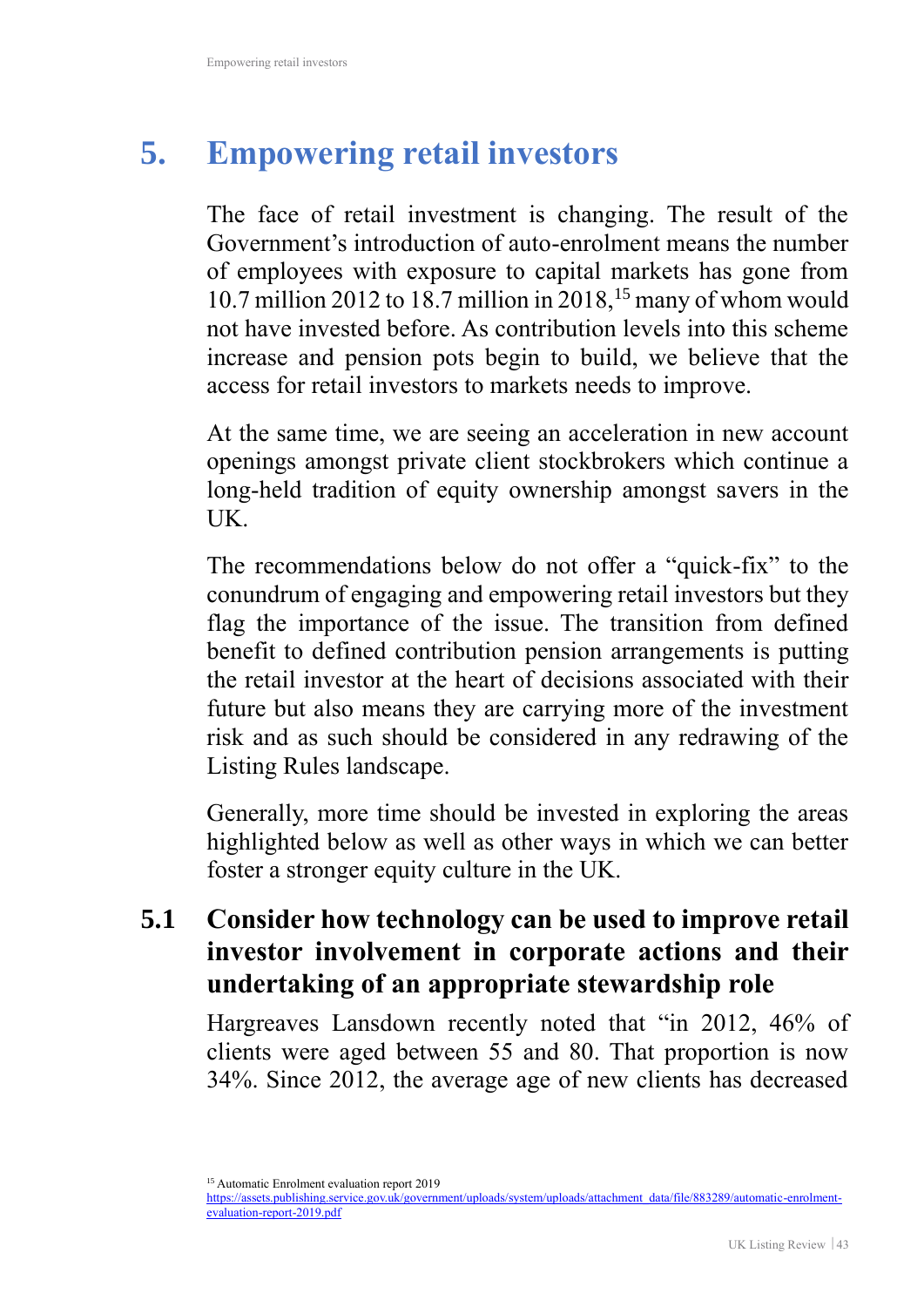from 45 to 37".<sup>16</sup> The same is noted by Interactive Investor, where a quarter of their new customers in Q4 2020 were under 35.<sup>17</sup>

This new generation of retail investors will expect smoother processes for registering their views as shareholders. They may also be more active in wanting to use share ownership as a way of expressing their broader social views. The rise in Environmental, Social and Governance (ESG) investment products is only set to continue, and the additional corporate reporting that companies are now undertaking to full TCFD commitments<sup>18</sup> means investors will have a much better view of companies in which they invest. As the technology they use to buy and sell shares is now accessible in seconds on their phones, they will expect the same thing from corporate actions. Yet flaws in the infrastructure mean they are unable to exercise rights they are supposed to have; this issue was raised by the Law Commission in its recent scoping paper on intermediated securities.<sup>19</sup>

The recognition of the importance of pre-emption rights in the UK sets it apart from many other markets. However, there are several practical constraints to garnering greater participation from retail investors in the primary markets. Beyond the legal issues highlighted by the Law Commission, they centre around the speed, cost and level of intermediation needed to access this investor base. While the introduction of technology such as straight through processing (STP) has greatly reduced the cost, speed and efficiency of transacting in large parts of the financial markets, this has yet to be felt by retail investors. It has the potential to bring a greater level of transparency, resilience as well as democratisation of access to parts of the capital markets for all investors.

Much as BEIS put forward a vision of how utility companies should collaborate to create common platforms and network

<sup>&</sup>lt;sup>16</sup> Hargreaves Lansdown 2020 Results https://www.hl.co.uk/investor-relations/results-and-presentations

 $17$  Interactive Investors – Q4 trading update  $\frac{https://www.ii.co.uk/about-ii/results}{https://www.ii.co.uk/about-ii/results}$ 

<sup>&</sup>lt;sup>18</sup> Task Force on Climate-Related Financial Disclosures

<sup>&</sup>lt;sup>19</sup> The Law Commission, Intermediated securities https://www.lawcom.gov.uk/project/intermediated-securities/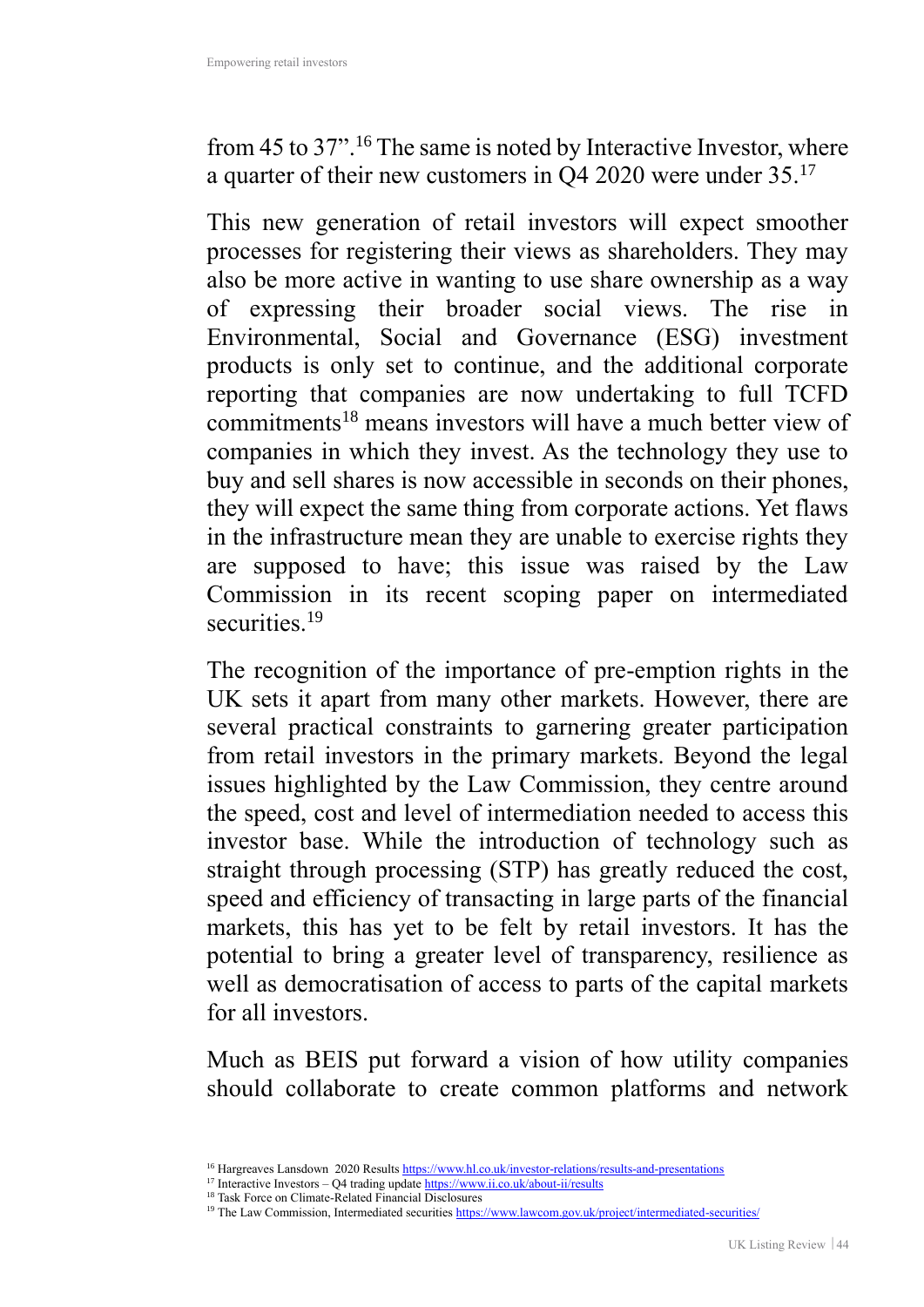protocols for the introduction of smart meters, a similar approach could be taken to develop technology solutions that would better enfranchise retail investors.

As BEIS takes forward the work on intermediated securities, we recommend that it considers the most efficient way of using technology to improve the position of retail investors, seeking to empower future generations of savers.

#### *Implementation:*

*In order to implement this recommendation, BEIS should consider this review in the context of its response to the Law Commission and as it considers its next steps.* 

**5.2 Consider how to improve the efficiency of further capital raising by listed companies by re-establishing the Rights Issue Review Group ("RIRG"). Reconsider its outstanding recommendations in terms of capital raising models used in other jurisdictions such as Australia, including in the light of technological advances, in order to facilitate a quicker and more efficient process of raising capital for existing listed companies and more easily involve retail investors.**

During 2020, as many companies faced significant and unexpected funding needs because of the effects of the COVID pandemic, it was clear that listed companies had an advantage in being able to raise additional equity quickly.

When speed was of the essence, however, inefficiencies in the market became clear. Companies faced two options:

• doing a full pre-emptive offer through either a rights issue or an open offer and respecting the pre-emption rights of existing shareholders – but having to draft a prospectus that would need to be approved by the regulator, and face a twoweek legal minimum for the offer to be open, with all the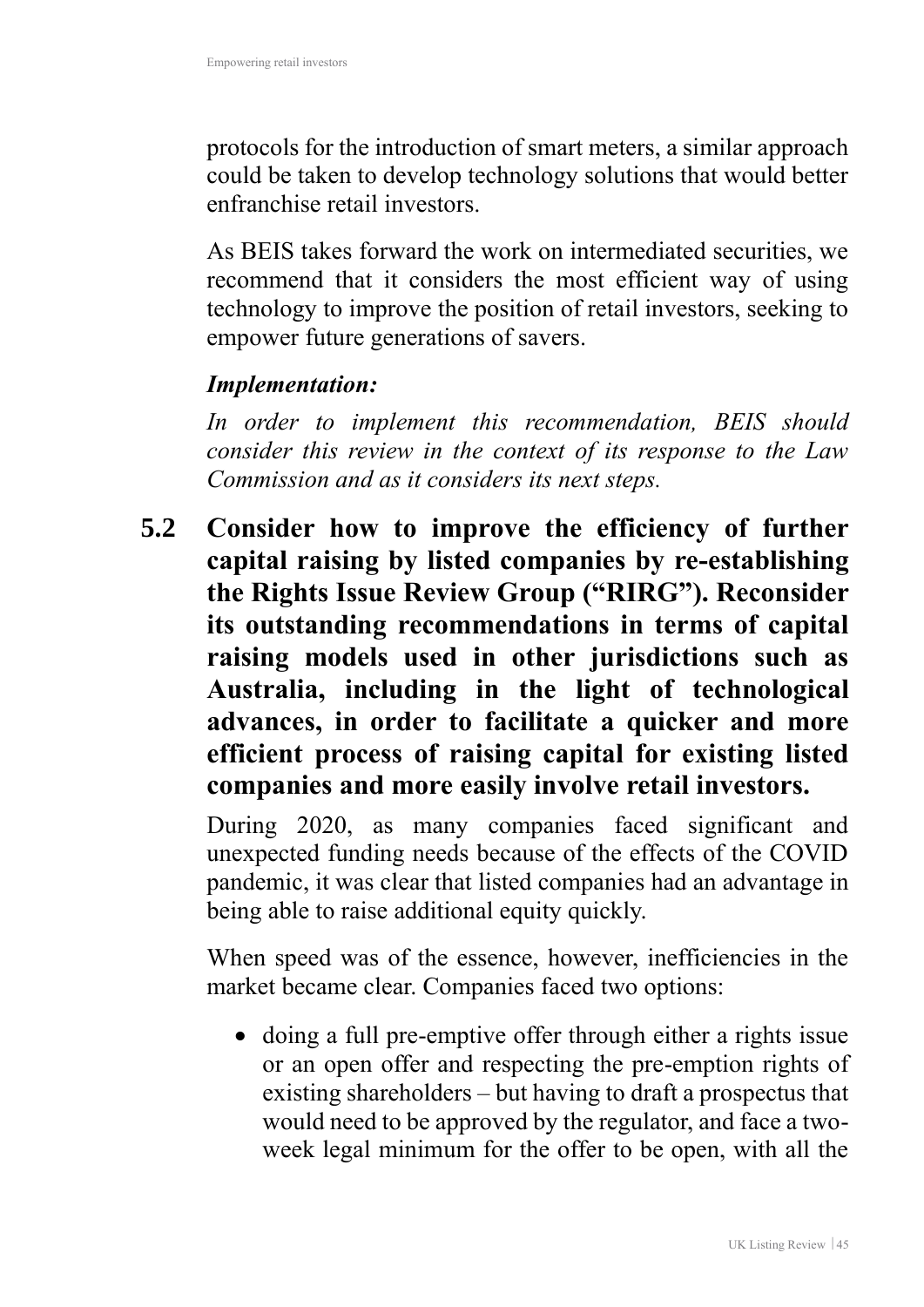associated cost and time implications - while markets moved around them.

• doing an undocumented placing and limiting their offer to only institutional investors and a limited number of retail investors in order to avoid publishing a prospectus, using existing approvals from their shareholders to waive preemption rights or alternatively using a cashbox structure.

The Pre-Emption Group deserved, and received, great credit for moving rapidly and relaxing its guidelines when the pandemic hit,<sup>20</sup> which allowed companies to raise the equity they needed using the undocumented approach. The FCA similarly deserved praise for moving quickly, in conjunction with other bodies such as the FRC and the ICAEW, to introduce complementary measures, which still remain in place.<sup>21</sup> While institutional investors were willing to waive their pre-emption rights in response to an emergency situation, they have however, been unwilling to do so on a permanent basis going forwards.

The speed at which the various bodies were able to move and the amount of capital raised quickly is a testament to the agility of the London ecosystem when it puts its mind to it. In total, capital of £11.7bn and £42.7bn respectively was raised through IPOs and secondary issuances respectively on the LSE from March 2020 to December 2020, representing 36.1% of capital raised in Europe over the same period<sup>22</sup>.

Its limitations were, however, felt by retail investors in particular. While innovative solutions were found to include retail investors, they were far from perfect. Only a small amount of capital could be raised without triggering prospectus requirements and lack of information about existing holdings meant retail investors had to self-certify that they were existing shareholders and were often unclear how they were then allocated shares in the process. Further, as the timetable for the retail offer was set by the offer

<sup>&</sup>lt;sup>20</sup> Pre-Emption Group Statement, https://www.frc.org.uk/getattachment/9d158c89-f0d3-4afe-b360-8fafa22d2b6a/200401-PEG-STATEMENT.pdf

<sup>&</sup>lt;sup>21</sup> Joint statement by the FCA, FRC and PRA, https://www.fca.org.uk/news/statements/joint-statement-fca-frc-pra

<sup>&</sup>lt;sup>22</sup> Dealogic, February 2021, provided by LSEG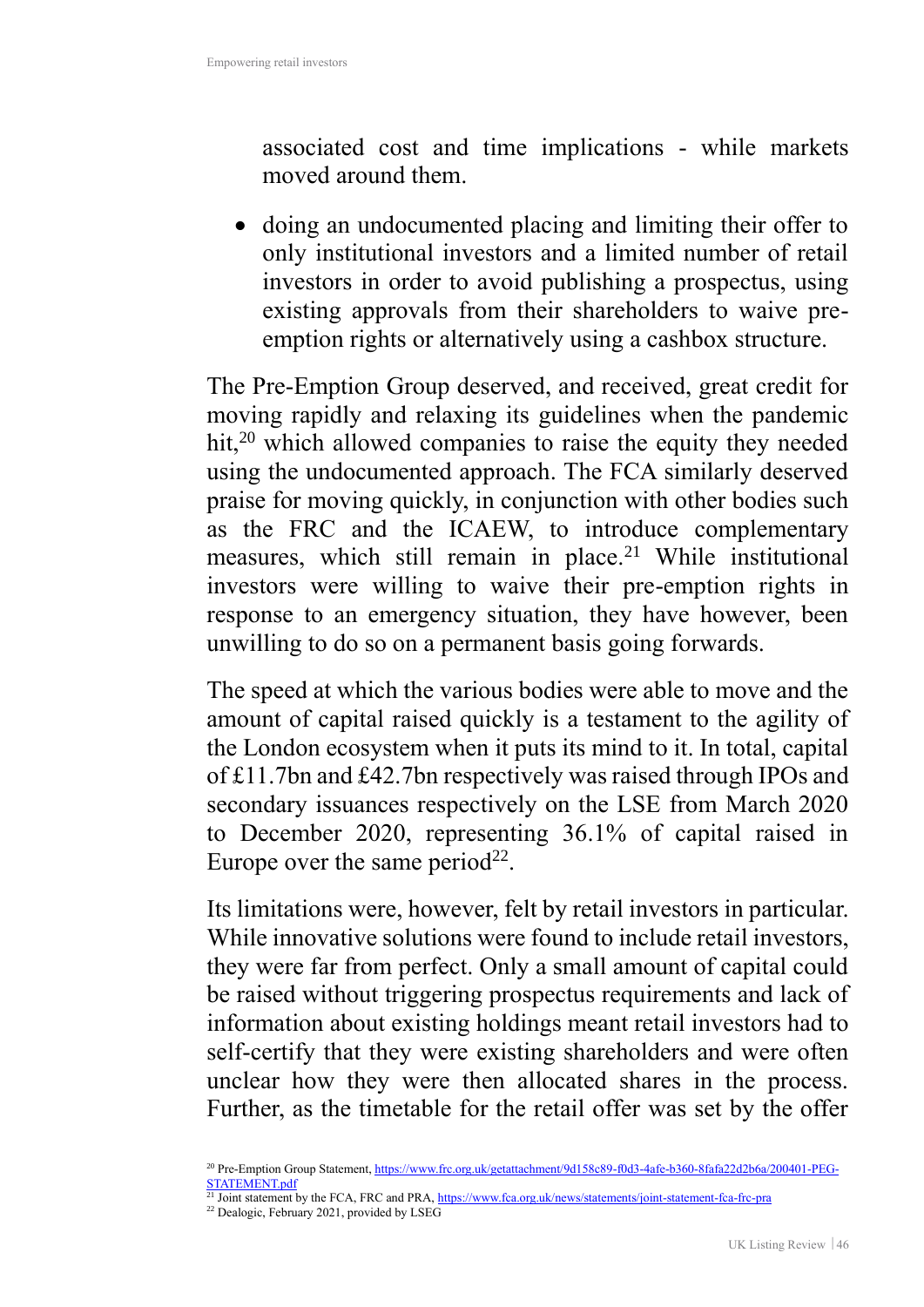made to institutional investors, retail investors had a matter of hours to decide whether to invest and already had to be subscribers to particular brokerage platforms in order to participate.

This could be partly dealt with via the recommendations in this report with regards to reviewing the prospectus regime. Decoupling when a prospectus is required for admission to a regulated market from offers to the public would allow for the development of a tailor-made regime for involving retail investors in primary issuance and requirements that have incentivised companies to exclude retail investors could be rethought. Technological advances and the specific nature of UK retail investors could be considered, and elements such as the requirement to keep retail offers open for six working days, which can deter issuers from carrying out retail offers at all given that they may not wish to keep the books open for that long in fast-moving and rapidly changing markets, could be revised.

More is, however, needed to improve the process around capital raisings of this kind. The inefficiency of fully pre-emptive offers is not a new problem. During 2008 when the financial sector was in trouble and also seeking to raise additional capital fast, the same issues arose.

At that time, HMT tasked a group of industry practitioners as well as the FSA (now FCA), Bank of England and BERR (now BEIS) with considering the rights issue process and reporting back with proposals for reform – the Rights Issue Review Group ("RIRG") was formed as a result.<sup>23</sup> Some of the recommendations from the RIRG required action to be taken at EU level in relation to the Prospectus Regulation and Shareholders Rights Directive while others required structural changes to the market. A medium-term recommendation of the RIRG that was not taken forward was investigation into more accelerated rights issue models including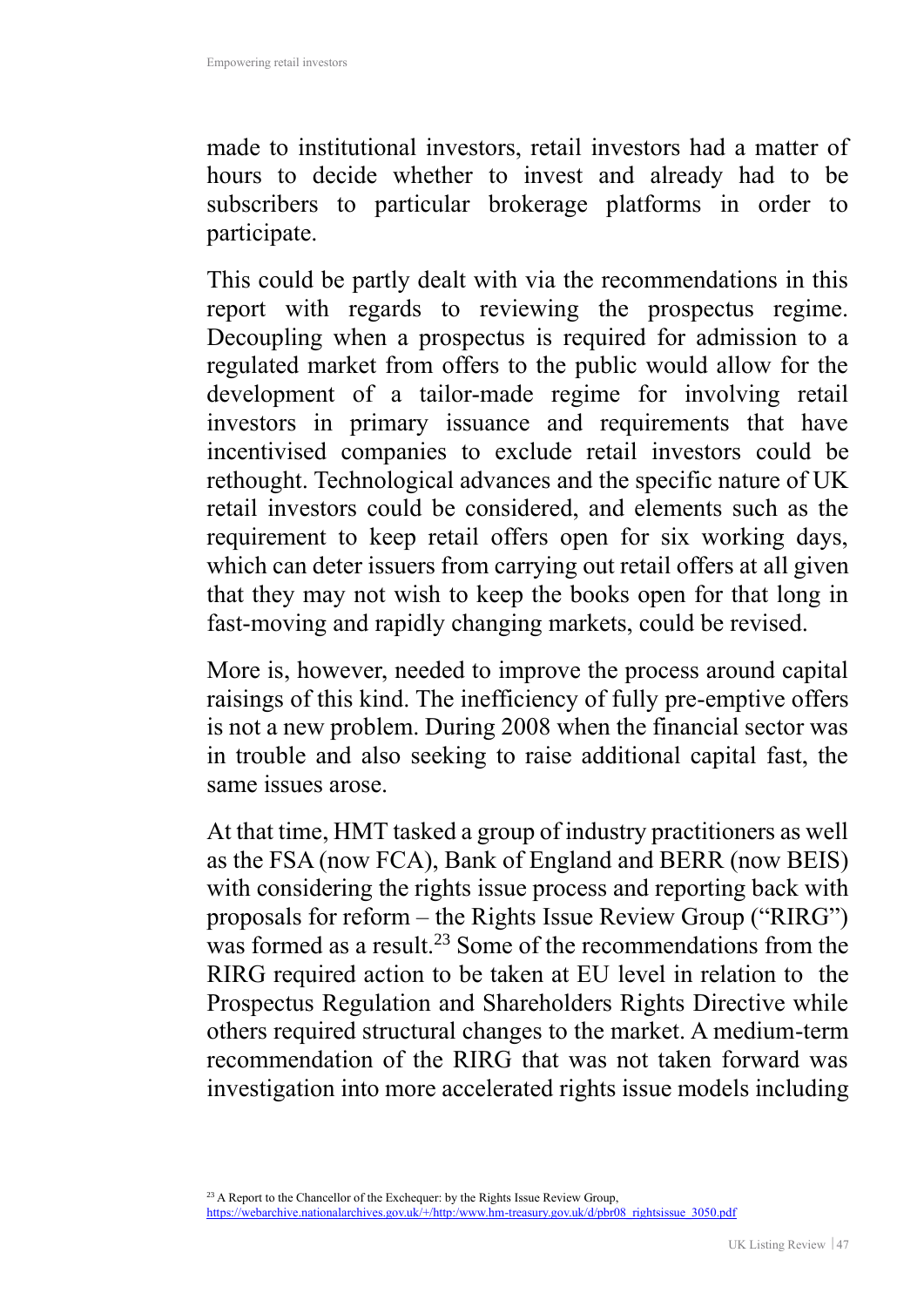the Australian RAPIDS model. This would benefit from fresh exploration.

Since then, financial markets have been transformed by technological innovation. Many of the barriers faced in 2008 can be more easily overcome by an investor base that has already adapted to technology solutions – the pandemic may have taken us more steps forward in this regard.

For this reason, the RIRG should be re-established with similar industry representatives, as well as BEIS, the FCA and the Bank of England to consider which of the outstanding original RIRG report recommendations should be resurrected or revised in order to improve the efficiency of the capital raisings process, and to consider whether technological advances mean alternative or additional measures could be taken as well.

#### *Implementation:*

*In order to implement this recommendation HMT will need to reconvene the RIRG, and depending on the outcome of the review, both legislative and FCA rule changes are likely to be required.*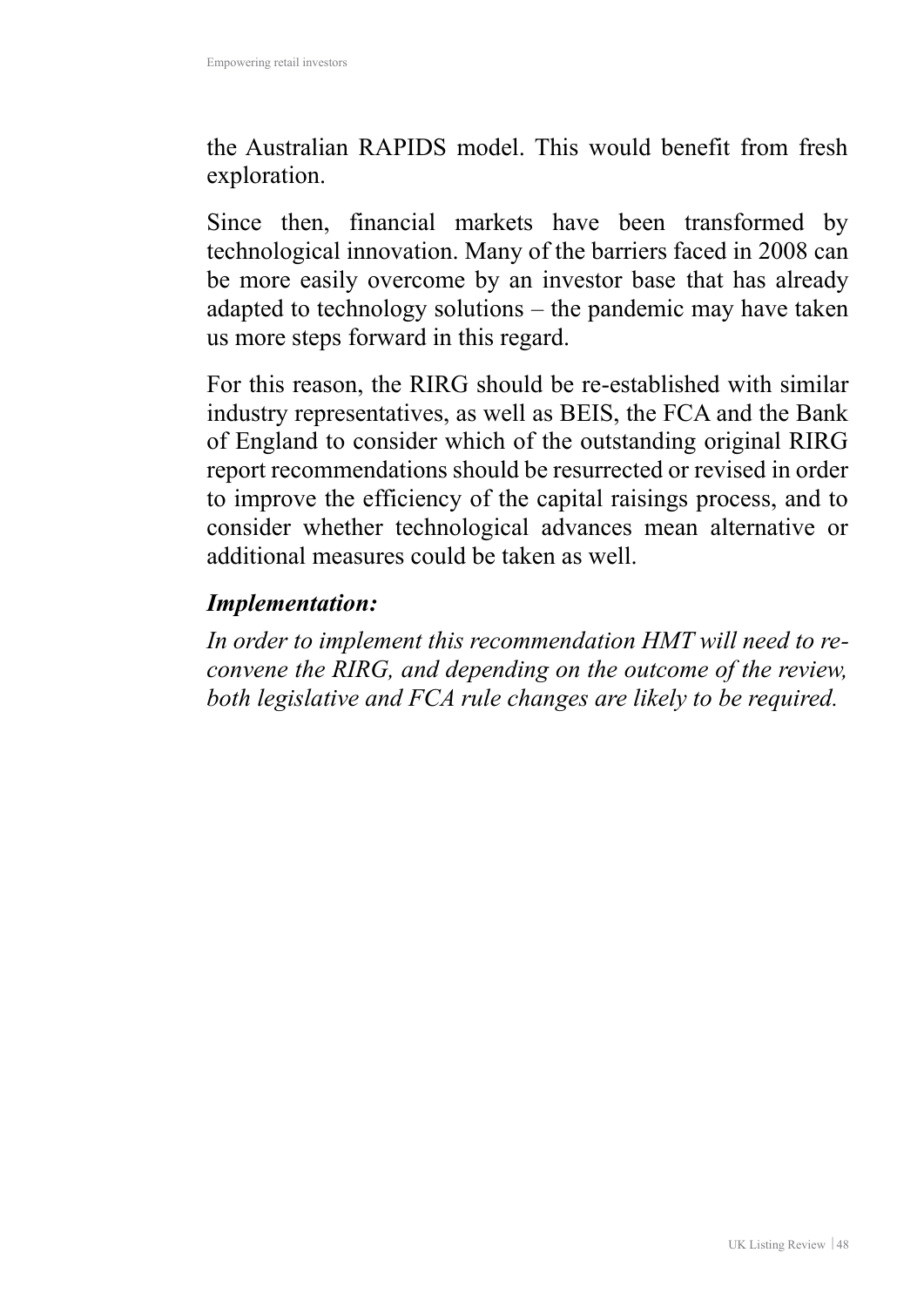## **6. Improving the efficiency of the listing process**

The perceived speed and certainty of pricing with which a company can float on a public market can be an important factor in issuers' decision-making. For example, early investors and founders want as much certainty as possible that they will receive a fair price for their holdings and that market conditions will remain favourable throughout the transaction.

## **6.1 Review the relatively recently introduced conduct of business rules in the FCA Handbook relating to the inclusion of unconnected research analysts in an IPO process, which in practice mean an extra seven days being added to the public phase of the process.**

Relatively recently introduced FCA rules<sup>24</sup> require research analysts who are connected to an IPO (i.e. analysts employed by banks which are in the IPO underwriting syndicate) to withhold publication of their research for seven days following announcement of the expectation of intention to float and the publication of the issuer's registration document, if unconnected analysts have not been briefed alongside the connected analysts during the private phase of the IPO.

The rule was introduced by the FCA in 2018 as part of a wider set of provisions intended to improve the range, quality and timeliness of information that is made available to market participants during the IPO process. It was intended to promote the availability of unbiased, independent research by giving unconnected analysts adequate time to compete with connected analysts who receive privileged prior access to information relating to the issuer.<sup>25</sup>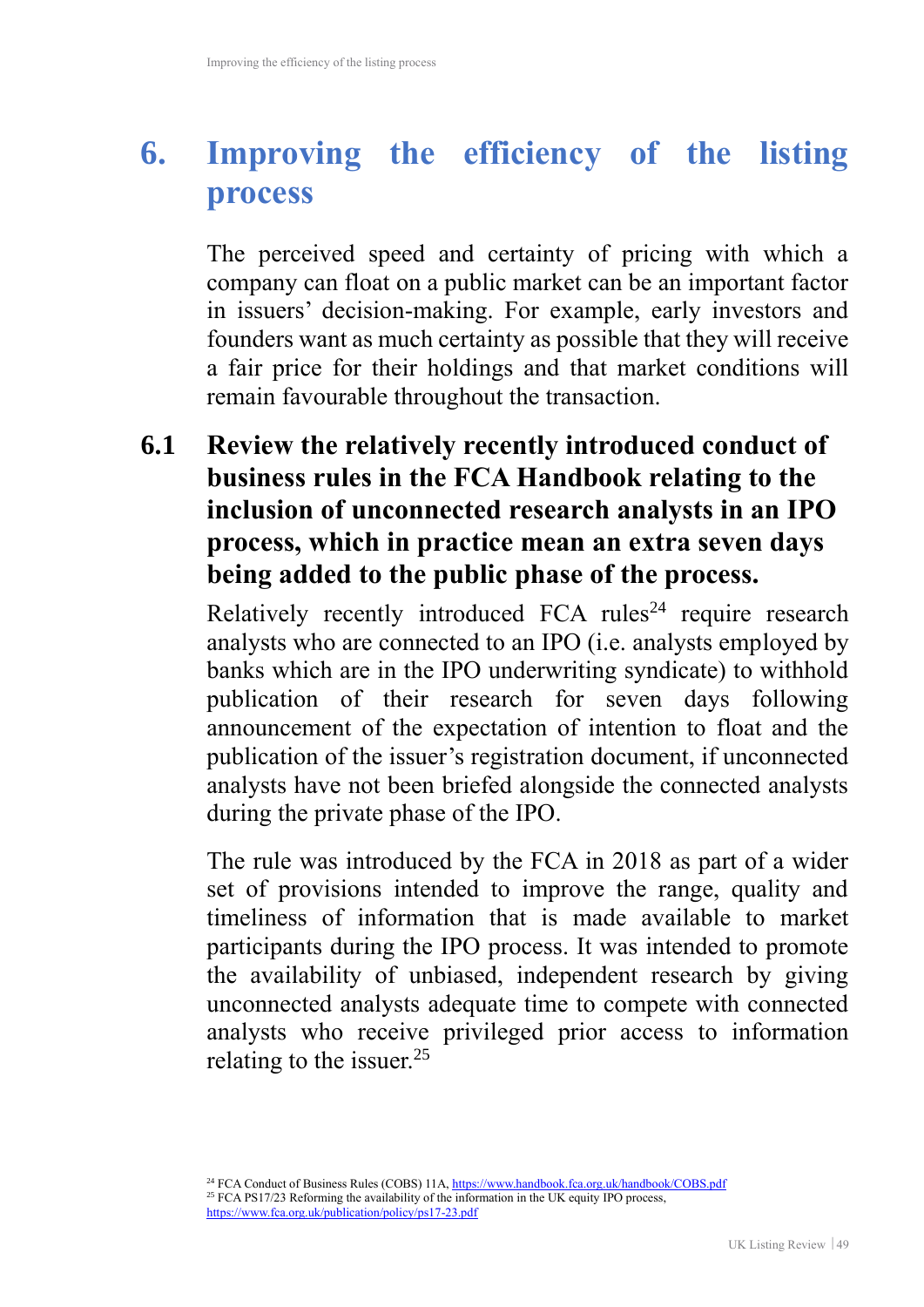An exception to the rule applies in circumstances where unconnected analysts are provided access to the issuer's management team at the same time as connected analysts. In practice, however, issuers and their advisers choose to brief unconnected analysts separately (meaning that the seven-day rule applies). This reflects several considerations including a desire to reduce leak risk during the private preparation phase of the IPO.

The Call for Evidence did not directly seek evidence on this and does not have a complete view of market experiences of this rule. While other elements of the revised IPO rules such as the availability of the registration document earlier in the IPO process were highlighted as a good reform and proving of benefit to investors, this particular aspect of the revised rules was raised by numerous market participants and advisers as a problem when London is set side by side with other listing venues. They believe that this rule has not led to any significant increase in research coverage by unconnected analysts yet has had detrimental side effects – including in terms of the increased execution risk that arises from an up to five week public phase of the IPO (compared to four under the previous rules) as well as the cost and time implications of the rule for the issuer.

Given the relevance of speed-to-market in issuers' perceptions of the competitiveness of a listing destination it is important to ensure that the benefits of this rule, in light of experience, outweigh its costs. We therefore recommend that the FCA conduct an impact assessment of the rule to establish whether it is having its intended effect. If the analysis indicates that the rule has failed meaningfully to promote the production of unconnected analyst research on IPOs then the FCA should consider abolishing the rule or amending it in a way that addresses the market's widespread concerns.

The Review notes that the case for reviewing the rule is arguably even stronger if the recommendation to review the liability regime attaching to forward-looking information is pursued.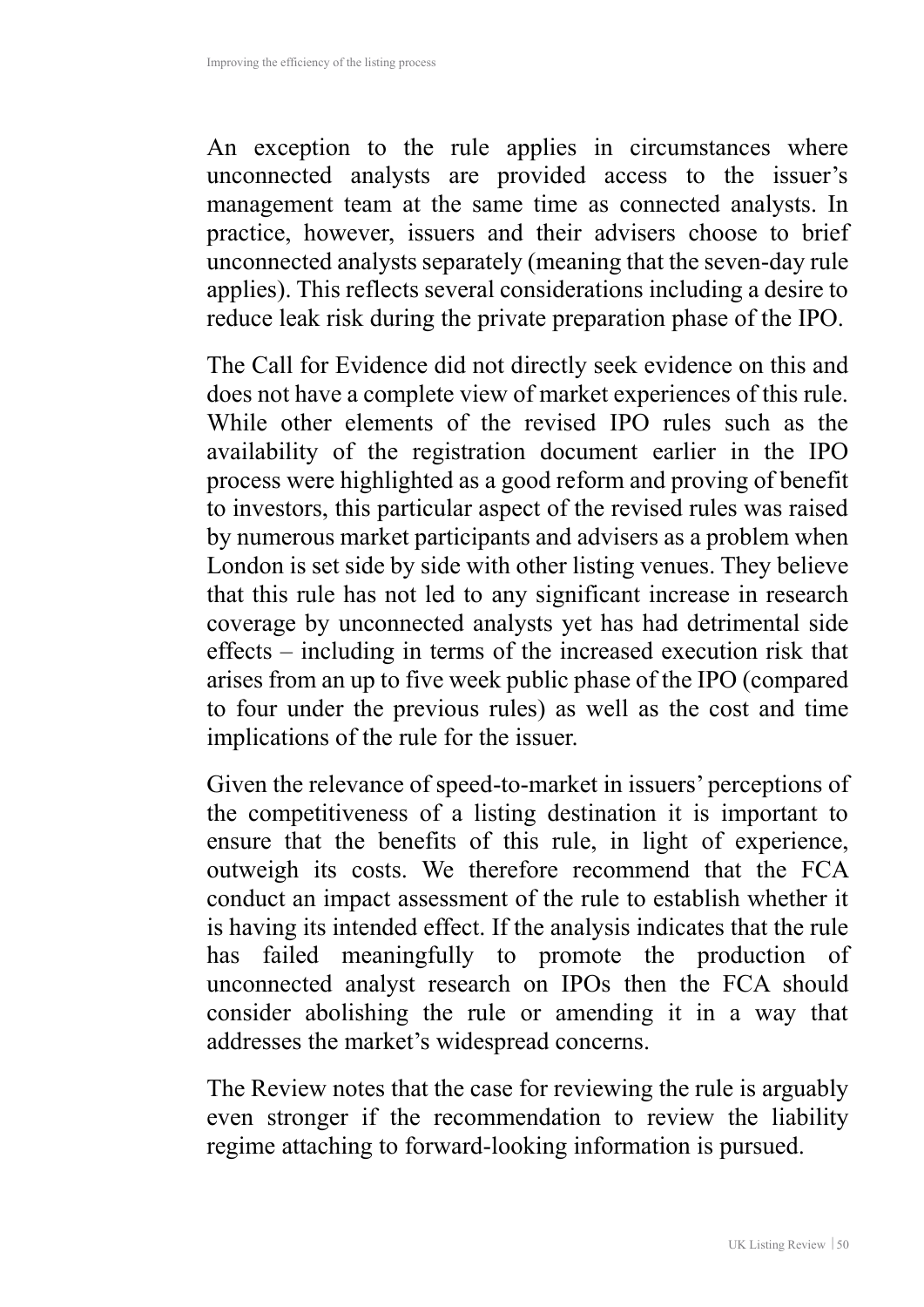#### *Implementation:*

*In order to implement these changes, the FCA will need to conduct an impact assessment then consult on changes to the Conduct of Business Rules, if appropriate.*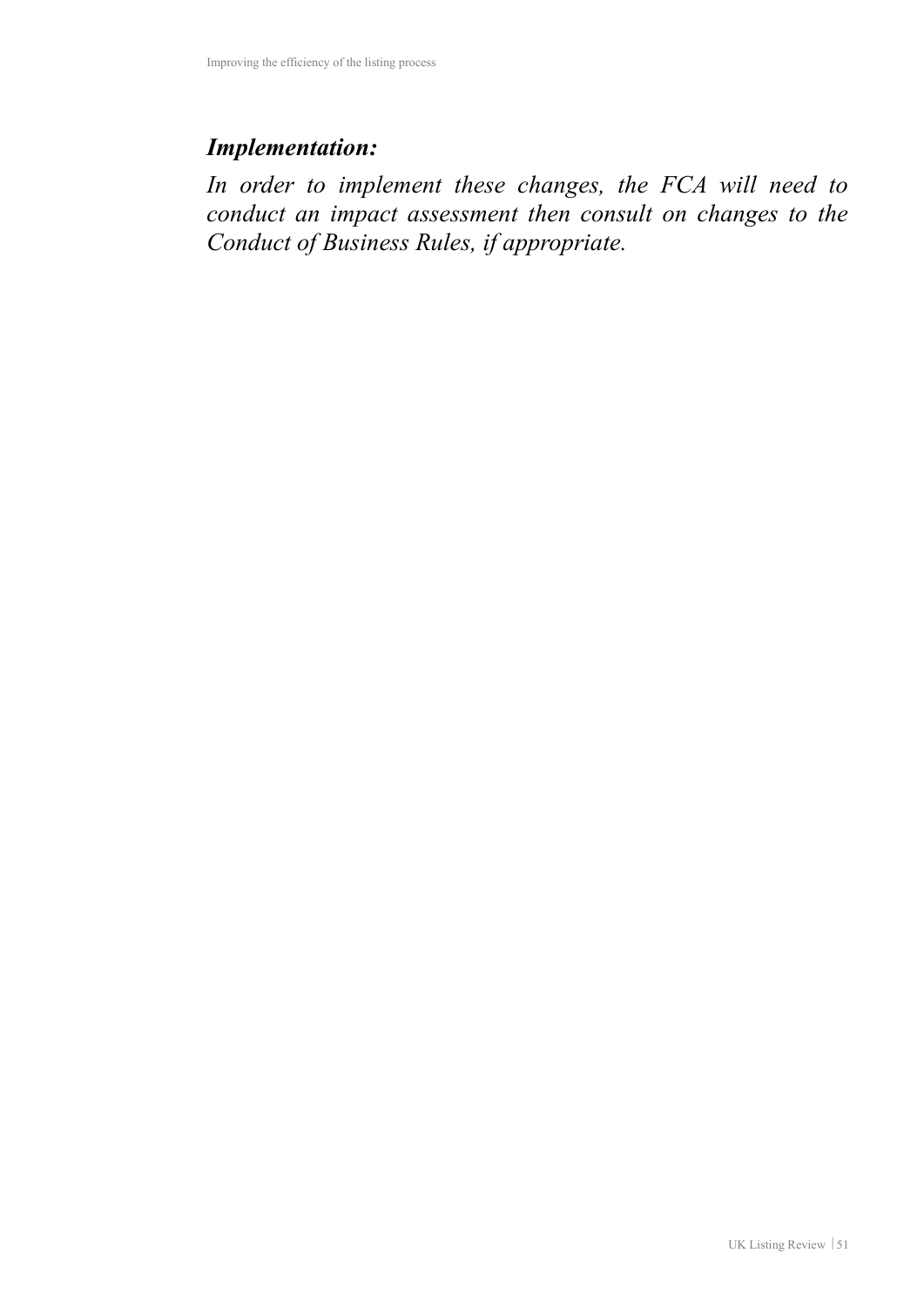# **7. Wider financial ecosystem**

In addition to the detailed responses received in the Call for Evidence, a number of other elements were cited that could help foster a stronger UK listing environment, and ultimately support the wider economy.

While we have not sought to make specific recommendations in relation to these, we have set out some of the recurring themes below and suggest that HMT consider their respective merits and act on them as appropriate in the context of reviewing the wider financial ecosystem in the UK in reporting on their conclusions in the annual State of the City report.

### **7.1 Unlocking pension investment**

We received a number of responses in relation to both defined benefit and defined contribution pensions which argued that the assets linked to such schemes could be better deployed than is currently the case. We welcome the fact that these issues are being explored by the recently established working group to facilitate investment in productive finance.<sup>26</sup>

#### *Defined benefit pensions*

With regard to defined benefit schemes, the main comments received related to the treatment of such schemes following transfer to insurance company balance sheets under Solvency II.

While there is material appetite from corporate sponsors to transfer DB pension risks to insurance companies, the capital requirements under Solvency II (especially at low interest rates) affect pricing and therefore affordability/feasibility for the corporate. Amendments to these rules could increase the quantum of scheme transfer. This would potentially reduce some of the volatility and risk within the listed company universe (i.e. for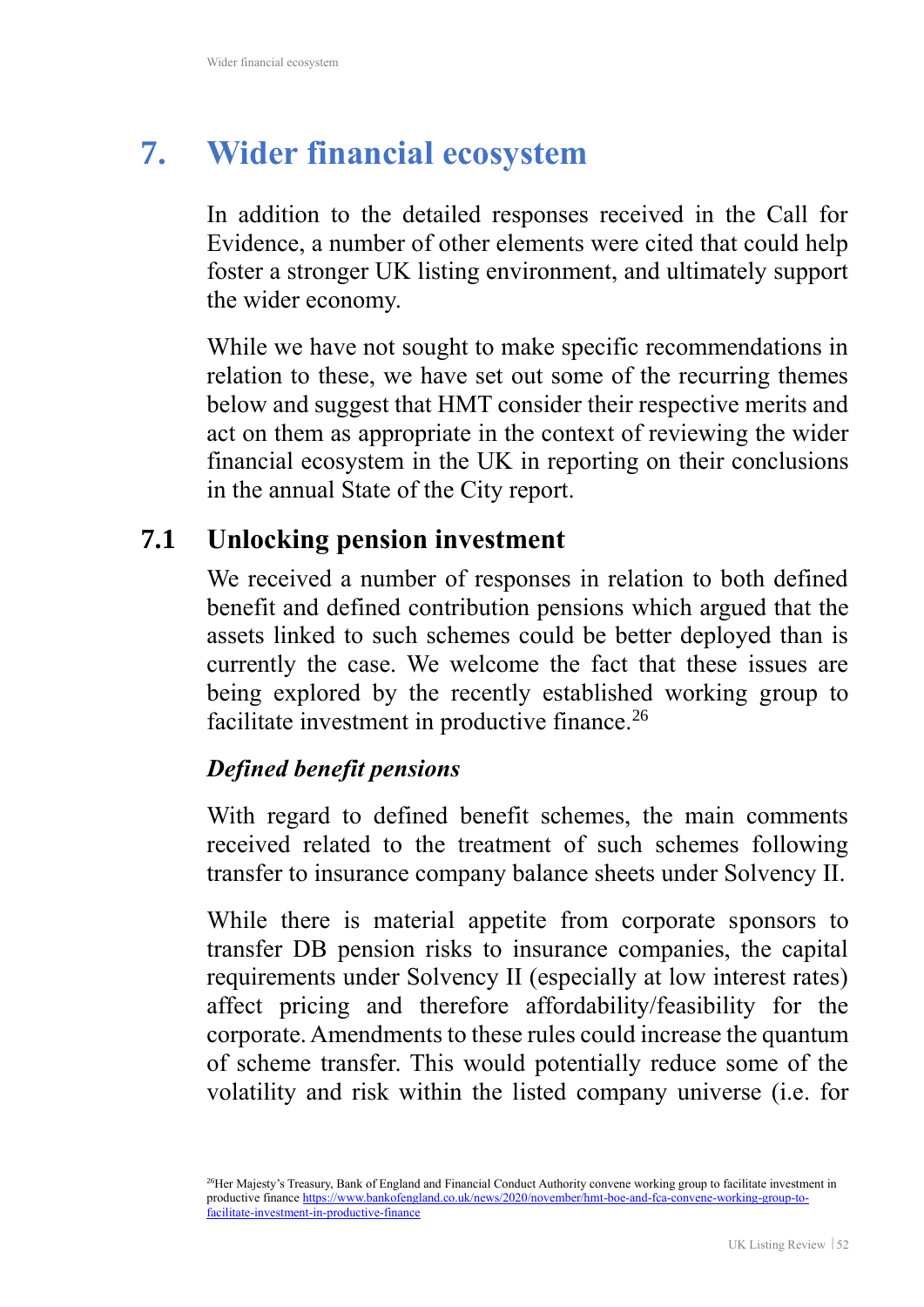those companies looking to de-risk material DB pension liabilities), supporting the investment landscape.

For insurers, rethinking the capital charges and other associated rules within Solvency II could re-direct more of the assets of such schemes into higher growth areas such as equities and/or better support the wider financial ecosystem in the UK through the likes of infrastructure investment.

#### *Defined contribution pensions*

The comments with regard to defined contribution pensions also pointed to a significant and increasing amount of capital within DC pension pots that could be better deployed to improve results for customers and clients and also help support listed companies in the UK.

DC pensions are increasingly a key vehicle for retirement savings, with the contributions increasing as the likes of auto enrolment help bolster the savings culture in the UK. It was, however, noted in responses that more of this capital could find its way into higher growth and ultimately better returns for investors and savers.

As part of this there was support for more diverse FTSE index inclusion, allowing investors access to innovative and high growth companies. There was also support for further transition into potentially less liquid investment strategies, given the long investment horizon of many investors.

A number of respondents suggested revisiting the regulations – most notably in relation to the 'permitted links' rules<sup>27</sup> and the fee cap in respect of default arrangements for workplace schemes used for auto-enrolment.

The wider recommendations we are proposing should be supportive of fostering a more inclusive investment culture for

<sup>&</sup>lt;sup>27</sup> FCA Conduct of Business Rules (COBS) 21.3, https://www.handbook.fca.org.uk/handbook/COBS.pdf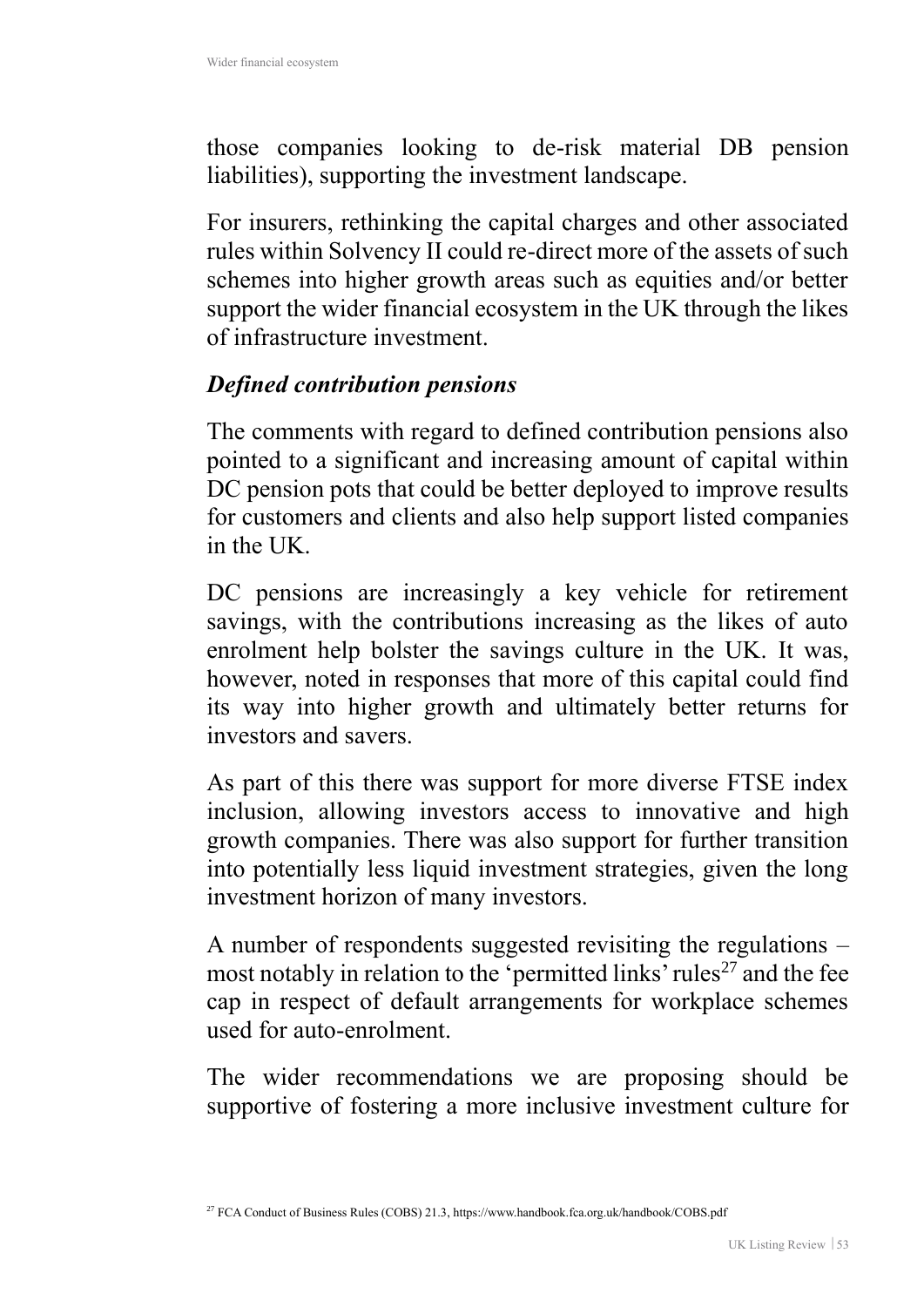retail. Dovetailing changes to pension rules would help accelerate this transition.

### **7.2 Competitive tax environment**

A number of respondents noted that the UK is becoming less competitive from a tax perspective relative to global peers. While we have not sought to quantify this as part of our Review, an appropriate tax environment is clearly a key element when encouraging longer term investment and increasing the use of equity funding.

The main recurring theme was the equalisation of debt and equity funding as a way of harmonising tax treatment for rapidly growing companies.

We received a number of submissions with regard to potential tax reform. These included recommendations to:

- offset any increase in corporation tax with big R&D/investment relief to actively encourage companies to invest more in the long-term
- develop a new tax-free long-term investment vehicle (bonds, equity or fund structure) like municipal bonds in the US from infrastructure, growth companies etc.
- accompany any changes to capital gains tax with the reintroduction of indexation, perhaps kicking in after a five to 10-year period to encourage longer term investment
- rethink how ISAs function to better support longer term fund allocation
- consider whether favourable tax treatment for AIM shares should be extended to other venues to avoid distortions that may make foreign listing venues more attractive than UK venues as companies graduate from AIM.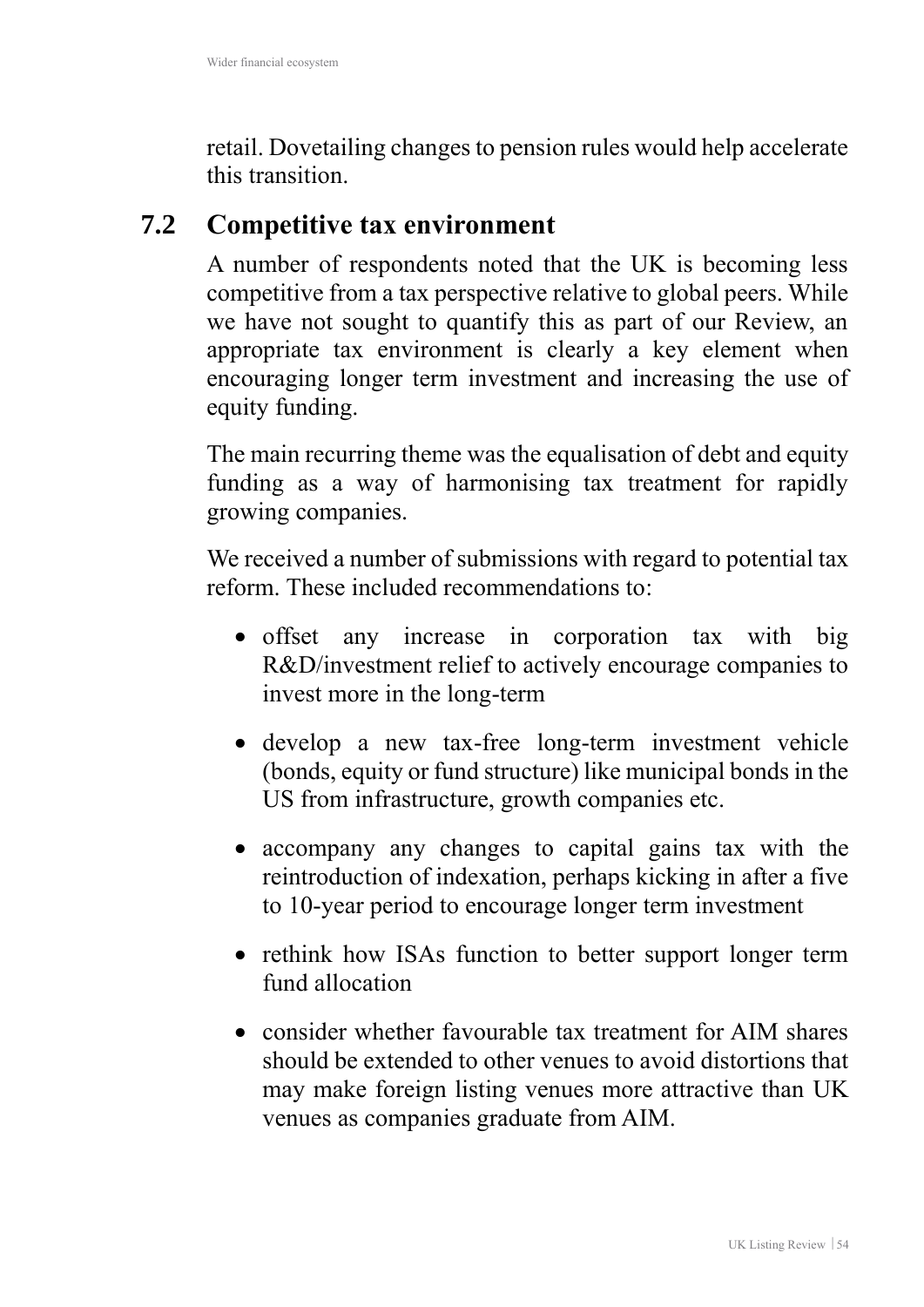## **7.3 SME research provision**

Another of the recurring topics that came out of the Call for Evidence was in relation to the market provision of SME research post MiFID-II implementation.

Comments supported the view that the post MiFID-II environment has been detrimental to both the quantity and quality of SME research.

The funding of SME research is vital to ensuring enough information on which to base investment decisions is available to investors. There has been market failure in this area for some time and MiFID II has made this market failure worse. While repealing some of the MiFID-II rules potentially helps, there is also the question of funded non-independent research. As noted, this is beyond the scope of the Review, but should be considered as a priority by the FCA.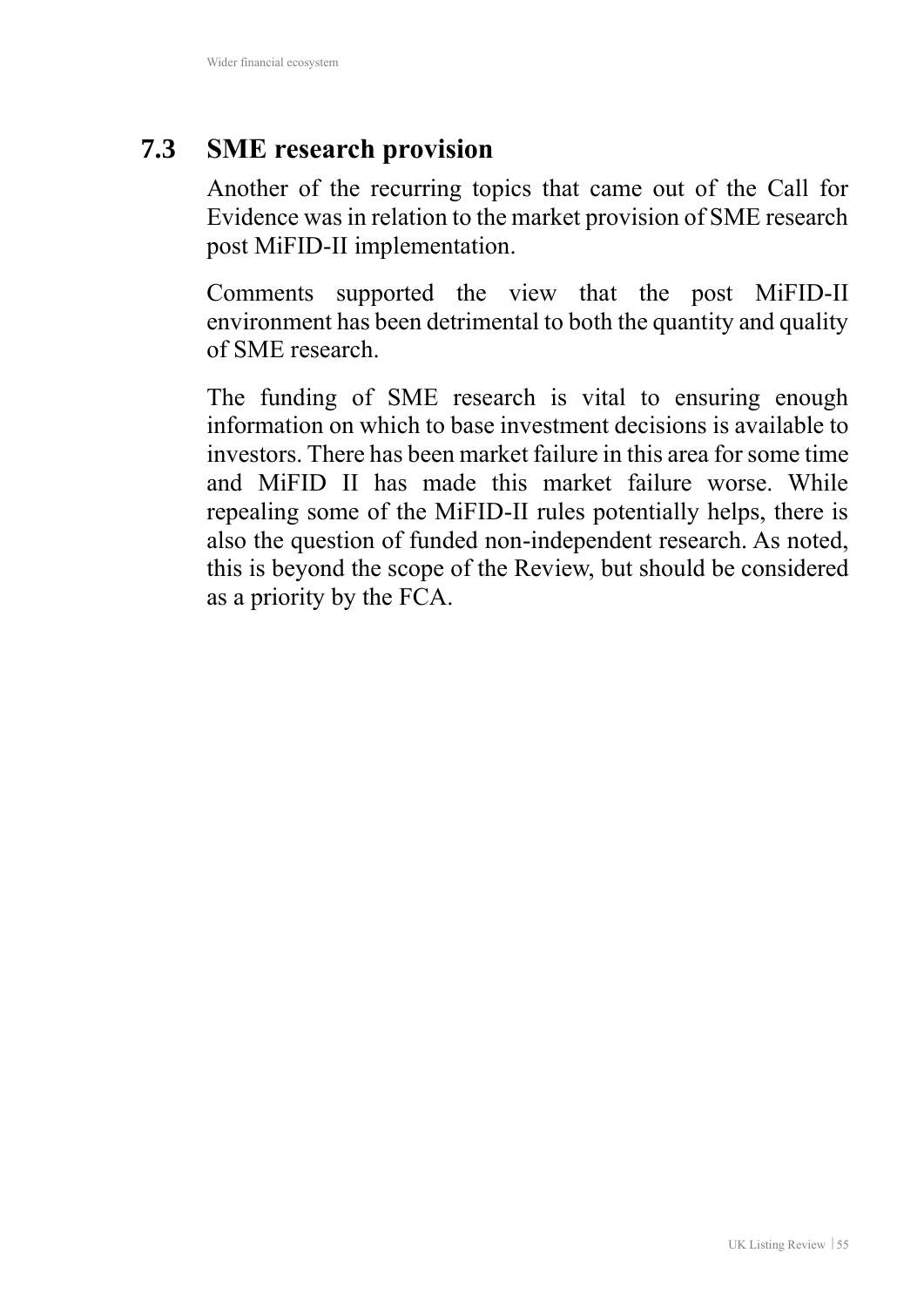## **8. Annex A | Dual class share structures ("DCSS")**

#### **8.1 Overview of dual class share structures**

Dual class shares allow a shareholder (or group of shareholders) to retain voting control over a company disproportionate to their economic interest in the company. A typical dual class structure involves a company having two classes of shares, identical in all respects, except for voting rights. One class of shares is a "low vote" share, carrying one vote per share (Class A Shares), and another class of shares is a "high vote" share, typically carrying 10 or 20 votes per share (Class B Shares). The high vote shares are typically held by the founder (and potentially some or all other pre-IPO shareholders), while the low vote shares are held by third party investors on listing. In the US it is quite common for all pre-IPO shareholders to be given the Class B shares, due to corporate control issues under Delaware law. These issues are not relevant under UK corporate law and so it is much easier for the Class B shares to be given solely to the founder(s). Class A Shares and Class B Shares have the same economic rights, including with respect to the receipt of dividends.

When adopting a dual class share structure, consideration must be given to four key concerns:

1. conversion/termination: when the Class B Shares will convert into Class A Shares (this will be set out in the company's articles, although could also be included in the Listing Rules). Generally, conversion will occur when there is a transfer of a Class B Share, subject to certain exceptions, including: (a) transfers for estate planning purposes; (b) transfers for charitable purposes; and (c) transfers among family members - however, these exceptions are often seen as more aggressive as they may overly entrench voting power with those who are unfamiliar with the needs of the company and/or the vision of the founder(s). In the UK context, the ability for the rights to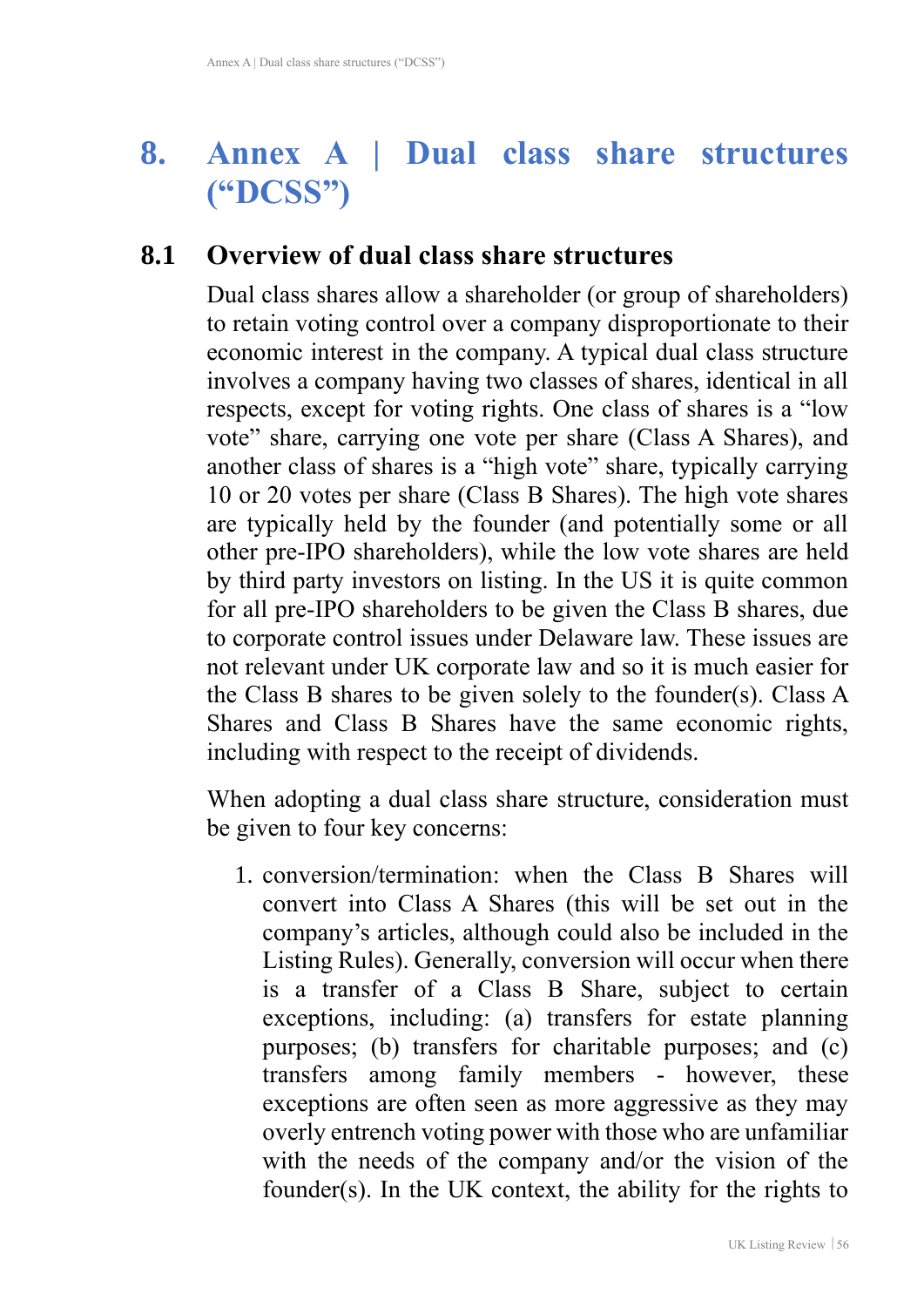pass with the shares may also be limited by HMRC considerations around to what extent the rights are 'personal' to the holder.

- 2. sunset provisions: The Class B Shares will usually automatically convert to Class A Shares after a prescribed number of years following the IPO. Arguments are usually made for three, five or seven years although there are examples in the US of up to 20 years or no expiry date at all.
- 3. voting rights: It is possible to set a specific ratio that Class B votes are allowed to hold in comparison to Class  $A - e.g.$ 10 or 20 votes per share. If the ratio was set at 10:1 the Founder could control 50% of the voting power with 9.1% of the shares and if it was set at 20:1 the Founder could control 50% of the voting power with 4.8% of the shares. The anticipated profile of share grants to the founder(s) and new share issues or other dilutive events during any sunset period need to be taken into account in setting the voting ratio and ensuring the relevant level of control sought is maintained for the period.
- 4. scope of rights attached to Class B shares: It is possible for the weighted voting rights to apply to all matters or alternatively only to allow the holder of the Class B shares to exercise their additional voting power on certain issues.

## **8.2 Current UK requirements**

#### *Premium listed companies*

Premium listed companies are effectively prevented by the FCA's Premium Listing Principles (part of the Listing Rules) from extending different voting rights to holders of different classes of shares.

These principles provide in particular that that "all equity shares" in a class that has been admitted to premium listing must carry an equal number of votes in any shareholder vote" and that "where a listed company has more than one class of securities admitted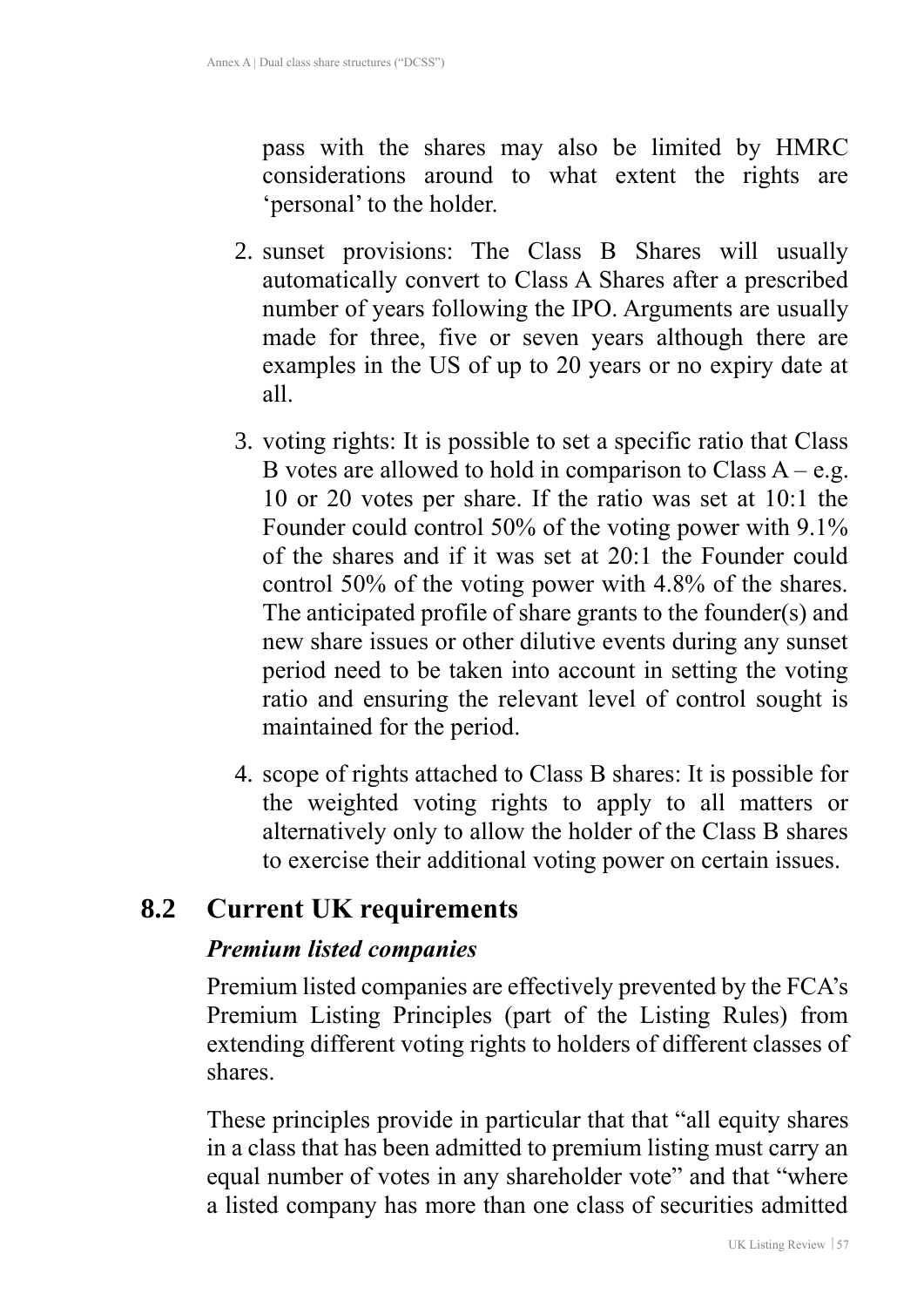to premium listing, the aggregate voting rights of the securities in each class should be broadly proportionate to the relative interests of those classes in the equity of the listed company".

As such, for example, a group of founder shareholders would generally be unable to hold special shares permitting weighted voting rights.

Shareholder voting is required on several key matters under the FCA's Listing Rules for the premium segment. A 75% majority of votes voting on the resolution is required for:

- Class 1 transactions (LR 10.5) a transaction where any percentage ratio is 25% or more
- related party transactions (LR 11)
- transfer outside of the premium listing category (LR 5.4A)
- employee share schemes and long-term incentive schemes (LR 9.4)

One item requires 75% of the votes attached to the shares voted on the resolution, and a majority of the votes attached to the shares of independent shareholders.

• cancellation of listing  $-$  (LR 5.2)

Beyond this, under the controlling shareholders provisions, if a company has a controlling shareholder it must have a constitution that allows for election of independent directors by both the shareholders and independent shareholders of the listed company (LR 9.2.2ER)

#### *Standard listed companies*

The rules for the standard segment, by contrast, contain no requirements for shareholder votes. Recently, The Hut Group have used this flexibility to institute a similar sort of structure to DCSS, using one special share that is held by the founder. S4 Capital has also used a similar structure.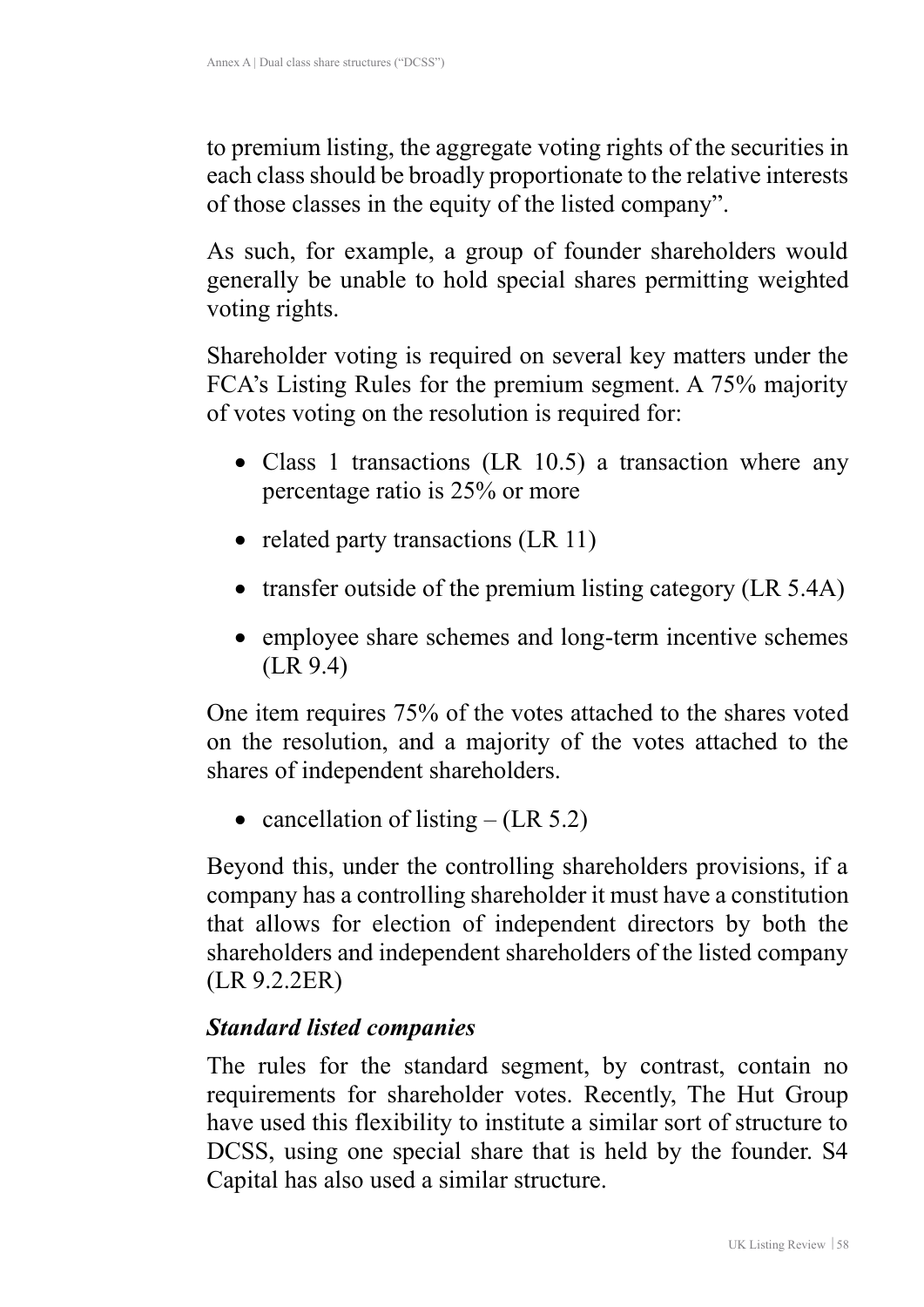## **8.3 International precedents**

#### **8.3.1 US**

SEC rules do not prohibit the use of DCSS on public markets as it is considered outside their mandate. The US system is therefore based on transparency principles. Exchanges could theoretically introduce rules, but generally haven't. The main constraint on the use of DCSS in the US appears to be the inclusion criteria set by the indices in the US: new DCSS have been excluded from the S&P 500 since 2017 (although existing members with DCSS like Facebook are unaffected).

In terms of the four main criteria for companies using DCSS, US issuers are able to choose which safeguards they include in response to investor appetite:

- **Doordash:** 20:1 ratio; Class B shares allowed to vote on all issues; Convert to Class A at any time at the option of the holder, automatically 12 months following the death or permanent disability of the founder, automatically following the dismissal for cause of the founder; when the number of shares of any class held by the founder constitute less than 35% of the Class B Shares held by the founder after the IPO; automatically on the transfer to third parties, except for permitted transfers (including to family members, and certain organisations owned by Class B holders or their families); where the founder is no longer providing services as an officer, employee or consultant and is no longer a member of the board. No sunset.
- **Facebook:** 10:1 ratio; Class B shares allowed to vote on all issues; Convert to Class A at any time at the option of the holder, on the option of the majority of Class B shareholders, automatically on the transfer to third parties, except for permitted transfers (including to family members, and certain organisations owned by Class B holders or their families). No sunset.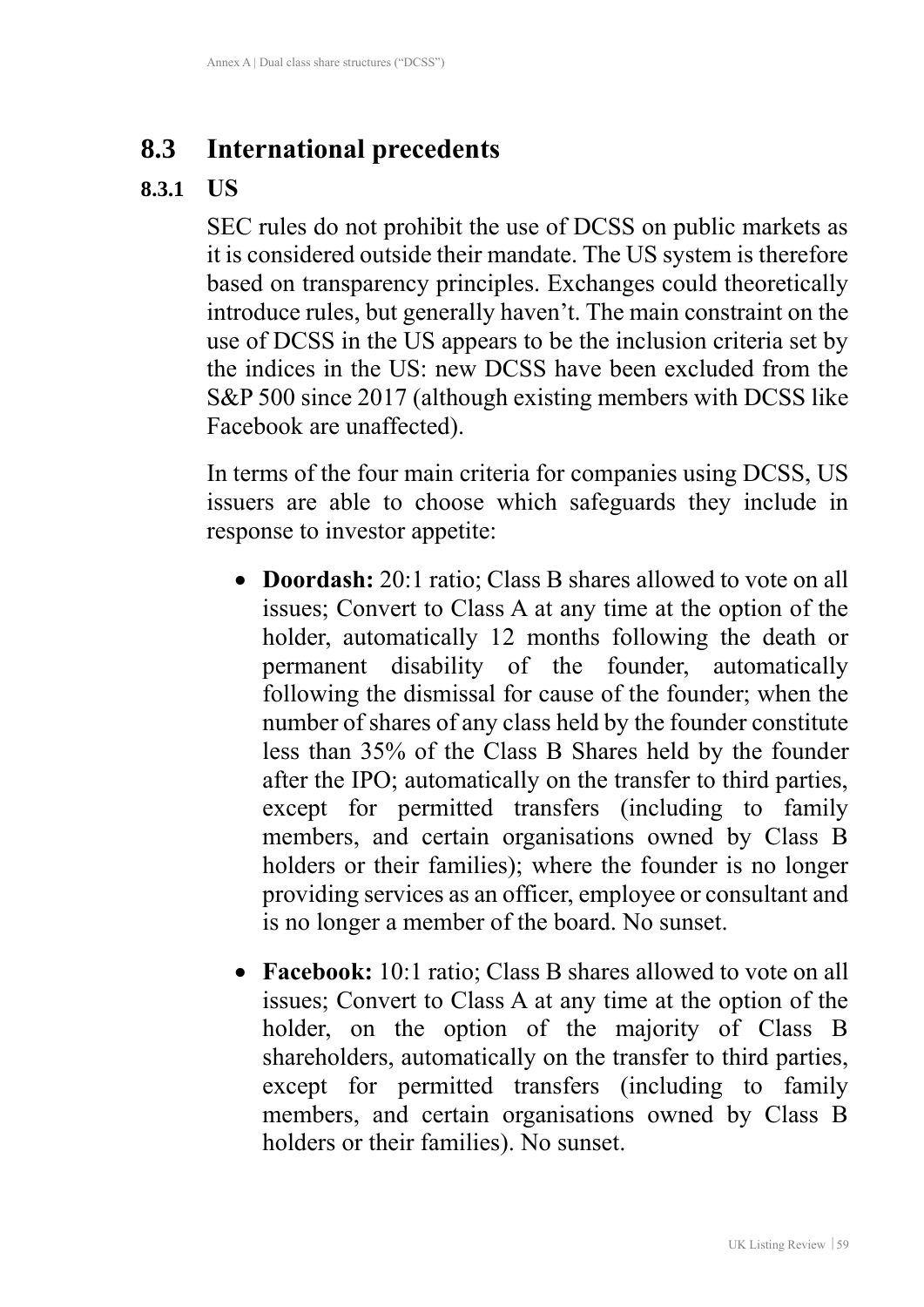- **Farfetch:** 20:1 ratio: Class B shares allowed to vote on all issues; Convert to Class A at any time at the option of the holder, on the option of the majority of Class B shareholders, automatically on the transfer to third parties, except to affiliates of the founder; automatically when holders of all Class B Shares hold less than 65% of the number of shares held by Class B holders at the time of the IPO; on the death of the founder. No sunset.
- **Peloton:** 20:1 ratio, Class B shares allowed to vote on all issues; Convert to Class A at any time at the option of the holder, automatically on the transfer to third parties except for permitted transfers (including to family members, and certain organisations owned by Class B holders or their families; the earlier of: on a vote by 2/3rds of the holders of Class B Shares; or when Class B Shares cease to represent at least 1% of all shares. 10-year sunset.

In 2016 fewer than 10% of US listed companies used DCSS – whereas between 2017 and 2019 20% of companies listing in the US have used it.<sup>28</sup>

#### **8.3.2 Hong Kong and Singapore**

In the wake of HKEX's failure to attract the Alibaba listing (which went to NASDAQ) Hong Kong and Singapore in 2018 introduced DCSS regimes with specific, enhanced safeguards.

Key features of these safeguards are:

• limited to innovative and high growth companies (applicants must demonstrate this). Minimum market cap of 1.28 billion USD and, if that is not met, a lower requirement combined with a revenue test in Hong Kong; 214 million USD in Singapore.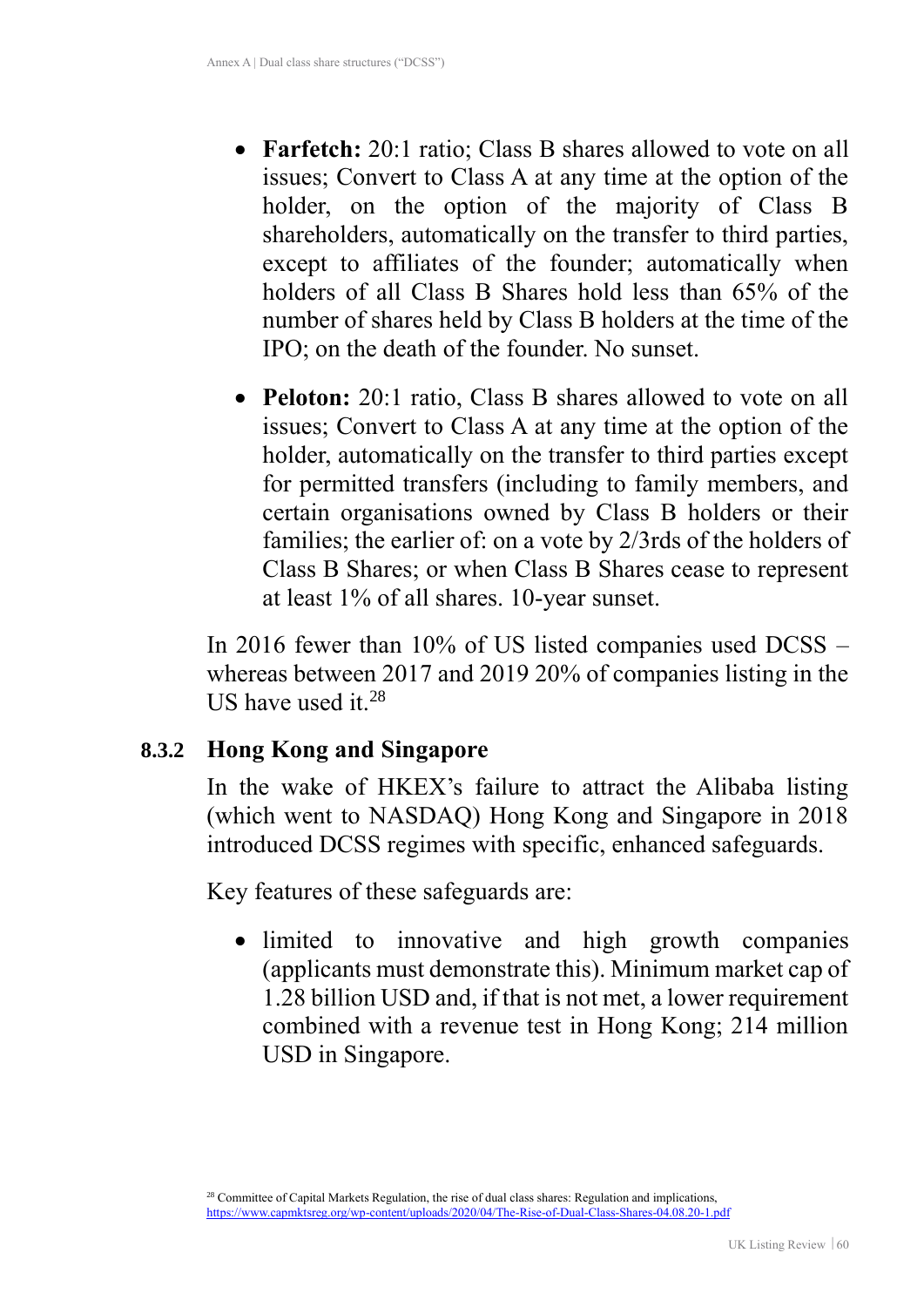- sunset provisions including weighted voting rights ceasing on transfer, meaning they really can only be used by "founders".
- ratio of voting power of weighted voting shares to not exceeding 10 times the voting power of ordinary shares.
- certain matters being reserved for one vote per share including changes to constitutional documents, variation of class rights, appointment/removal of INEDs/auditors and winding-up

#### **8.3.3 Europe**

The recent Oxera report "Primary and secondary equity markets in the EU"<sup>29</sup> brought out the differences within Europe as regards multiple voting rights. They are allowed under company law in Denmark, Finland, France, Italy, Ireland and Sweden but are not allowed in Germany, Portugal and Spain.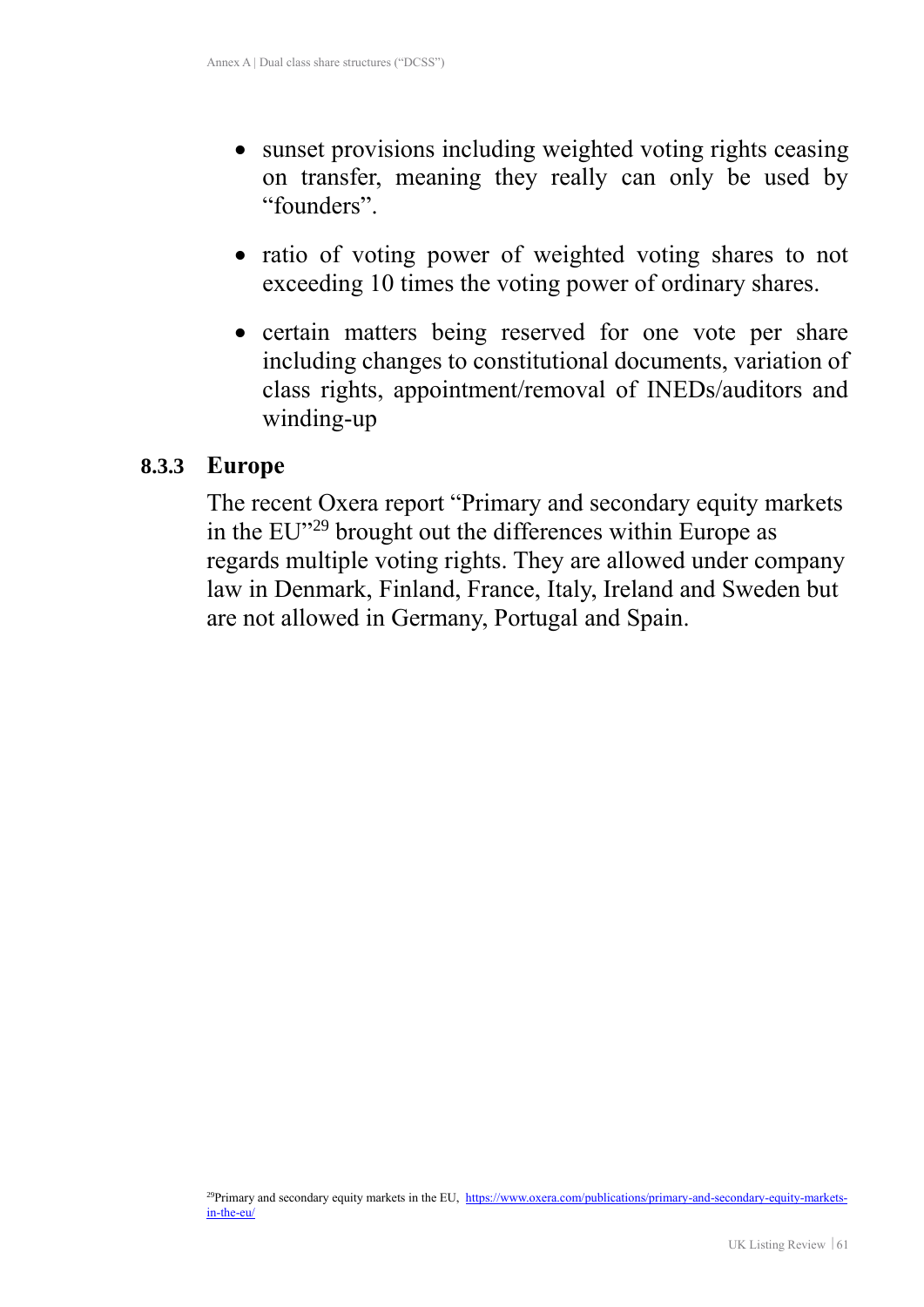### *Rules on share class structure by country, as at 2019 – reproduced from Oxera report*

| <b>Country</b> | <b>Limited voting</b><br>rights allowed | No voting rights<br>allowed | <b>Multiple voting</b><br>rights allowed |
|----------------|-----------------------------------------|-----------------------------|------------------------------------------|
| Austria        |                                         |                             | X                                        |
| Belgium        |                                         | $\checkmark$ (up to 1/3 of  | $\mathbf{X}$                             |
|                |                                         | total shares)               |                                          |
| Demark         |                                         |                             |                                          |
| Finland        |                                         |                             |                                          |
| France         | $\checkmark$ (up to 1/2 of              | $\checkmark$ (up to 1/4 of  | $\checkmark$ (Loi Florange,              |
|                | total shares)                           | total shares)               | 2x voting on                             |
|                |                                         |                             | shares with                              |
|                |                                         |                             | holding $>2$ years)                      |
| Germany        |                                         | $\checkmark$ (up to 1/2 of  | $\mathbf{X}$                             |
|                |                                         | total shares;               |                                          |
|                |                                         | must have                   |                                          |
|                |                                         | preferential rights         |                                          |
|                |                                         | to dividends)               |                                          |
| Ireland        |                                         |                             |                                          |
| Italy          | X (preference                           | $\checkmark$ (up to 1/2 of  | $\checkmark$ (loyalty shares,            |
|                | shares allowed                          | total shares)               | 2x voting                                |
|                | under certain                           |                             | on shares with                           |
|                | conditions)                             |                             | holding $>2$                             |
|                |                                         |                             | years)                                   |
| Netherlands    |                                         | X                           |                                          |
| Portugal       |                                         | $\checkmark$ (up to 1/2 of  | X                                        |
|                |                                         | total shares)               |                                          |
| Spain          |                                         | (up to $1/2$ of             | $\mathbf X$                              |
|                |                                         | total shares;               |                                          |
|                |                                         | must have                   |                                          |
|                |                                         | preferential rights         |                                          |
|                |                                         | to dividends)               |                                          |
| Sweden         |                                         | X                           | $\checkmark$ (up to 1/10 of              |
|                |                                         |                             | total shares)                            |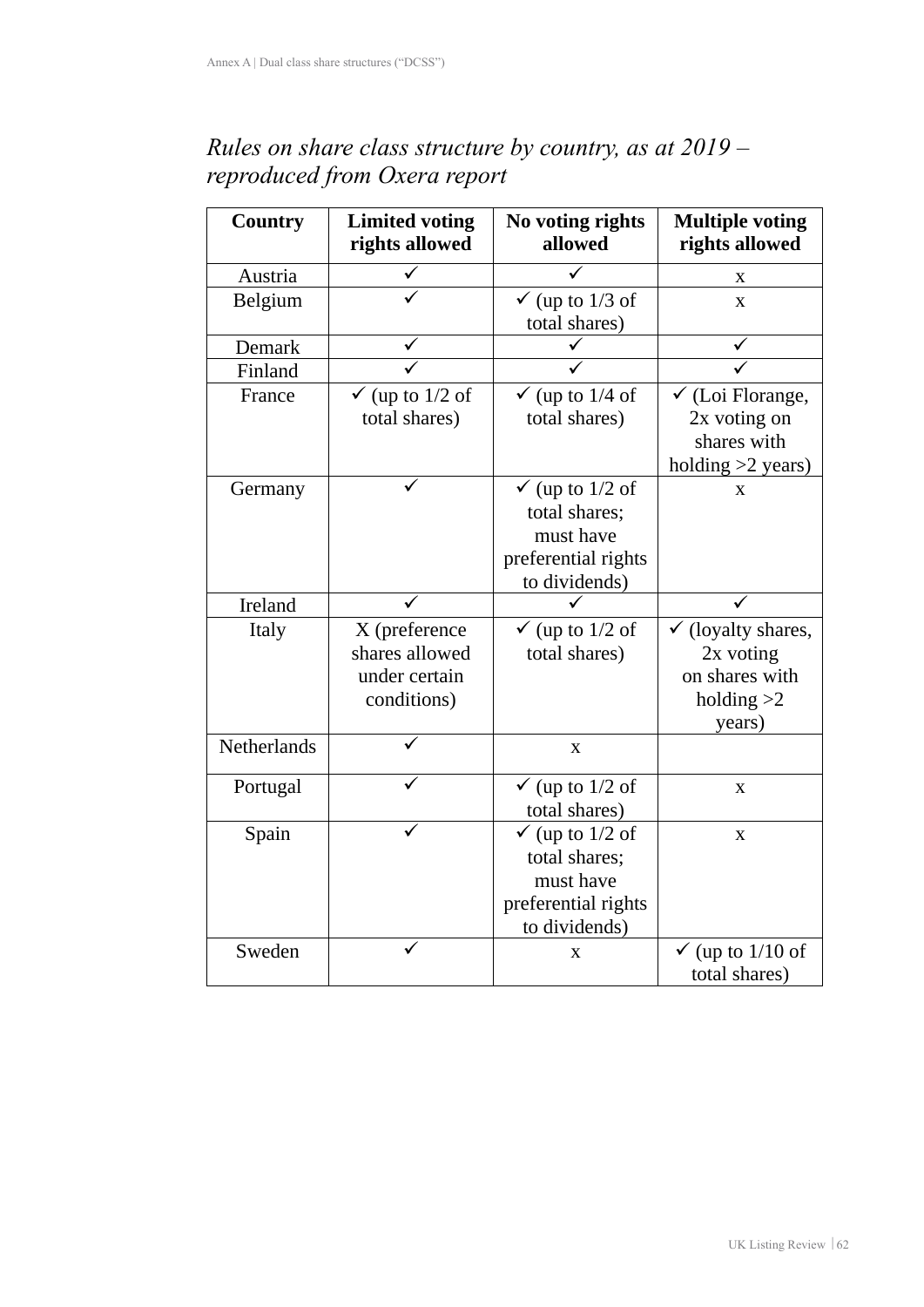# **9. Annex B | Free float requirements**

## **9.1 Overview of free float requirements**

Free float refers to the portion of a company's issued share capital that is in the hands of public investors, as opposed to company officers, directors, or shareholders that hold controlling interests. These are the shares that are deemed to be freely available for trading.

### **9.2 Current requirements**

The FCA stated intention of the rules is to ensure that when a company goes public there is enough liquidity that investors can enter and exit easily.<sup>30</sup>

Free float level is currently set at 25% although the FCA can waive this requirement down to a minimum of 20% on a case-bycase basis. The rules apply to the premium and standard listing segments. The FCA historically had more latitude to grant waivers in the standard listing segment – however since leaving the EU, it can recast the rule for all segments as long as it is acting within its broader objectives.

AIM, which is not subject to the FCA Listing Rules, does not have a minimum free float level.

The High Growth Segment (which is a segment of standard listing on the LSE) has a 10% free float level under LSE rules. Only two companies have used the High Growth Segment since it was established in 2013.

#### **9.2.1 FCA Rules and Guidance**

#### *Shares in public hands (Premium: LR 6.14 and LR 9.2.15R; Standard: LR 14.2.2R and LR 14.3.2R)*

• 25 per cent of shares must be distributed to the public. Prior to EU-withdrawal, this was limited to shares held

<sup>30</sup> FSA CP12/2 Amendments to the Listing Rules, Prospectus Rules, Disclosure Rules and Transparency Rules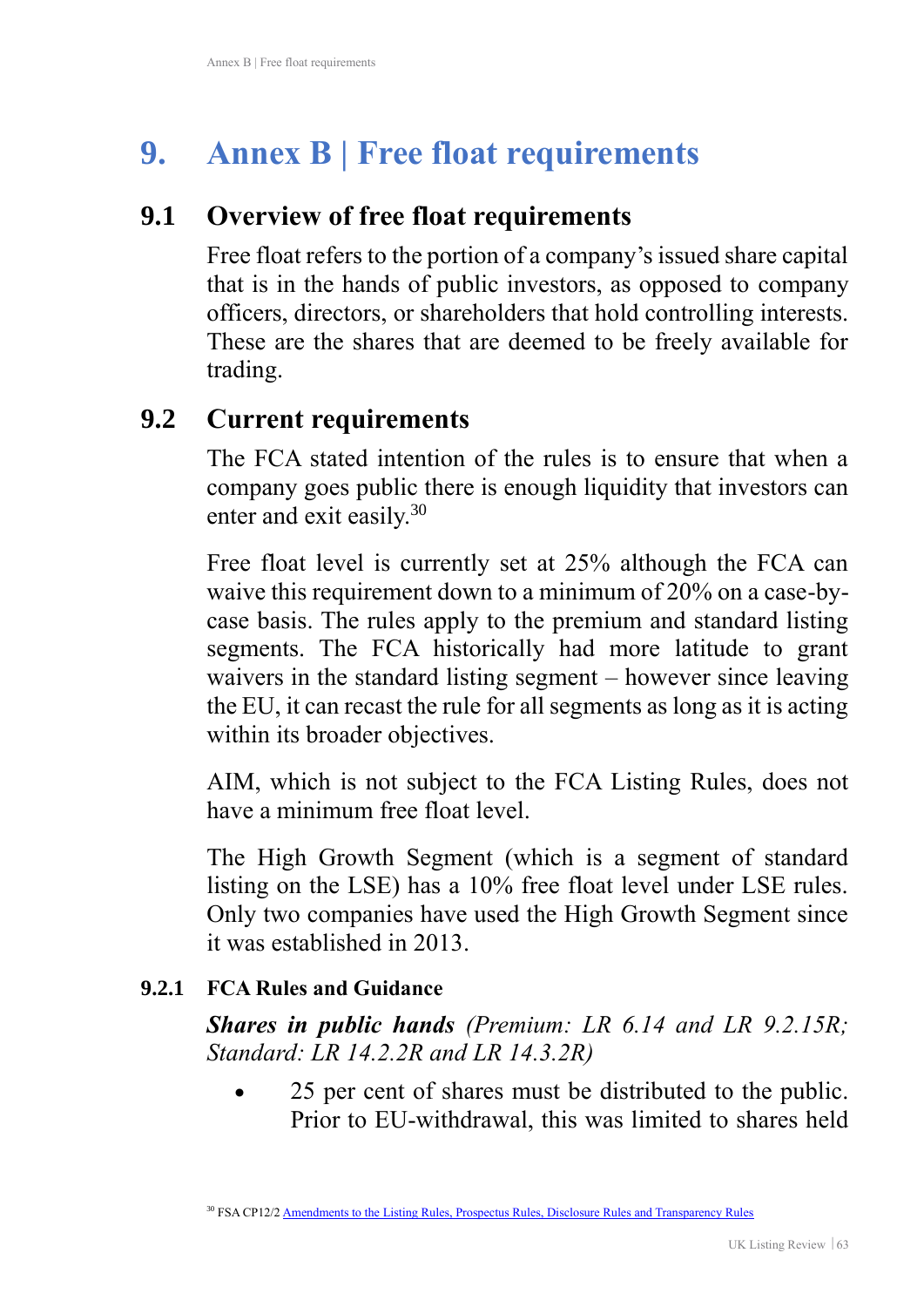in one or more EEA States (plus non-EEA states in which shares also listed). It is now global.

• Excluded shares – those held, directly or indirectly by directors and their connected persons, trustees of employee shares schemes and pension funds, persons with the right to nominate a board director, five per cent+ holders (individually, in the same group or acting in concert), subject to a lock-up of more than 180 calendar days.

#### *FCA guidance on free float (Premium: LR 6.14.5G)*

- The FCA may accept a percentage lower than 25% if it considers that the market will operate properly with a lower percentage in view of the large number of shares of the same Class and the extent of their distribution to the public.
- Factors FCA indicates it may take into count for premium listings:
	- o number and nature of the public shareholders
	- o (for commercial companies) whether the expected market value of the shares in public hands exceeds £100 million.

#### *Controlling shareholders regime (Premium: LR 6.5)*

The FCA brought in new rules for premium listed companies in 2014 to protect minority shareholders from controlling shareholders:

- independent business test: a premium listed company has to show that it is carrying on an independent business as its main activity. This was a change from merely controlling the majority of assets.
- relationship agreement: any person who exercises or controls on their own or together with any persons with whom they are acting in concert, 30% or more of the votes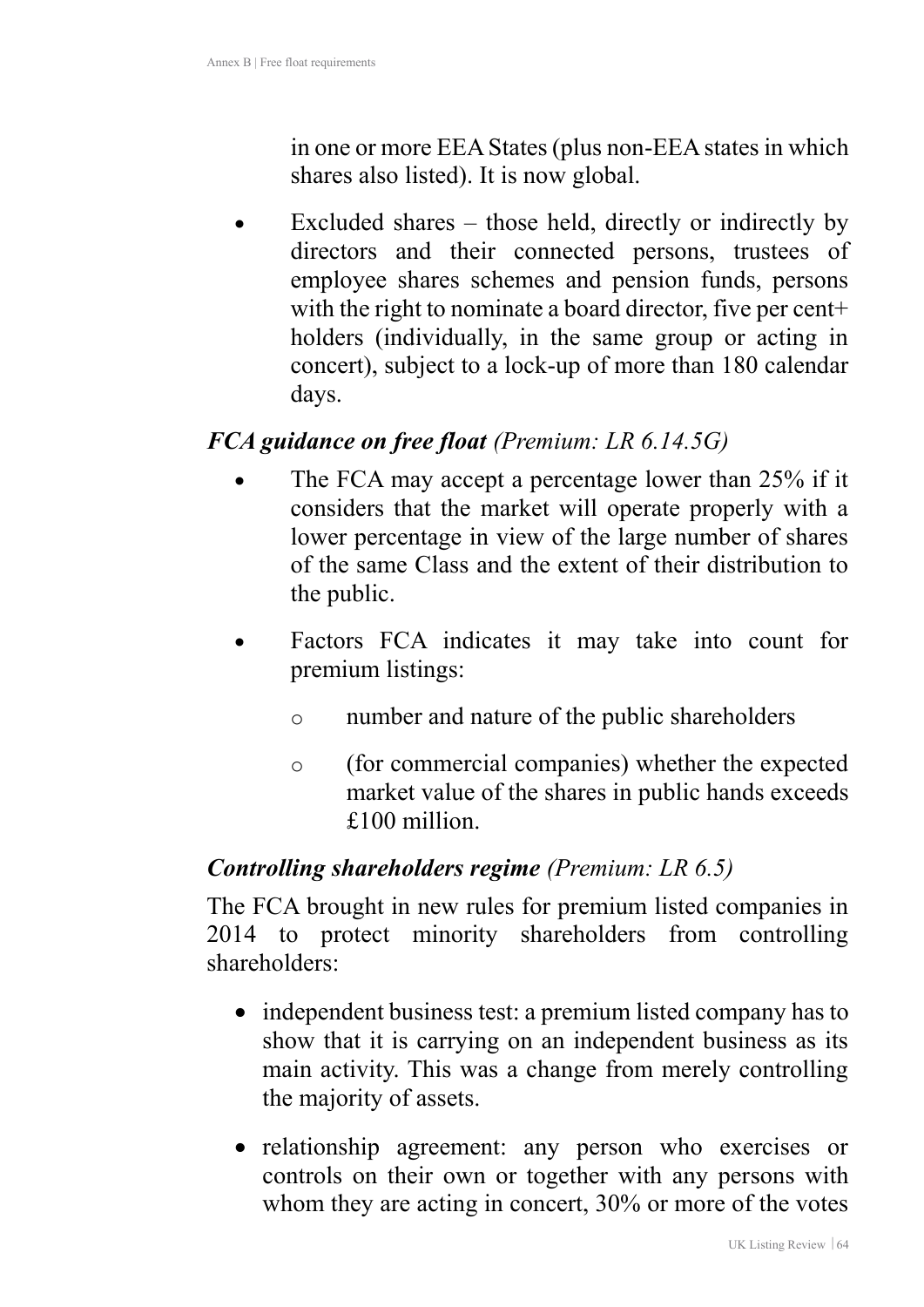of the company must have in place a controlling shareholder agreement. The agreement must contain certain "independence provisions":

- o transactions and arrangements between the controlling shareholder (and/or any of its associates) and the company will be conducted at arm's length and on normal commercial terms;
- o neither the controlling shareholder nor any of its associates will take any action that would have the effect of preventing the company from complying with its obligations under the Listing Rules; and
- o neither the controlling shareholder nor any of its associates will propose or procure the proposal of a shareholder resolution which is intended (or appears to be intended) to circumvent the proper application of the Listing Rules
- disclosure: the company's annual report will need to contain a statement by the board confirming that, where required, the company has entered into a controlling shareholder agreement.
- appointment of independent directors: premium listed companies must ensure that the election and re-election of any independent director is approved by both the shareholders of the company and the independent shareholders of the company (i.e. excluding the controlling shareholder)
- minority protections on cancellation of listing: for cancellation, a premium listed company with a controlling shareholder must gain the approval of:
	- o a majority of at least 75% of the votes attaching to the shares of those voting on the resolution; and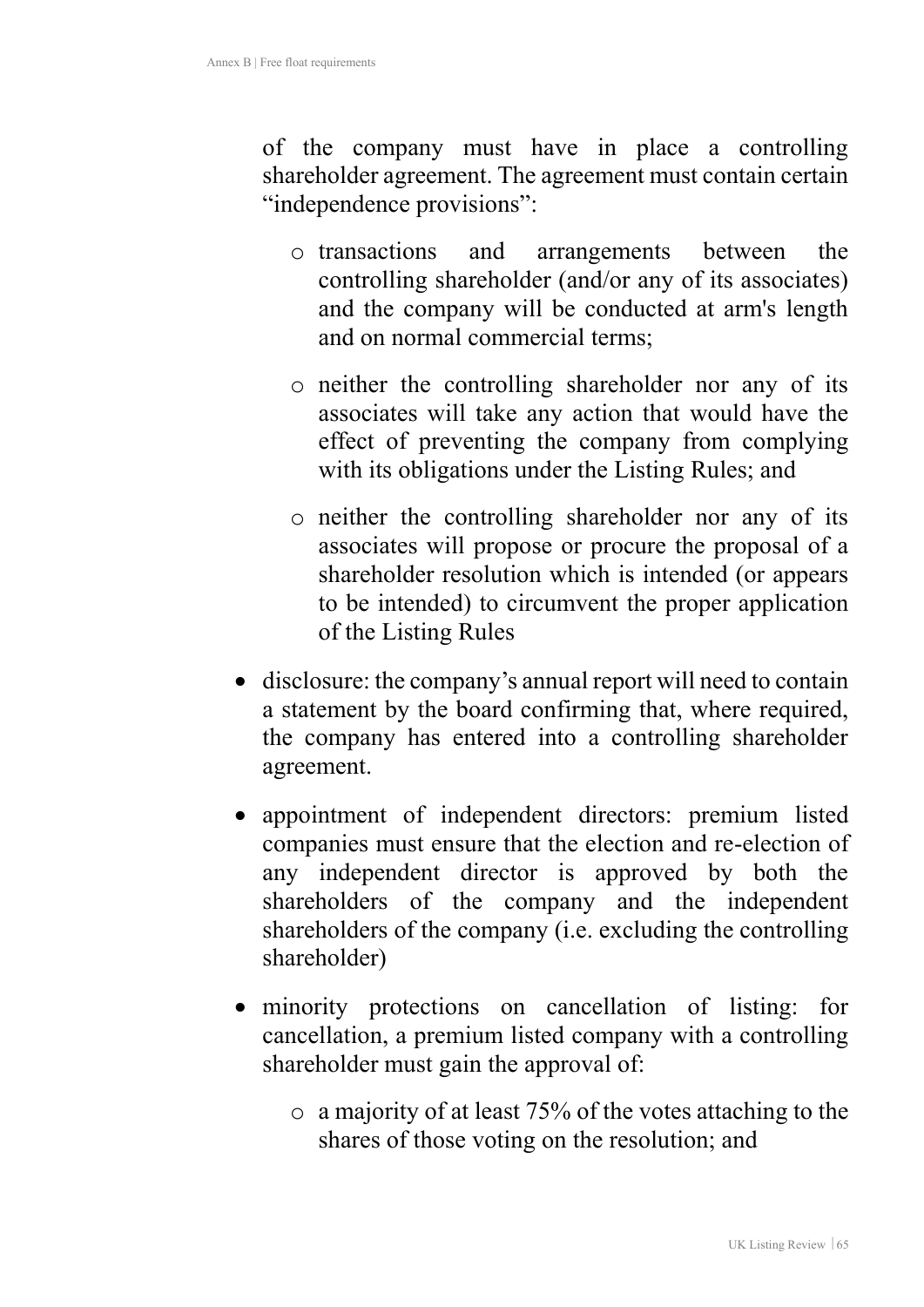o a majority of the votes attaching to the shares of independent shareholders.

#### **9.2.2 Data from LSEG on free float correlation with liquidity**

LSEG provided the below evidence to illustrate "there is no positive correlation between the free float generated at IPO and increased liquidity in the secondary trading market, when we consider the average daily turnover in the six months following the IPO expressed as a percentage of market cap at IPO. Critically, we see no significant reduction in liquidity at free floats lower than 25% on other international markets."

| 6m ADTV / Market Cap at IPO |             |                 |               |             |            |  |  |
|-----------------------------|-------------|-----------------|---------------|-------------|------------|--|--|
| % Company Sold              | <b>HKEx</b> | <b>LSE Main</b> | <b>NASDAQ</b> | <b>NYSE</b> | <b>SGX</b> |  |  |
| ~10                         | 0.35%       |                 | 0.57%         | 0.50%       |            |  |  |
| $10 - 20$                   | 0.27%       |                 | 0.92%         | 0.91%       | 0.60%      |  |  |
| 20-30                       | 0.76%       | 0.20%           | 0.88%         | 0.74%       | 1.00%      |  |  |
| $30 - 40$                   | 0.81%       | 0.43%           | 0.87%         | 1.01%       | 0.40%      |  |  |
| 40-50                       | 0.24%       | 0.45%           | 0.88%         | 0.75%       | 0.45%      |  |  |
| 50-60                       |             | 0.32%           | 1.06%         | 0.86%       | 0.17%      |  |  |
| 60-70                       | 0.25%       | 0.65%           | 0.84%         | 0.81%       | 0.18%      |  |  |
| 70-80                       |             | 0.45%           | 1.02%         | 1.52%       | 0.32%      |  |  |
| 80-90                       |             | 0.94%           | 1.08%         | 1.03%       |            |  |  |
| 90-100                      |             | 0.31%           | 1.00%         | 1.25%       | 0.27%      |  |  |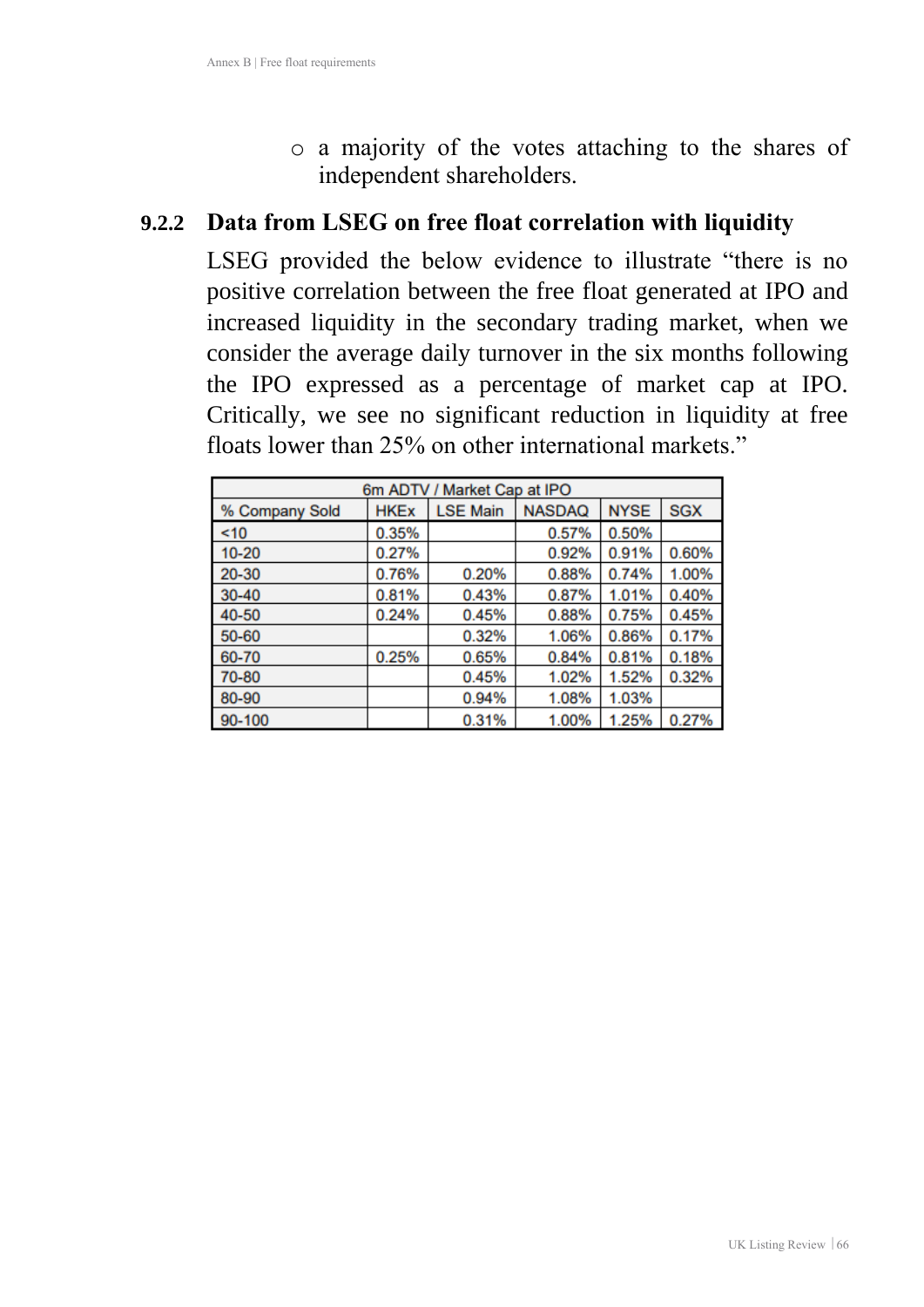## **9.3 International precedents**

| <b>NYSE</b>                                                                                             | <b>NASDAQ</b>                                                                                                                                                                           | <b>EuroNext</b>                        |
|---------------------------------------------------------------------------------------------------------|-----------------------------------------------------------------------------------------------------------------------------------------------------------------------------------------|----------------------------------------|
| No % free float                                                                                         | No % free float                                                                                                                                                                         | 25% or $\epsilon$ 5m as size of        |
| Main                                                                                                    | <b>Global Select Unrestricted</b><br>round lot shareholders of                                                                                                                          | float.<br><b>Euronext High Growth-</b> |
| Min. round lot of 400<br>shareholders                                                                   | 450 or 2,200 shareholders<br>Min. value of publicly held available to trading                                                                                                           | Min. value of $E2.5m$ made             |
| Min. value of publicly held shares at IPO -\$45m to<br>shares - \$40m shareholding \$110m for 'seasoned | companies'                                                                                                                                                                              |                                        |
| Min. of 1.1m publicly held<br>shares                                                                    | Global Round lot 400<br>shareholders. 1.1m shares                                                                                                                                       |                                        |
| Min share price \$4                                                                                     | Minimum value of \$8m                                                                                                                                                                   |                                        |
| For Non-U.S. companies:<br>5,000 / 2.5m / \$60m / \$4.                                                  | (income standard), \$18m<br>Equity Standard, \$20m<br>Market value                                                                                                                      |                                        |
| <b>MKT</b>                                                                                              | Capital                                                                                                                                                                                 |                                        |
| Market value of public<br>float: \$3m<br>Public shareholders: 400<br>Public float: \$1,000,000          | Round lot holders: 300;<br>publicly held shares: 1<br>million;<br>market value of publicly<br>held shares:<br>\$15m (Equity and market<br>value standards)<br>\$5m Net Income standards |                                        |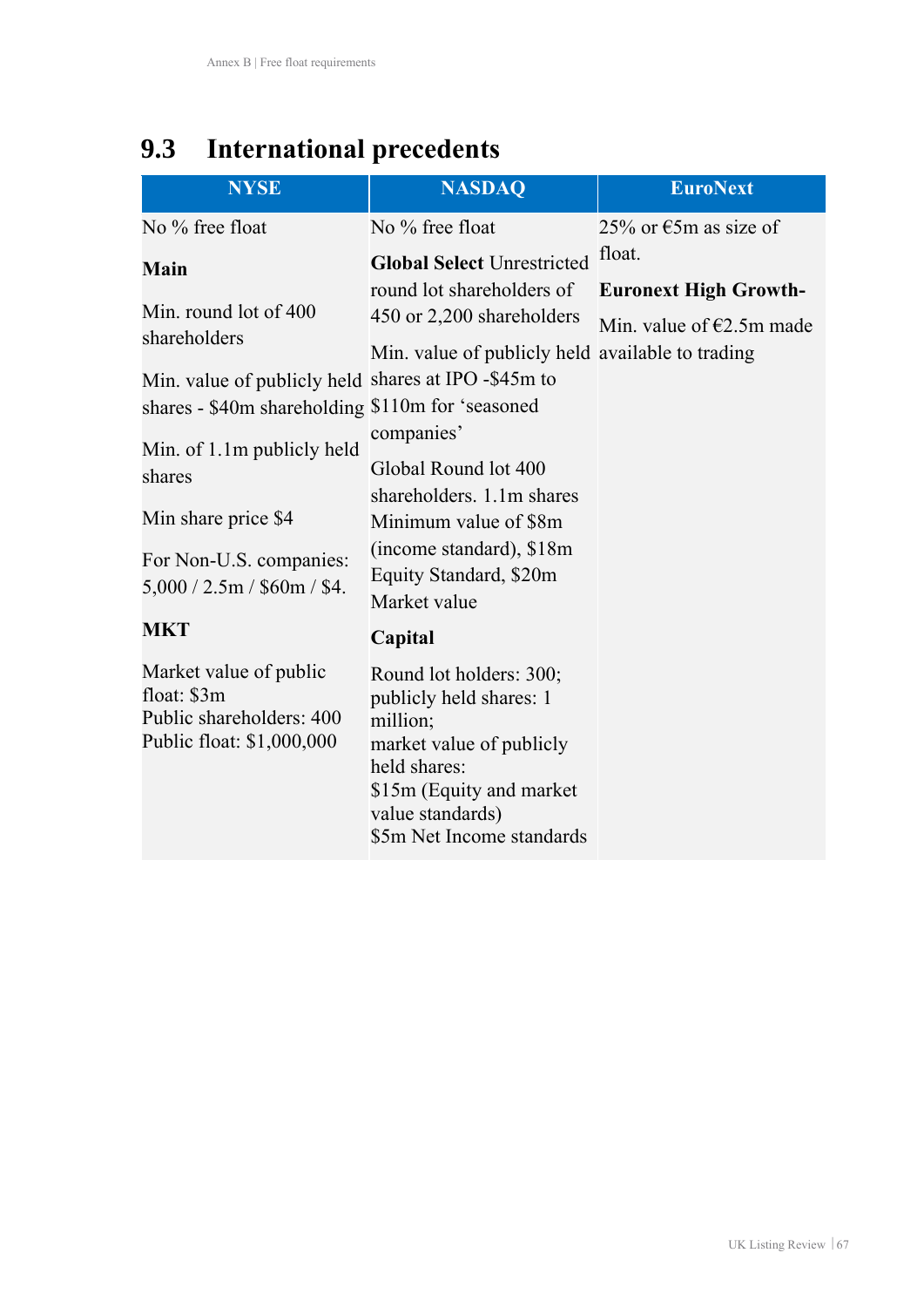| <b>Hong Kong</b>                                                                                                                                                                                                                                                                                                                                                                                            | <b>Singapore</b>                                                                                                                                                                                                                                                                                                                                                                                                                                                                                                      | <b>Australia</b>                                                                                      |
|-------------------------------------------------------------------------------------------------------------------------------------------------------------------------------------------------------------------------------------------------------------------------------------------------------------------------------------------------------------------------------------------------------------|-----------------------------------------------------------------------------------------------------------------------------------------------------------------------------------------------------------------------------------------------------------------------------------------------------------------------------------------------------------------------------------------------------------------------------------------------------------------------------------------------------------------------|-------------------------------------------------------------------------------------------------------|
| $25% +$ minimum value of<br>HK\$ 125m (16m USD).<br>Can reduce to 15% if<br>market cap >HK\$10bn (1.2)<br>bn USD)<br>Min. 300 shareholders.<br>Not more than 50% of the<br>shares to be owned by<br>largest three shareholders<br>Normally suspended from<br>listing if free float falls<br>below $15\%$ (or $10\%$ if on<br>the $15\%$ float limit)<br>But can be a waived in<br>exceptional circumstances | $<$ S\$300m (225 m USD),<br>25%<br>S\$300m to $$400m (225m -$<br>300m USD), 20% free float Min. of 300 non-affiliated<br>Between S\$400m and<br>$$1000m (225m-750m)$<br>USD), 15%<br>$>$ S\$1000m (750m USD),<br>12%<br>All of the above combined<br>with a minimum of 500<br>shareholders.<br>Ongoing requirement for<br>$10\%$ free float.<br>Suspended from listing if<br>falls below 10%, but can be<br>waived for a three months<br>period or more to get free<br>float back to this level<br>without suspension | $20\%$ (increased from $10\%$<br>in $2016$ )<br>investors, with holdings of<br>at least A\$2,000 each |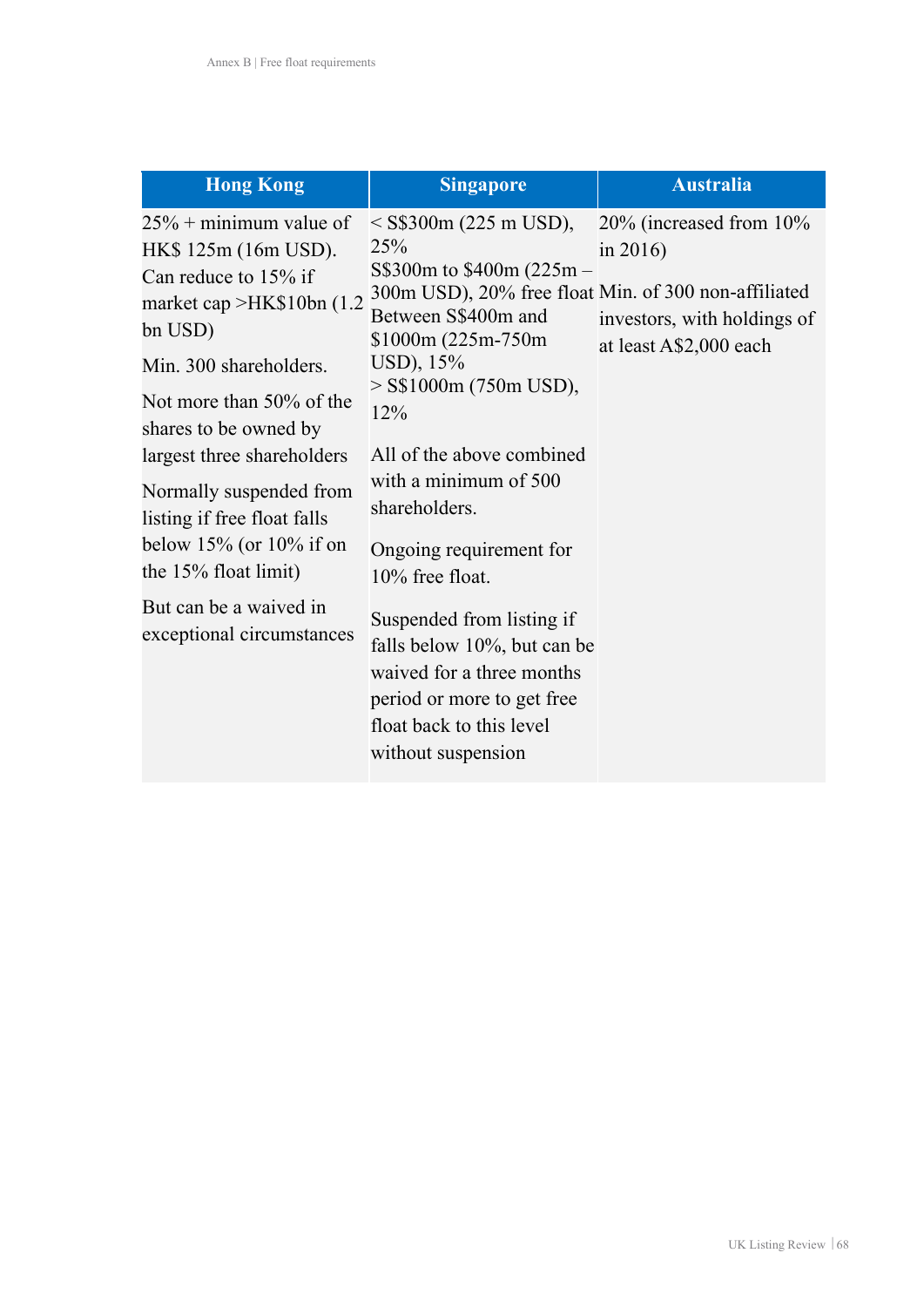# **10. Annex C | Track record requirements**

### **10.1 Overview of track record requirements**

A company seeking a premium listing must provide three years of historical financial information. It must also demonstrate that the company has a three-year revenue earning track record and put prospective investors in a position to make an informed assessment of the business.

The intention of the requirement is to ensure that businesses demonstrate a certain level of maturity in order to be eligible for premium listing.

### **10.2 Current requirements**

#### **10.2.1 FCA Rules and Guidance**

*Historical financial information requirements (Premium: LR 6.1, LR 6.2 and LR 6.3)*

- The historical financial information must demonstrate that the company has a revenue earning track record and put prospective investors in a position to make an informed assessment of the business for which admission is sought.
- At least 75% of the business must be supported by a revenue earning track record for a three-year period.
- Three years of audited accounts (UK/EU adopted IFRS or accounting standard with equivalence) with unqualified audit opinions. No more than six months old audited financial information (including interim information if appropriate)
- Consolidated accounts for the applicant and all its subsidiary undertakings.

*FCA guidance on historical financial information (Premium: LR 6.3.2G; Technical Note 102.1)*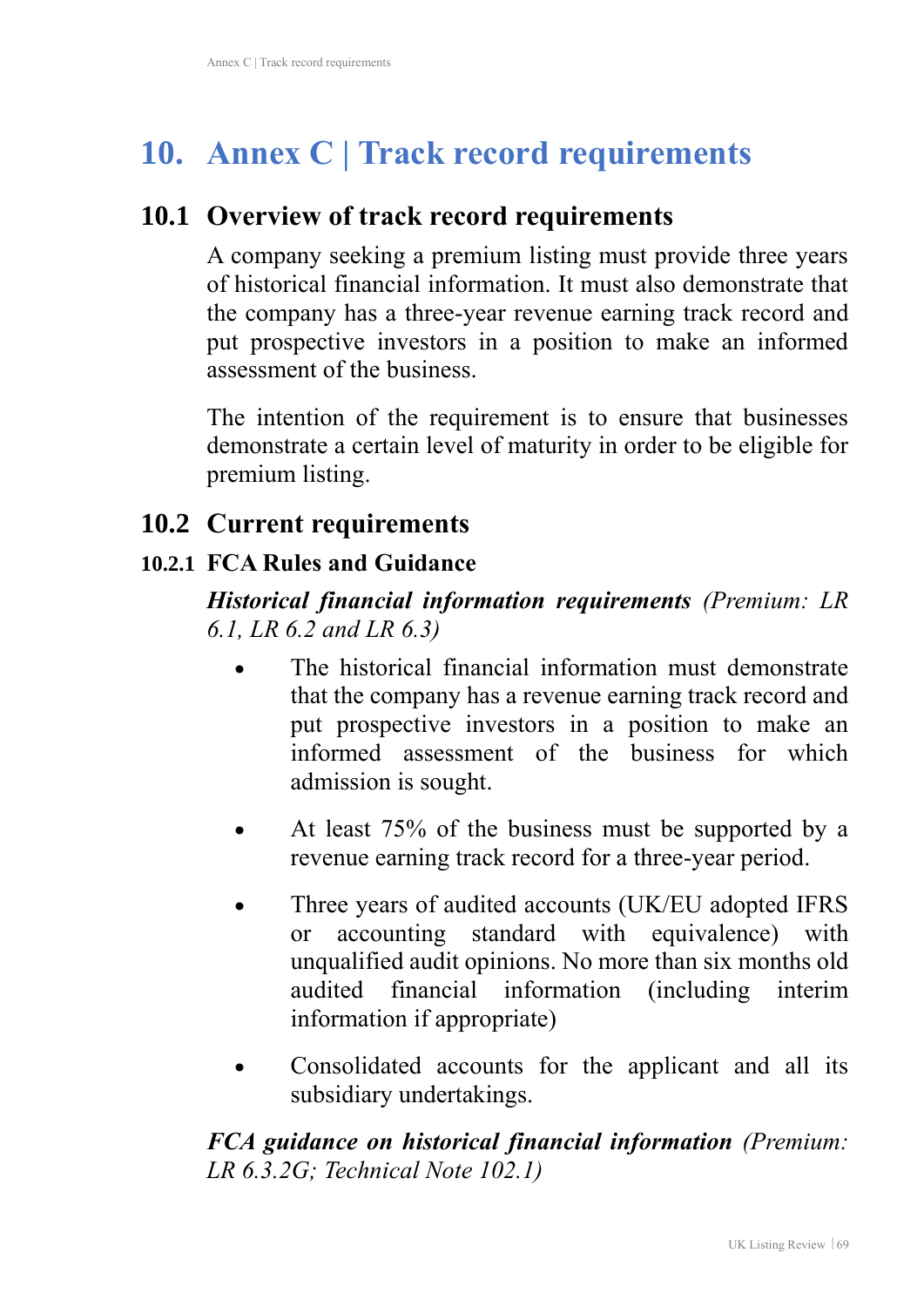The guidance sets out six ways in which companies may not be able to fulfil the track record requirements:

- a business strategy that places significant emphasis on the development or marketing of products or services which have not formed a significant part of the applicant's historical financial information;
- the value of the business on admission will be determined, to a significant degree, by reference to future developments rather than past performance;
- the relationship between the value of the business and its revenue or profit-earning record is significantly different from those of similar companies in the same sector;
- there is no record of consistent revenue, cash flow or profit growth throughout the period of the historical financial information;
- the applicant's business has undergone a significant change in its scale of operations during the period of the historical financial information or is due to do so before or after admission;
- it has significant levels of research and development expenditure or significant levels of capital expenditure.

There is an exemption for scientific research-based companies (LR 6.11) that allows them to demonstrate their ability to attract funds from sophisticated investors if they are unable to fulfil the minimum period for financial information or the revenue earning track record.

This is subject to the below qualifications:

- they must be raising a minimum of  $£10$  million
- have a market cap of £20 million
- demonstrate a three-year laboratory research record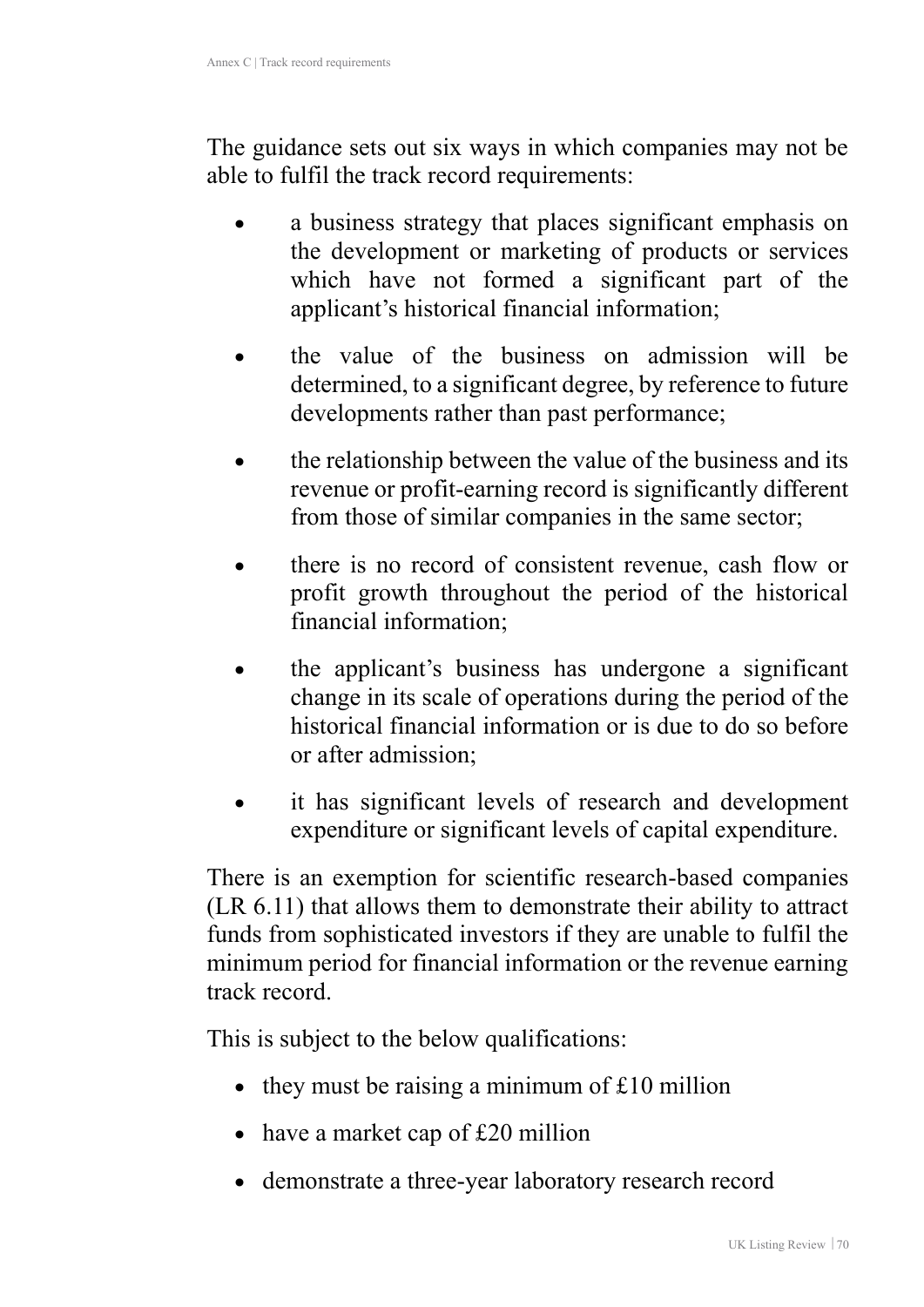• Primary reason for listing is to raise finance to bring identified products to a stage where they can generate significant revenues.

## **10.3 International precedents**

### **10.3.1 NYSE**

Either:

- pre-tax income for past three years of at least \$10mn (incl.) the last two prior years at least \$2mn and not loss making for prior three years); or
- global market cap of \$200mn (\$75mn for business development company)

### **10.3.2 NASDAQ**

One of the below:

- pre-tax earnings for past three years of at least \$11mn (incl. the last two prior year at least \$2.2mn and not loss making for prior three years)
- cash flow in aggregate prior three years of at least \$27.5mn (incl. in each year being net positive) **and** market cap average of at least \$550mn over past 12 months **and** revenue of at least \$110mn for last fiscal year
- market cap of at least \$850mn over past 12 months **and** previous financial year revenue of at least \$90mn
- market cap of \$160mn **and** total assets of \$80mn **and** stockholders' equity of \$55mn

### **10.3.3 SEC**

- Balance sheets:
	- o audited balance sheets as of the end of the two most recent fiscal years.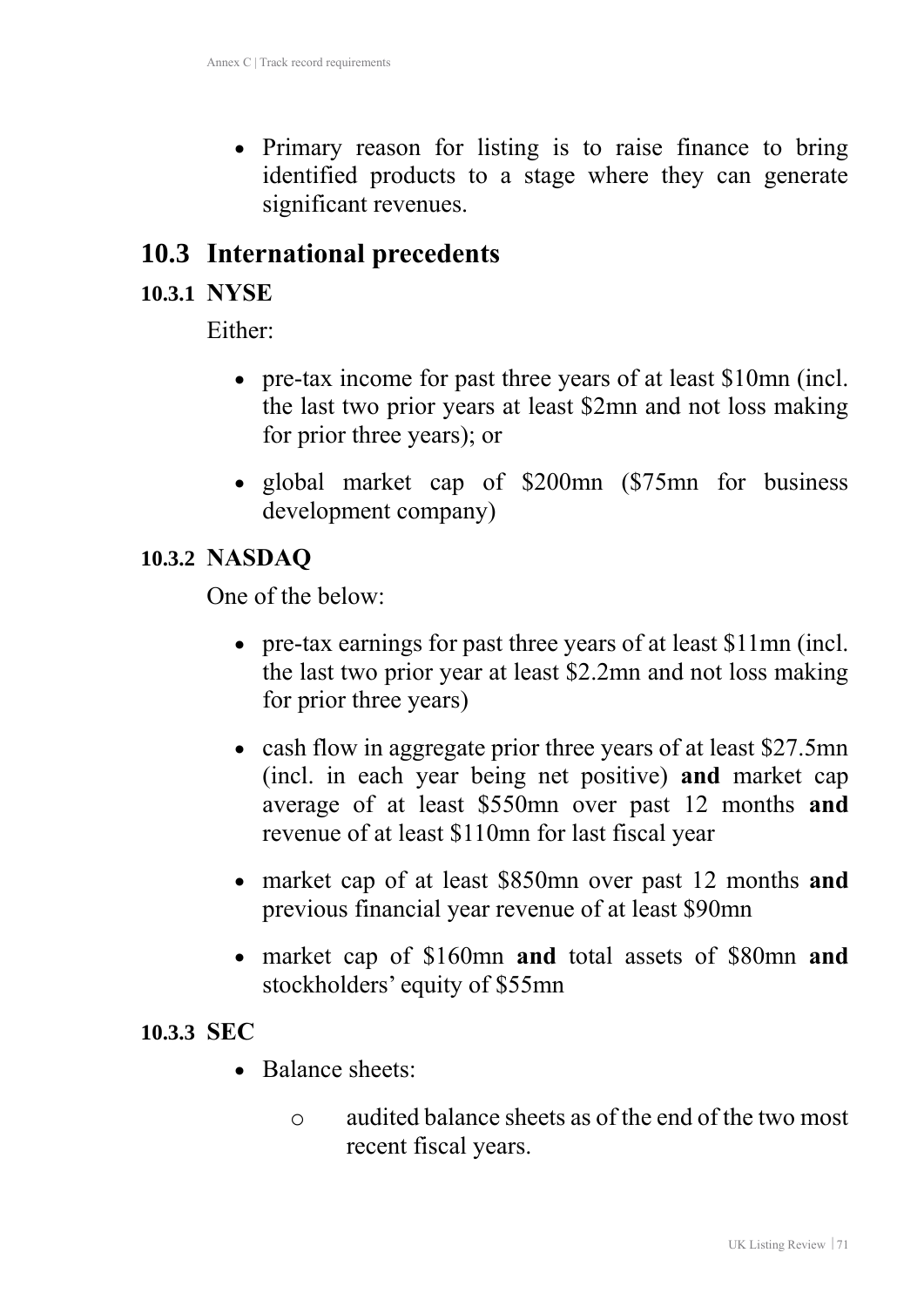- o if the issuer has been in existence less than one year, an audited balance sheet as of a date within 135 days of the date of filing the registration statement.
- Statements of comprehensive income, cash flow, and changes in stockholders' equity:
	- o audited statements of comprehensive income, cash flows, and changes in stockholders' equity covering each of the three most recent fiscal years, or for the life of the issuer (and its predecessors),
	- o Emerging Growth Companies each of the two most recent fiscal years, although they can choose to provide three years of audited financial statements;
- Audited financial statements for an issuer must be accompanied by an audit report issued by independent accountants that are registered with the PCAOB under auditing standards promulgated by the PCAOB.
- Selected statement of comprehensive income and balance sheet data for five fiscal years (or for the life of the issuer and its predecessors, if shorter); and at least each of the last two fiscal years for Emerging Growth Companies.
- The purpose of the selected financial data is to highlight certain significant trends in the registrant's financial condition and results of operations.

### **10.3.4 HKEX main board**

- Trading record of three years
- Issuer must satisfy one of the three financial eligibility tests:
- 1. Profit test:
	- o profit of HK\$20m for the most recent year, and an aggregate of HK\$30m for the first two years.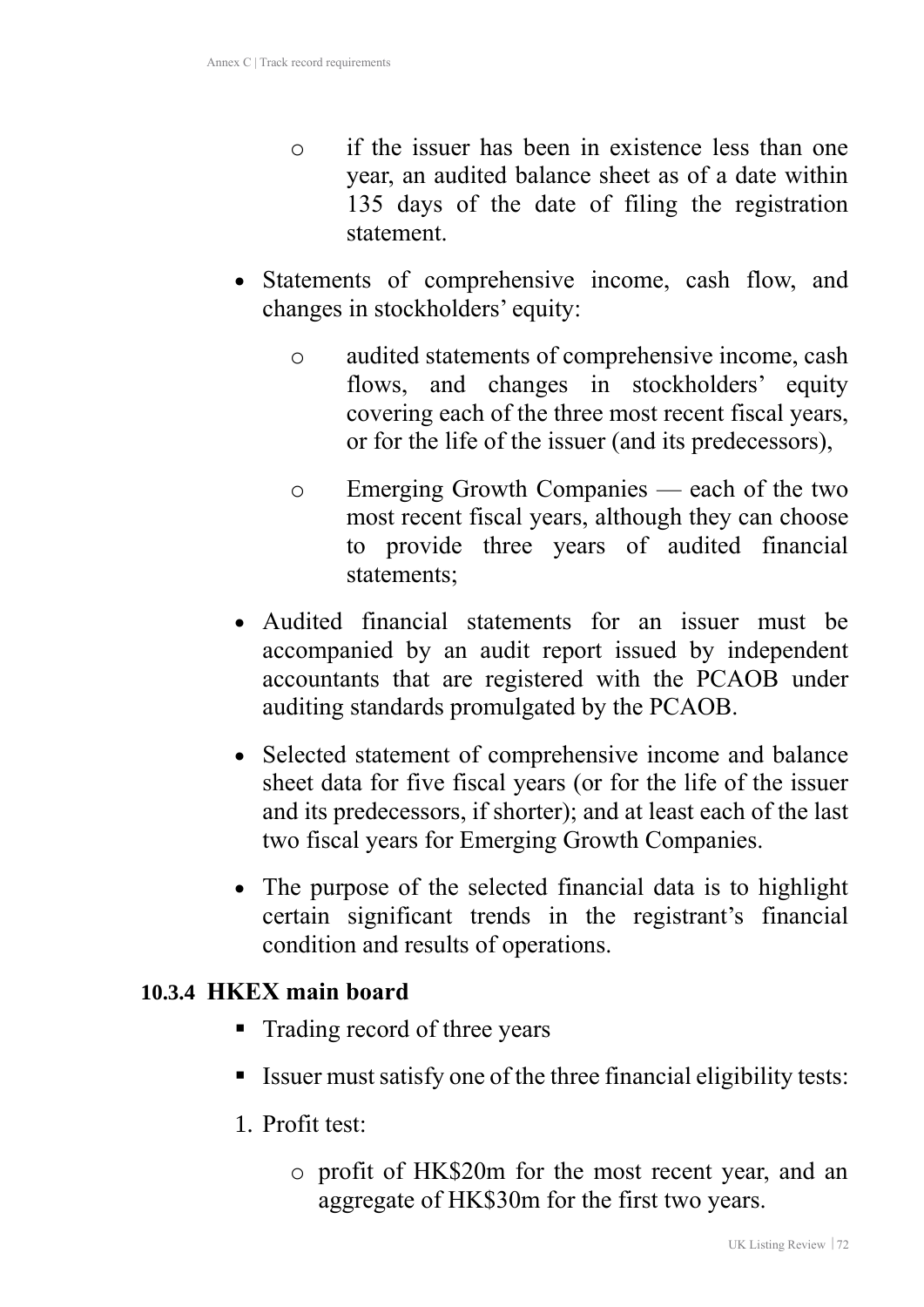- o market cap of at least HK\$500m at time of listing.
- 2. Market cap/revenue/cashflow test
	- o revenue of at least HK\$500m for the most recent audited financial year
	- o positive cashflow from operating activities of at least HK\$100m in aggregate for the preceding three financial years
	- o market cap of at least HK\$2 billion at time of listing
- 3. Market cap/revenue test
	- $\circ$  revenue of at least HK\$500 million for the most recent audited financial year
	- o market cap of HK\$4bn at time of listing
	- o track record of less than three years may be accepted if:
		- Directors and management have experience of at least three years in the line of the business and the industry
		- Management continuity for the most recent audited financial year.

### **10.3.5 Singapore (SGX Main board)**

Quantitative criteria (at least one):

- minimum profit of at least S\$30 million for the latest financial year with operating track record of at least three years;
- profitable in the latest financial year **and** a market cap of not less than S\$150 million based on the issue price and post-invitation issued share capital with operating track record of at least three years;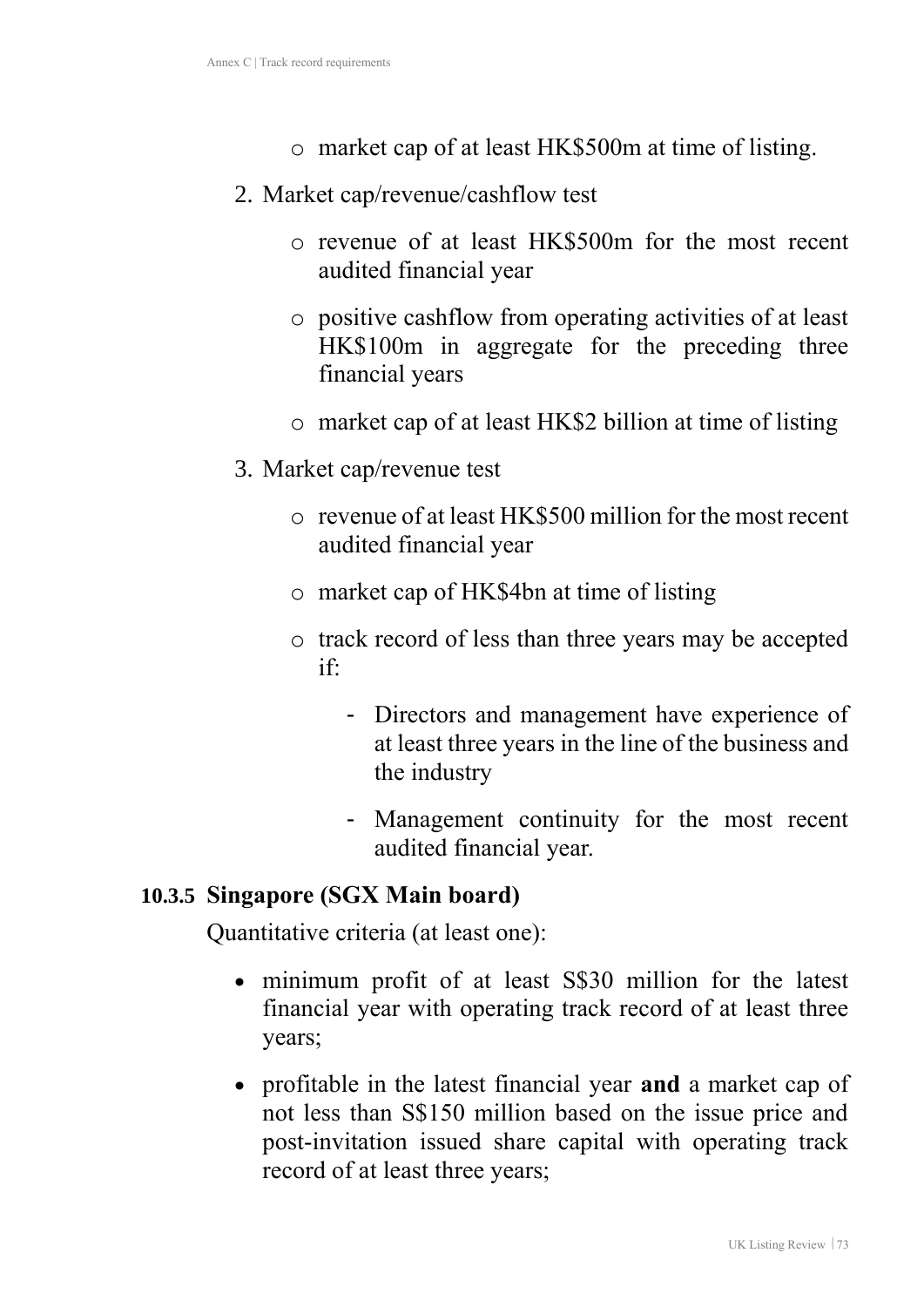• operating revenue in the latest financial year **and** a market cap of at least S\$300 million based on the issue price and post-invitation issued share capital.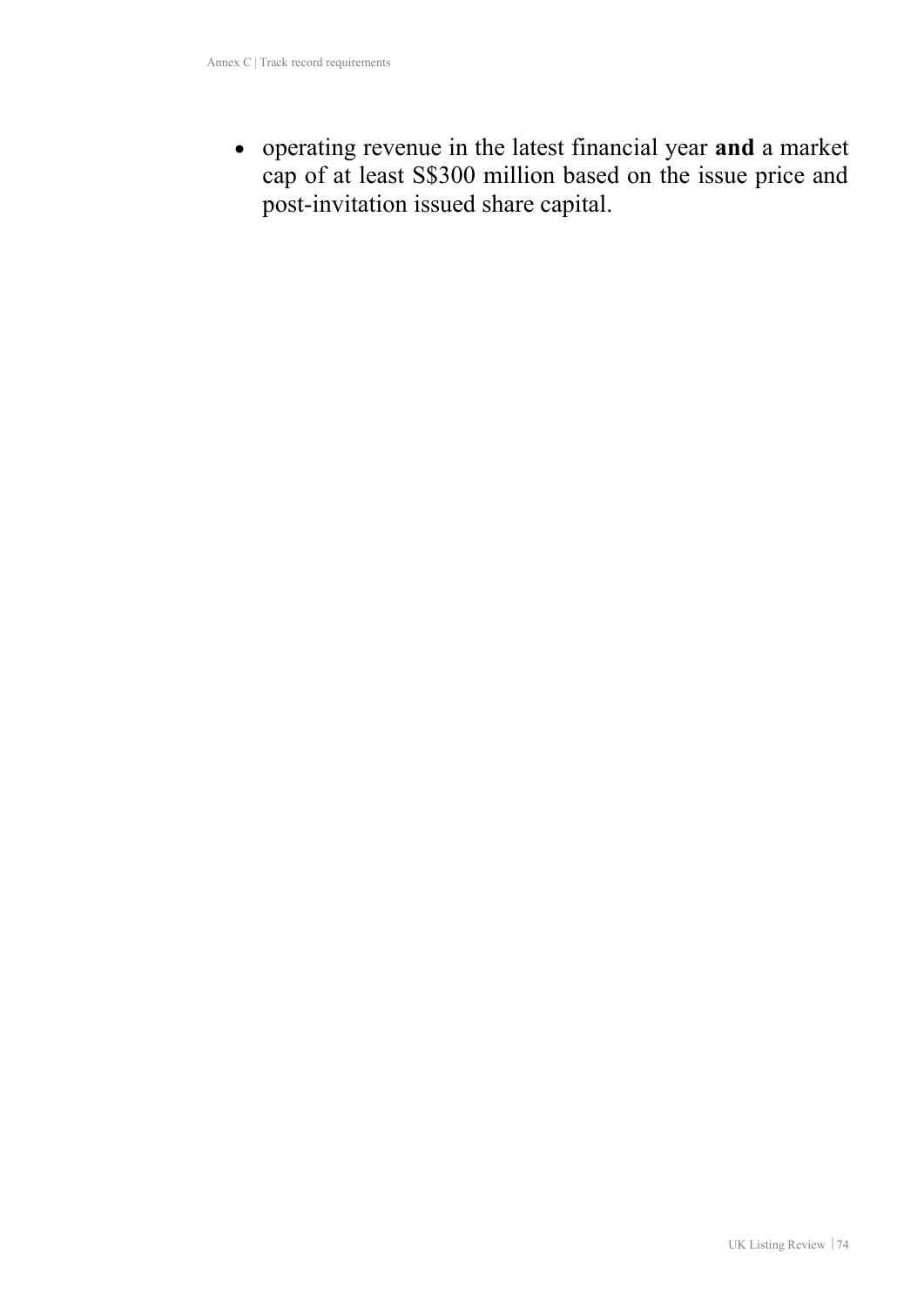# **11. Annex D | Prospectus regime**

## **11.1 Current requirements**

The current UK prospectus regime stems from the EU Prospectus Regulation. It was on-shored into UK law at the end of 2020.

The EU Prospectus Regulation first came into force in July 2017. It replaced the EU Prospectus Directive that was implemented in the UK in 2005. The "level 1" Regulation is supplemented by a number of "level 2" Regulatory Technical Standards, "level 3" ESMA guidance and ESMA Q&A, as well as the FCA Prospectus Regulation Rules and the FCA Knowledge Base. Further to this, a number of the CESR Recommendations related to aspects of the Prospectus Directive also remain relevant.

The Regime sets out rules for the drawing up, approval and distribution of the prospectus to be published when securities are offered to the public or admitted to trading on a regulated market.

They therefore apply in a wide range of circumstances, from an IPO on the London Stock Exchange, or smaller capital raises on a crowd funding platform.

# **11.2 Exemptions from producing a prospectus**

Various exemptions are available from the requirement to produce a prospectus, and vary depending on the two circumstances where a prospectus is required:

- 1. making an offer of securities to the public, or
- 2. making a request for the admission of securities to trading on a regulated market.

There are exemptions from each of the two types of offer. Some exemptions apply to both types, others only to one. A company whose offer is both admitting securities to a regulated market and making an offer to the public, will need to find an exemption relevant to both categories.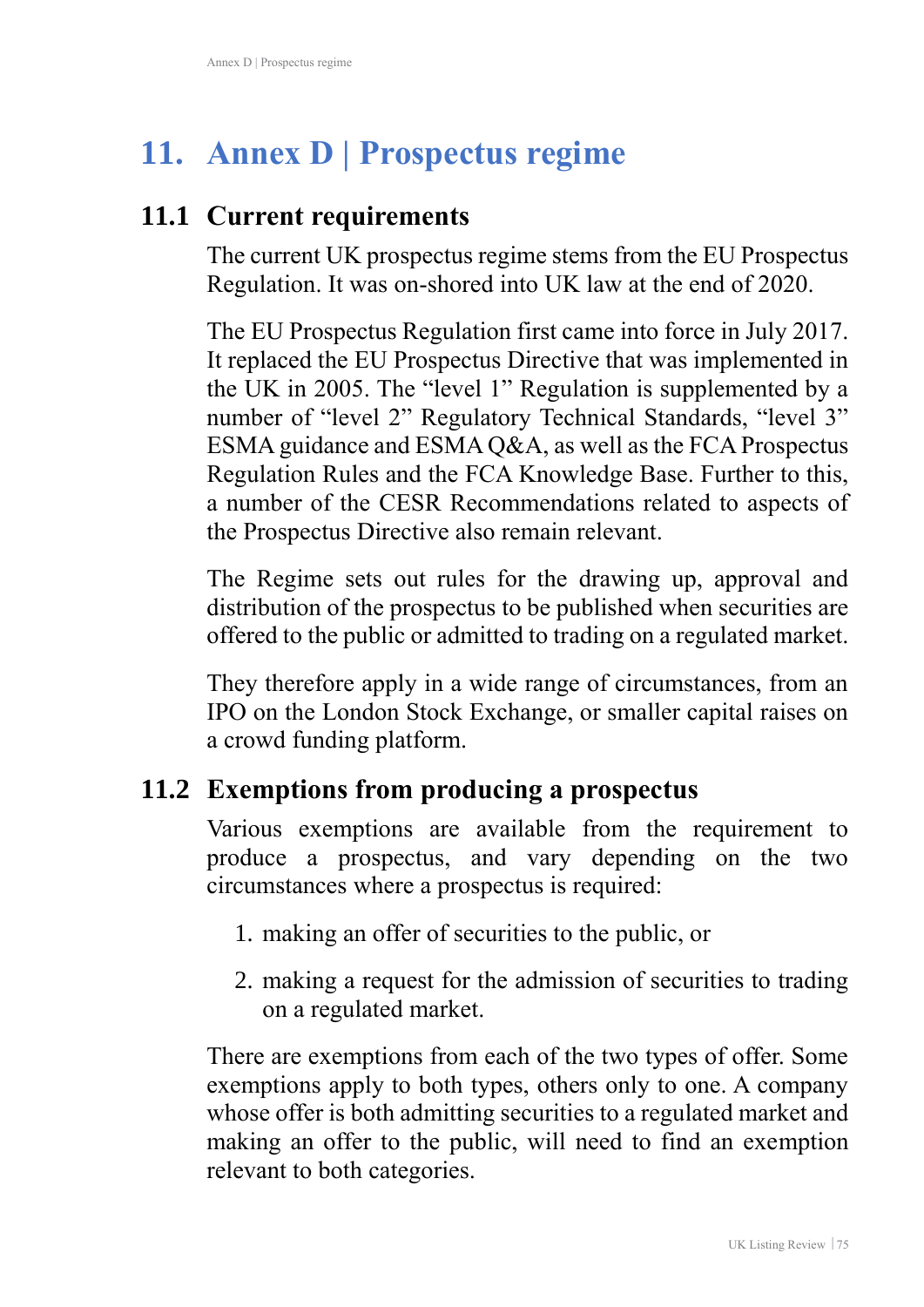| <b>Exemption</b>                                           | <b>Description</b>                                                                                                                                                                                                                                                                                                                                                                                                                                                                                                                                     | <b>Applies</b><br>for public<br>offers? | <b>Applies for</b><br>admissions<br>to trading? |
|------------------------------------------------------------|--------------------------------------------------------------------------------------------------------------------------------------------------------------------------------------------------------------------------------------------------------------------------------------------------------------------------------------------------------------------------------------------------------------------------------------------------------------------------------------------------------------------------------------------------------|-----------------------------------------|-------------------------------------------------|
| Only to<br>qualified<br>investors                          | An offer made to or directed at<br>qualified investors only is exempt                                                                                                                                                                                                                                                                                                                                                                                                                                                                                  | Yes                                     | No                                              |
| 150 persons<br>(other than<br>qualified<br>investors)      | To prevent an offeror splitting its offer<br>into small bundles using<br>intermediaries, there is anti-avoidance<br>language which treats offers by<br>financial intermediaries as those of the<br>issuer. As a result, where an issuer<br>wants to use the exemption and is<br>using intermediaries or managers,<br>wording is often inserted in the selling<br>restrictions on the managers to ensure<br>that if they want to sell to retail<br>investors (who count towards the<br>persons limit), they first obtain the lead<br>manager's consent. | Yes                                     | N <sub>o</sub>                                  |
| Maximum<br>consideration<br>exemption (8)<br>million euro) | Where the total consideration for the<br>transferable securities being offered in<br>the EEA cannot exceed EUR 8 million.<br>In determining whether this exemption<br>is available, it is necessary to aggregate<br>offers open at any time within the<br>previous 12 months that relied on the<br>exemption                                                                                                                                                                                                                                           | Yes                                     | N <sub>o</sub>                                  |
| Minimum<br>consideration<br>exemption                      | Where the minimum consideration that<br>may be paid by any person is at least<br>EUR 100,000 (or the equivalent) the<br>offer is exempt                                                                                                                                                                                                                                                                                                                                                                                                                | <b>Yes</b>                              | N <sub>o</sub>                                  |
| Minimum<br>denomination<br>exemption<br>(wholesale)        | Where the transferable securities being<br>offered are denominated in amounts of<br>at least EUR 100,000 (or the<br>equivalent) the offer is exempt                                                                                                                                                                                                                                                                                                                                                                                                    | Yes                                     | No                                              |
| of a class<br>already                                      | Less than 20% The exemption applies to securities<br>fungible with securities already<br>admitted to trading on the same                                                                                                                                                                                                                                                                                                                                                                                                                               | No                                      | <b>Yes</b>                                      |

# Offers below  $€1m$  are exempt entirely.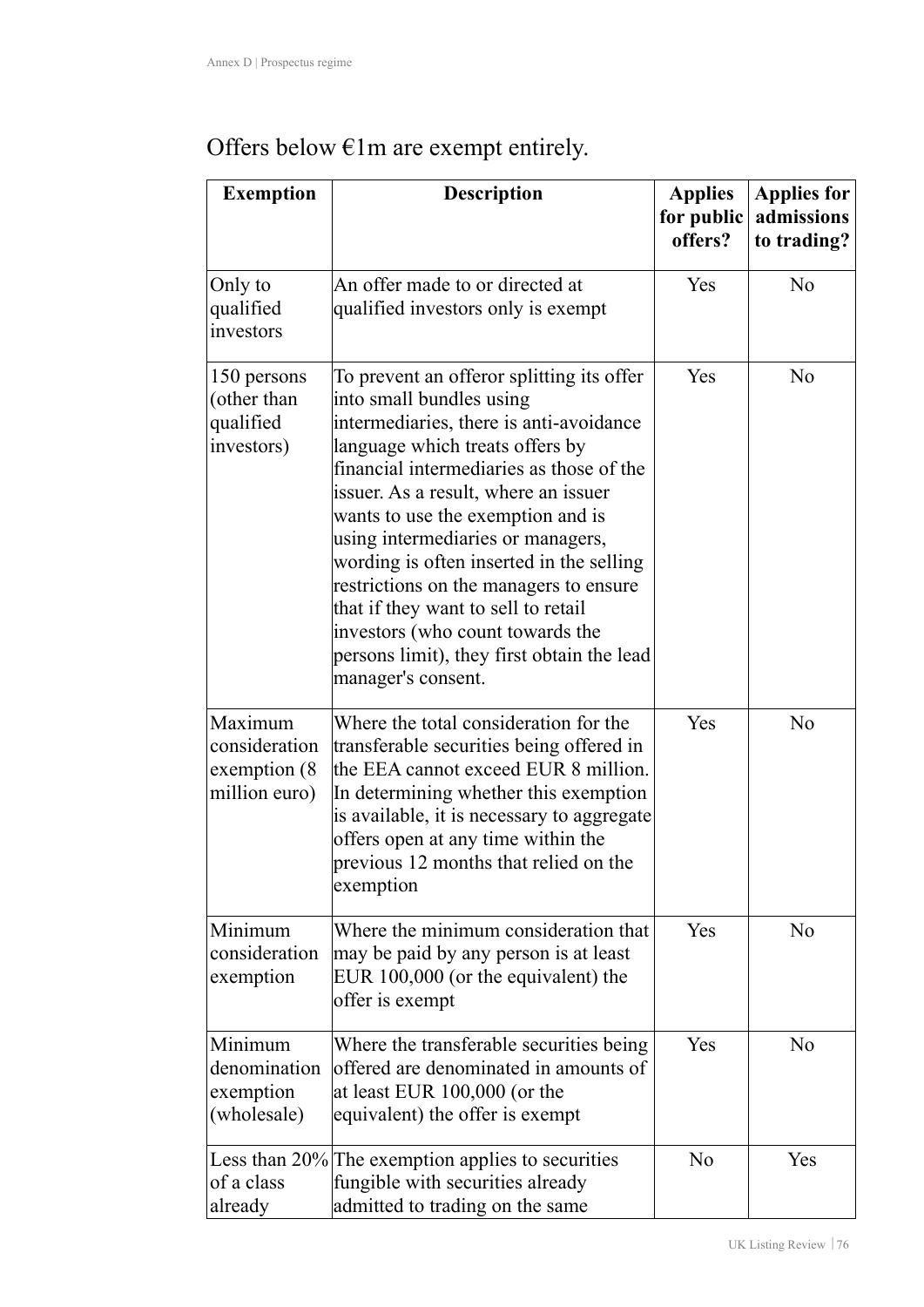| admitted to<br>trading                                          | regulated market provided that they<br>represent, over a period of 12 months,<br>less than 20% of the number of<br>securities already admitted to trading<br>on the same regulated market                                                                                                                                                                                                                                                                                                                                                                                               |                |                |
|-----------------------------------------------------------------|-----------------------------------------------------------------------------------------------------------------------------------------------------------------------------------------------------------------------------------------------------------------------------------------------------------------------------------------------------------------------------------------------------------------------------------------------------------------------------------------------------------------------------------------------------------------------------------------|----------------|----------------|
| Exemption<br>where shares<br>converted or<br>exchanged<br>(20%) | The exemption applies to shares<br>resulting from the conversion or<br>exchange of other securities or from<br>the exercise of the rights conferred by<br>other securities, where the resulting<br>shares are of the same class as the<br>shares already admitted to trading on<br>the same regulated market, provided<br>that the resulting shares represent, over<br>a period of 12 months, less than 20%<br>of the number of shares of the same<br>class already admitted to trading on the<br>same regulated market. (can't be used<br>in combination with the $20\%$<br>exemption) | N <sub>o</sub> | Yes            |
| Shares issued<br>for shares of<br>exemption                     | Only available if there is no increase in<br>in substitution issued share capital and, for the<br>regulated market trigger, if shares of<br>the same class the same class are already admitted to<br>trading on the same regulated market                                                                                                                                                                                                                                                                                                                                               | Yes            | Yes            |
| Takeovers,<br>mergers and<br>demergers                          |                                                                                                                                                                                                                                                                                                                                                                                                                                                                                                                                                                                         | Yes            | Yes            |
| Scrip dividend<br>exemption                                     |                                                                                                                                                                                                                                                                                                                                                                                                                                                                                                                                                                                         | Yes            | <b>Yes</b>     |
| Employee<br>offer<br>exemption.                                 | (lots of additional caveating here)                                                                                                                                                                                                                                                                                                                                                                                                                                                                                                                                                     | Yes            | Yes            |
| exemption                                                       | Retail cascade Where transferable securities are being<br>sold or placed through a financial<br>intermediary the offer is exempt in<br>certain circumstances. This allows<br>financial intermediaries placing or<br>subsequently reselling securities in a<br>retail cascade to rely on the initial<br>prospectus provided it is valid and the                                                                                                                                                                                                                                          | Yes            | N <sub>o</sub> |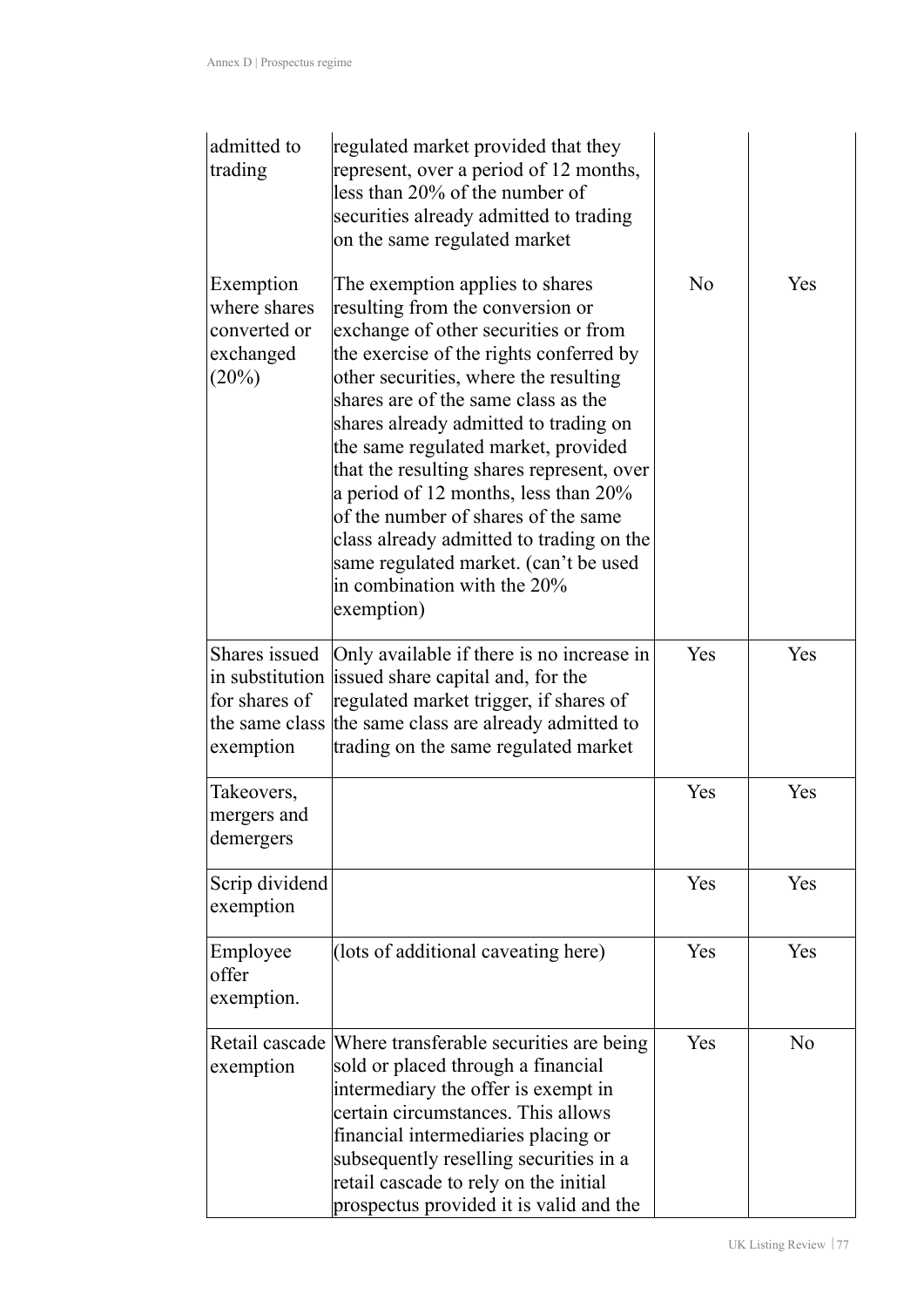|                                                                                 | person responsible for it gives written<br>consent to its use. Before this<br>amendment was made there had been<br>concern as to when a prospectus would<br>need to be produced where there was<br>an initial sale by the issuer to a bank or<br>group of banks who then distributed<br>the securities to other banks and retail<br>purchasers and also as to what<br>information about sub-offers should be<br>included in the prospectus. |                                                                                                                                                     |     |
|---------------------------------------------------------------------------------|---------------------------------------------------------------------------------------------------------------------------------------------------------------------------------------------------------------------------------------------------------------------------------------------------------------------------------------------------------------------------------------------------------------------------------------------|-----------------------------------------------------------------------------------------------------------------------------------------------------|-----|
| Bonus issues                                                                    |                                                                                                                                                                                                                                                                                                                                                                                                                                             | No, but<br>not<br>required<br>as offers<br>under<br>EUR1<br>million<br>(over $12$<br>months)<br>are outside<br>scope of<br>Prospectus<br>Regulation | Yes |
| exemption                                                                       | Free of charge The exemption applies where shares<br>are offered, allotted or to be allotted<br>free of charge to existing shareholders<br>if the shares are of the same class as<br>the shares already admitted to trading<br>on the same regulated market.                                                                                                                                                                                | N <sub>o</sub>                                                                                                                                      | Yes |
| Exemption<br>where shares<br>already<br>admitted to<br>trading on<br>another RM | This exemption applies only if certain<br>conditions are met, including that the<br>shares of the same class have been<br>admitted to trading on that other<br>regulated market for more than 18<br>months,                                                                                                                                                                                                                                 | N <sub>o</sub>                                                                                                                                      | Yes |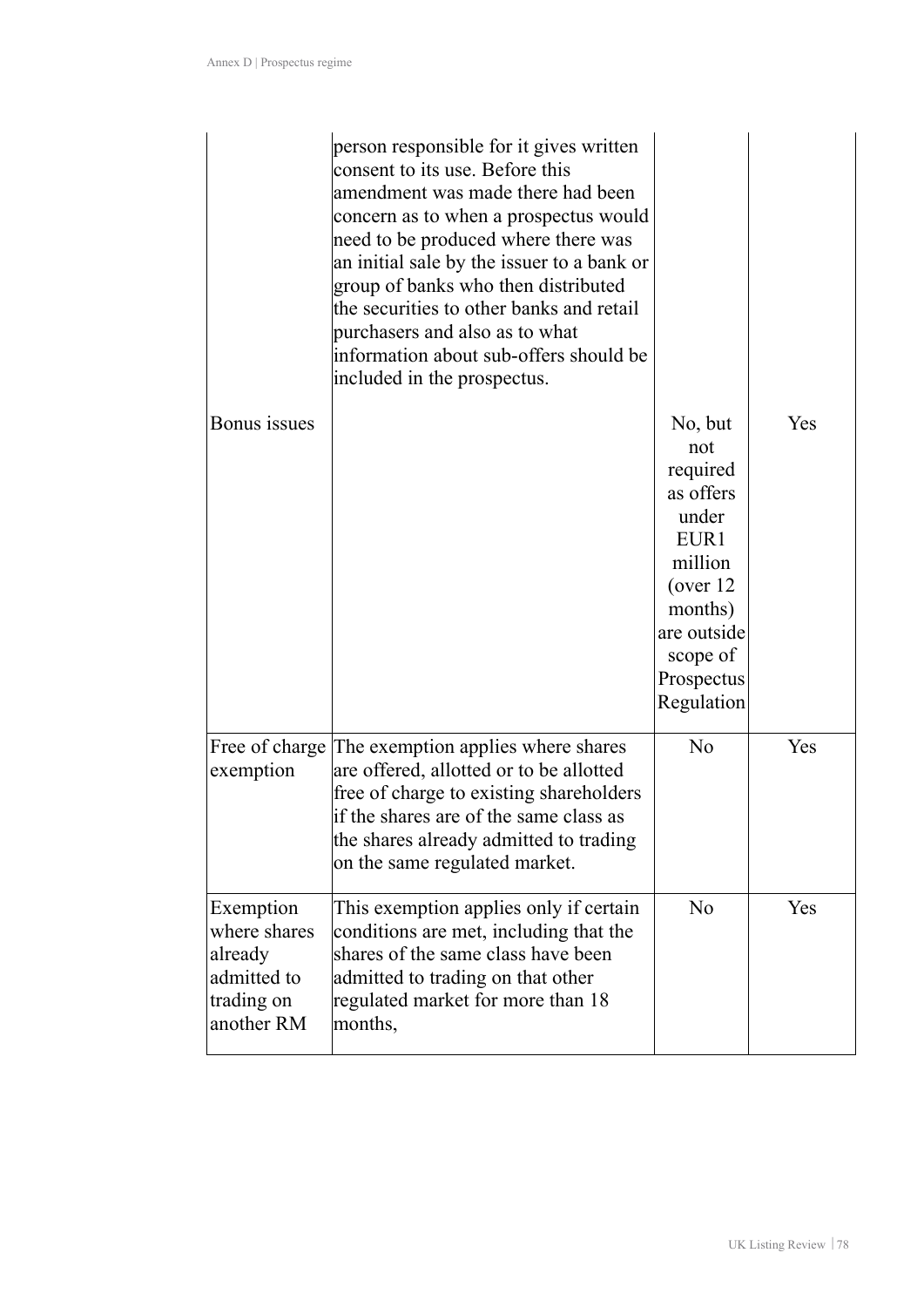# **11.3 Liability connected with producing a prospectus**

The current UK liability regime for prospectuses lies within section 90 of the Financial Services and Markets Act 2000 (FSMA).

Section 90 FSMA provides that the persons responsible for the prospectus are liable to pay compensation to a person who has acquired any of the company's shares and suffered loss in respect of them as a result of an untrue or misleading statement in, or an omission from, the prospectus.

Breaching section 90 of FSMA is also a criminal offence. The FCA has the power, under section 401 of FSMA to prosecute these offences.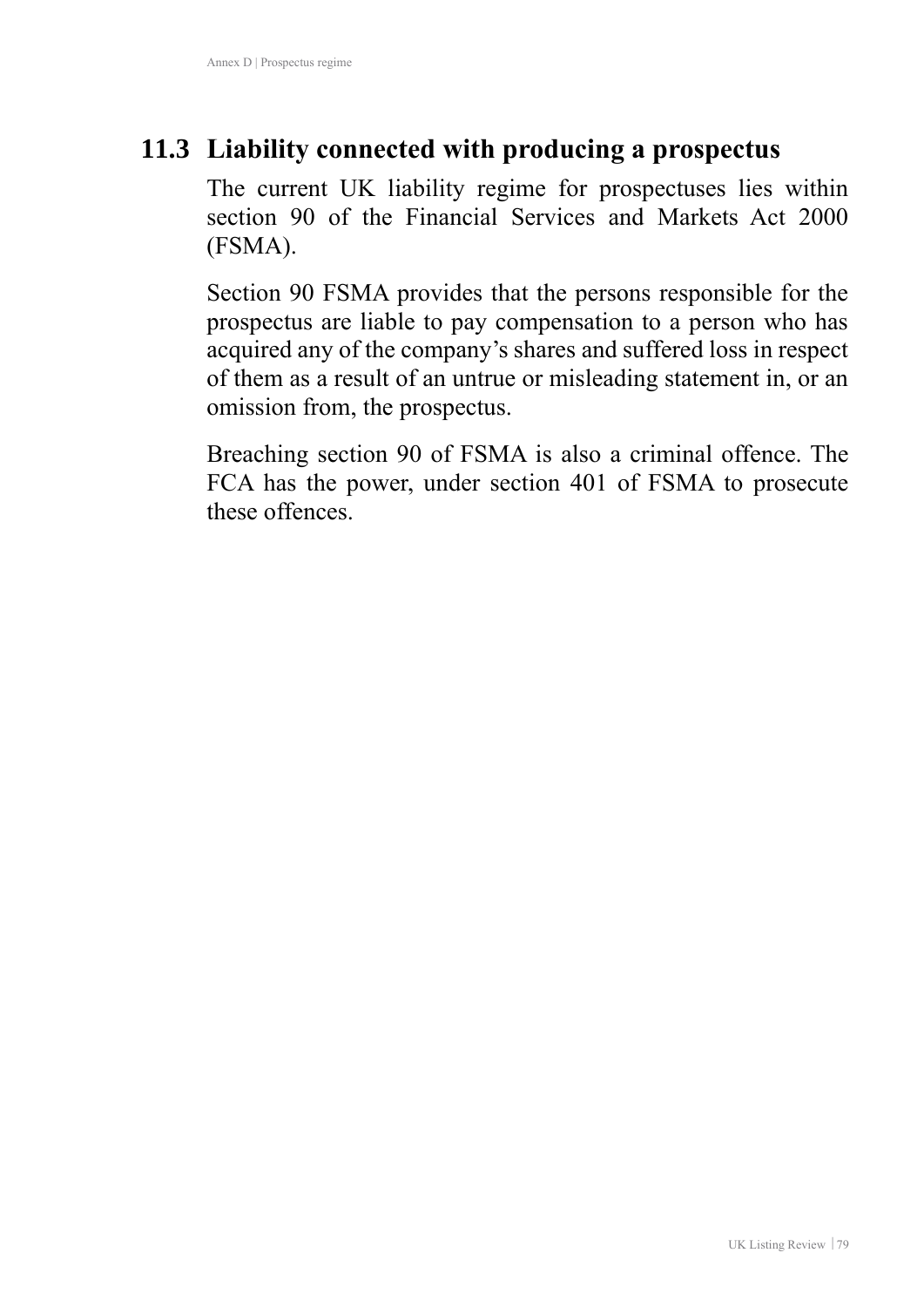# **12. Annex E | FTSE rules**

The FTSE 100/250 is open only to premium listed issuers that meet the nationality requirements of the FTSE UK Index Series ground rules, which include free float requirements that vary for UK versus non-UK incorporated companies.

*Eligibility*

- Premium listed shares only
- UK nationality must be assigned under the FTSE rules

## **12.1 FTSE nationality rules**

*UK incorporated companies must have:* 

- sole listing in the UK
- minimum free float of 25 per cent (calculated on basis set out in FTSE rules)

If a UK incorporated company has multiple listings it will need to pass FTSE's liquidity test in the UK.

*Non-UK incorporated companies must:* 

- publicly acknowledge adherence to the principles of the UK Corporate Governance Code, pre-emption rights and the UK Takeover Code as far as practicable
- have a free float greater than 50 per cent (calculated on basis set out in FTSE rules)

*FTSE will then base its recommendation on factors including:*

- investor protection;
- regulations in country of incorporation;
- tax domicile;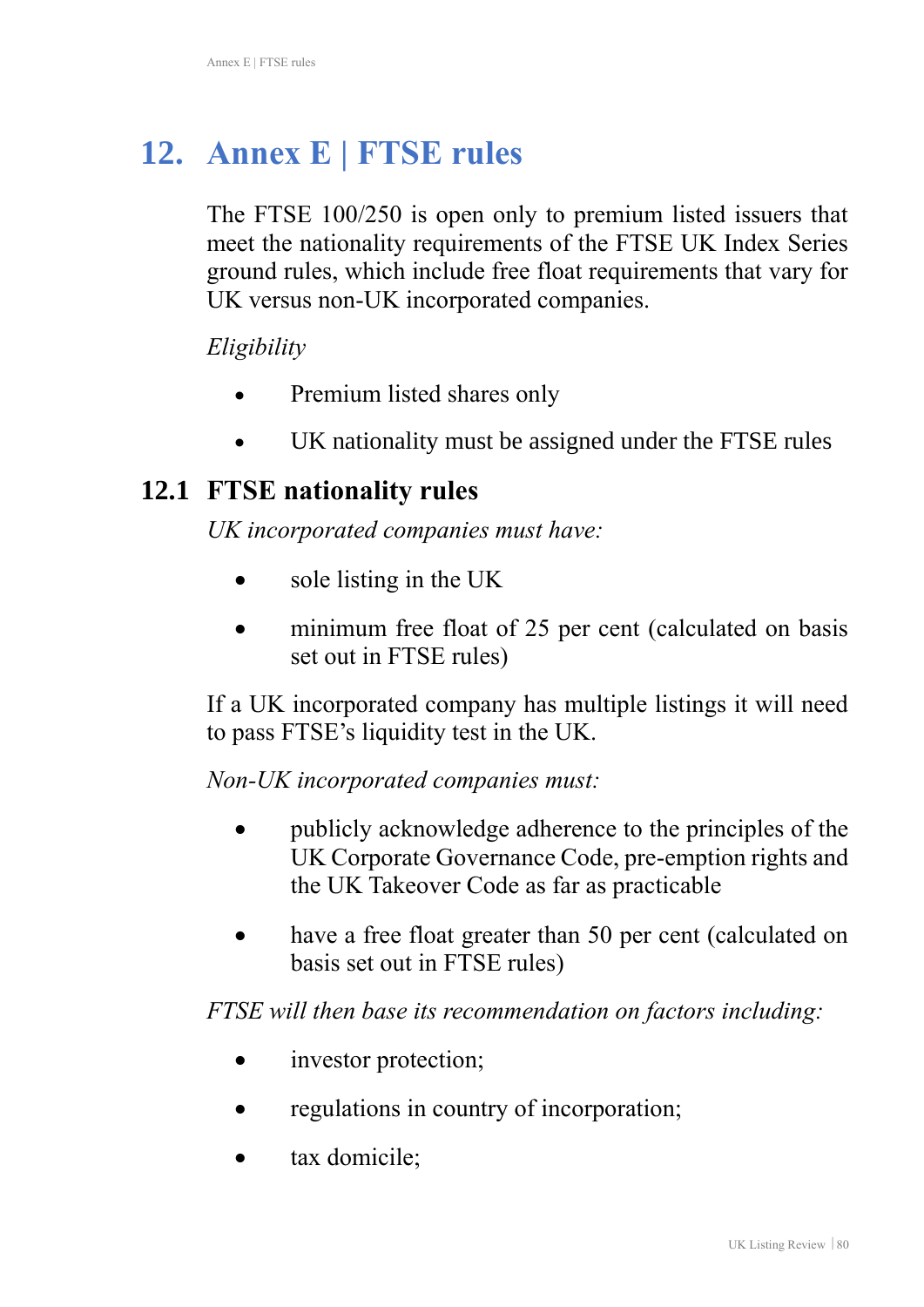- location of factors of production, headquarters and company meetings;
- composition of shareholder base;
- membership of board of directors; currency denomination of the shares; and
- investor perception.

In certain circumstances consideration will also be given to the relative liquidity of trading in those countries where the company's shares trade.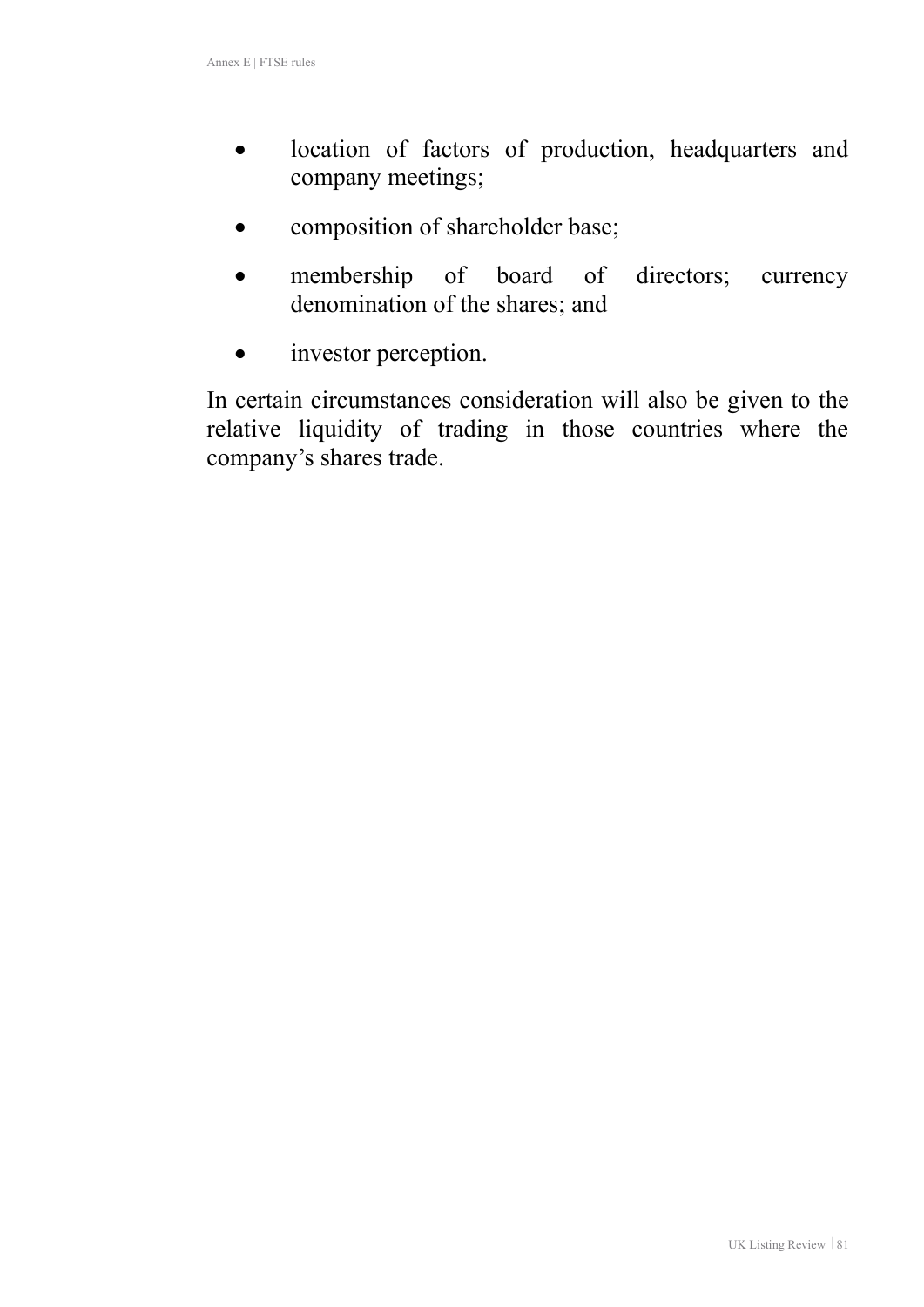# **13. Annex F | Special purpose acquisition companies ("SPACs")**

### **13.1 Current requirements**

SPACs are newly incorporated companies that list on a stock exchange on the basis that a particular director or "sponsor" (with skills theoretically from VC or private equity) will choose a company to acquire. The acquired company gains a listing without having to do an IPO process. It is also known as a "cash" shell", an "investment company" or a "blank cheque" company.

Fundamentally an investor in a SPAC is investing in the ability of the "sponsor" of the SPAC to find an appropriate target to acquire.

#### **13.1.1 FCA Rules and Guidance**

#### *Standard listing shares (Standard: LR 14)*

• Typically, SPACs are listed in the standard listing segment as they are unable to meet the conditions for premium listing involving independence of business and track record requirements.

*Reverse takeovers (Standard LR 5.6.4R, LR 5.6.5A R and the related guidance in LR 5.6.5G, Technical Note 420.2)*

• Provisions on reverse takeovers that apply to a 'shell company'. The key relevance of being included in this definition is that where a reverse takeover is announced or leaked, typically, shares are suspended due to a presumption that there will be insufficient publicly available information in the market.

### **13.2 International precedents**

#### **13.2.1 US SEC rules**

SPACs typically file as Emerging Growth Companies using provisions that allow for confidential filings.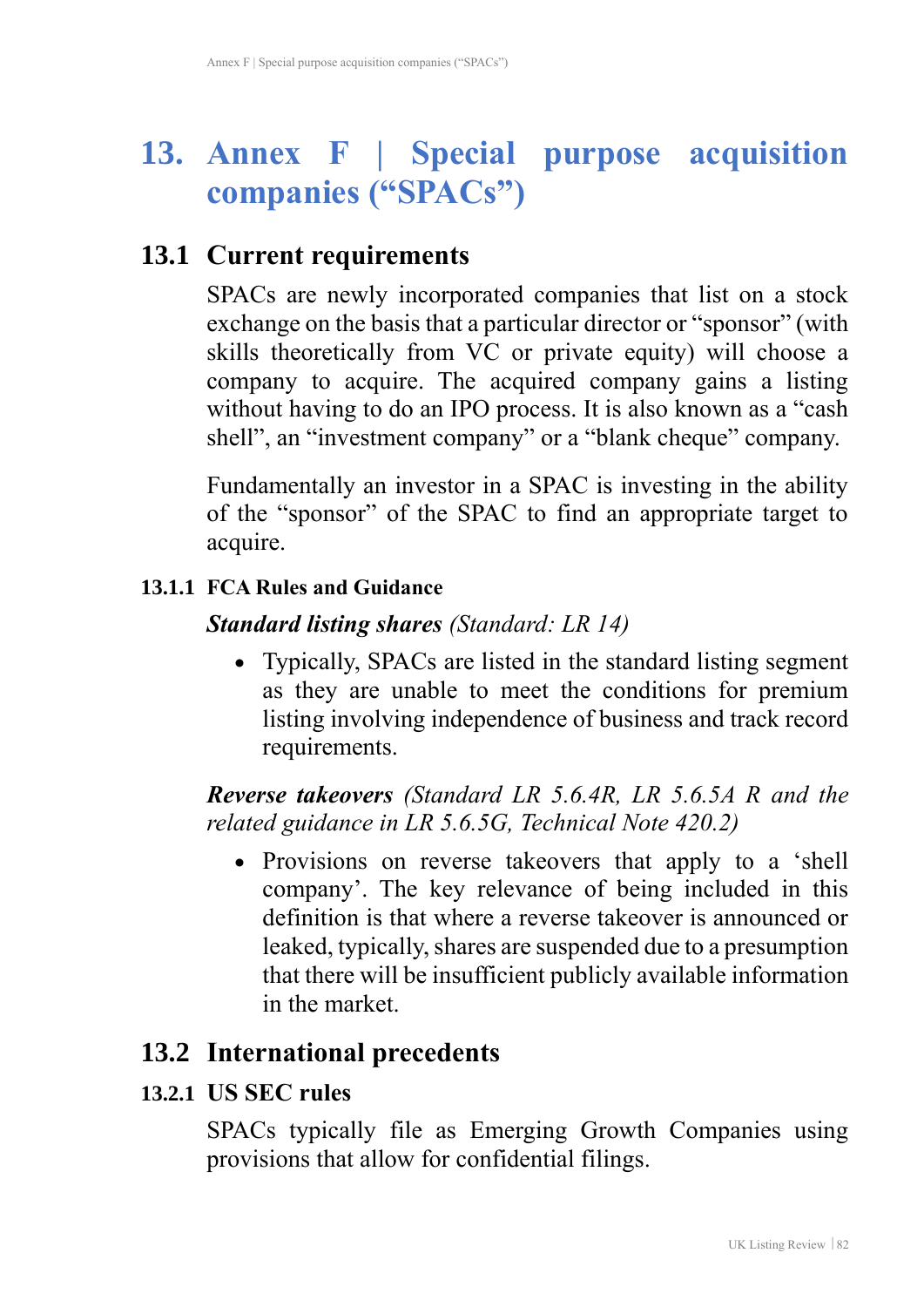They also use an exemption to SEC rules for issuers with less than three years of operations who have a minimum of \$5million in net assets.

At the point of listing, the SPAC cannot have selected a target acquisition (or it would have to provide disclosure regarding the target).

### **13.2.2 US Exchange rules**

Historically, NASDAQ was more popular for SPACs due to slightly less rigorous listing standards. NYSE changed its rules in 2017 to be more similar to NASDAQ. Both exchanges currently have submissions with the SEC for rules changes.

- 90 per cent of the gross proceeds raised during the IPO must immediately be deposited and held in a trust account and are subject to strict investment criteria.
- its initial business combination must be with one or more businesses having an aggregate fair market value of at least 80 percent of the value of the SPAC's trust account,
- it must complete a business combination within 36 months from the effective date of its IPO registration statement, or such shorter time as specified in its registration statement (typically 18 months to two years)
- at least 300 round lot shareholders (i.e., holders of at least 100 shares) upon listing, and
- maintain at least 300 public shareholders after listing.
- corporate governance requirements: majority independent directors, audit committee with a minimum of three members (slight differences on independence), compensation committee with independent members, code of conduct/ethics.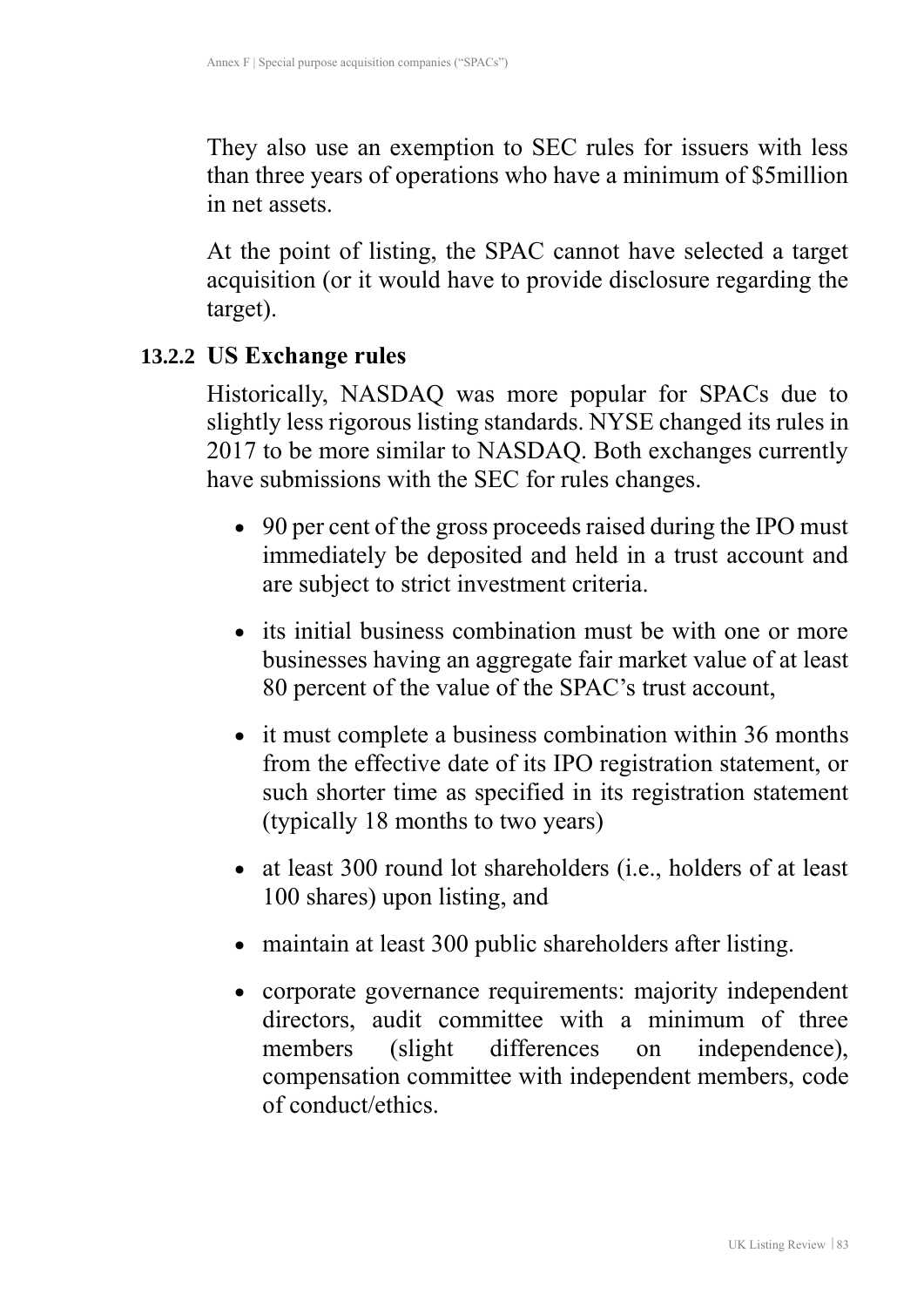At the point at which the SPAC is ready to make an acquisition, both exchange rules and the charter of the SPAC govern the process.

- the SPAC will typically obtain shareholder approval. While exchange rules don't always require this, it is necessary if more than 20% of the voting stock of the SPAC is being issued in the transaction. The vote involves the filing of a proxy statement with the SEC, review and comment by the SEC, mailing of the proxy statement to the SPAC's shareholders and holding a shareholder meeting.
- the SPAC will typically offer all shareholders the right to redeem their shares at the point of acquisition. Exchange rules typically only require this for those shareholders who vote against the acquisition, however, charter documents extend it.
- within four business days of the acquisition, the company must file a Super 8K disclosure with the SEC which must contain all the information that would be required in the registration statement for companies that become public reporting companies other than through a registered IPO.
- currently, at the point of acquisition, the company must comply with the exchange's initial listing standards. Both NYSE and NASDAQ have rule changes in with the SEC to extend this to 30 days.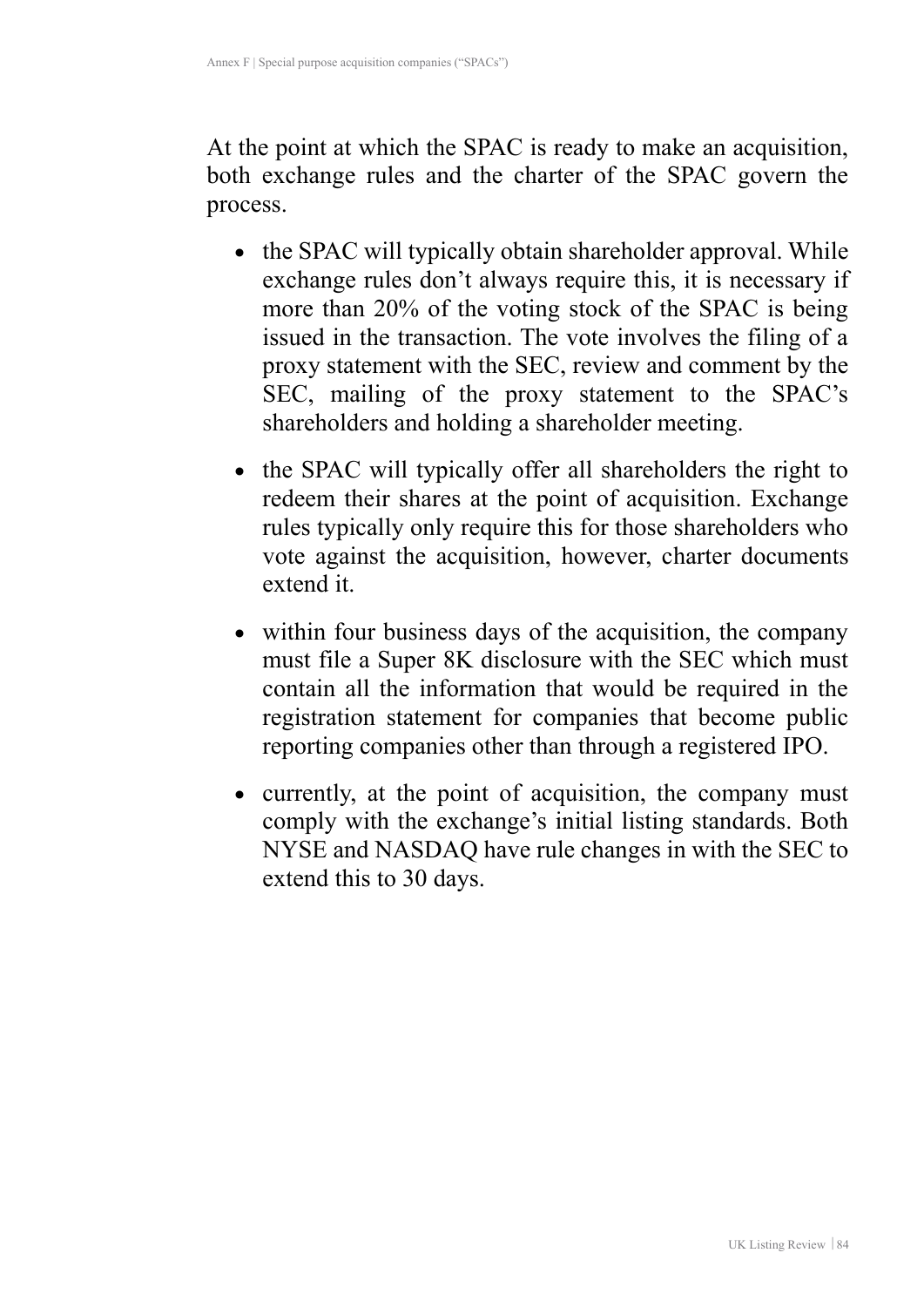# **Appendix | List of submissions**

Submissions to the Call for Evidence were received from numerous individuals as well as the following organisations:

Aberdeen Standard Investments All Party Parliamentary Corporate Governance Group Aquis Stock Exchange Association of Investment Companies Barclays BioIndustry Association BlackRock Brunel Pension Partnership Charles Stanley & Co Limited **Citi** Coalition for a Digital Economy Coca-Cola European Partners Confederation of British Industry Council of Institutional Investors DAC Beachcroft FCA Listing Authority Advisory Panel Fidelity International GC100 Gowling WLG Hargreaves Lansdown Herbert Smith Freehills **HSBC** Innovate Finance Institute of Chartered Accountants in England and Wales Institute of Directors International Capital Market Association International Corporate Governance Network International Property Securities Exchange